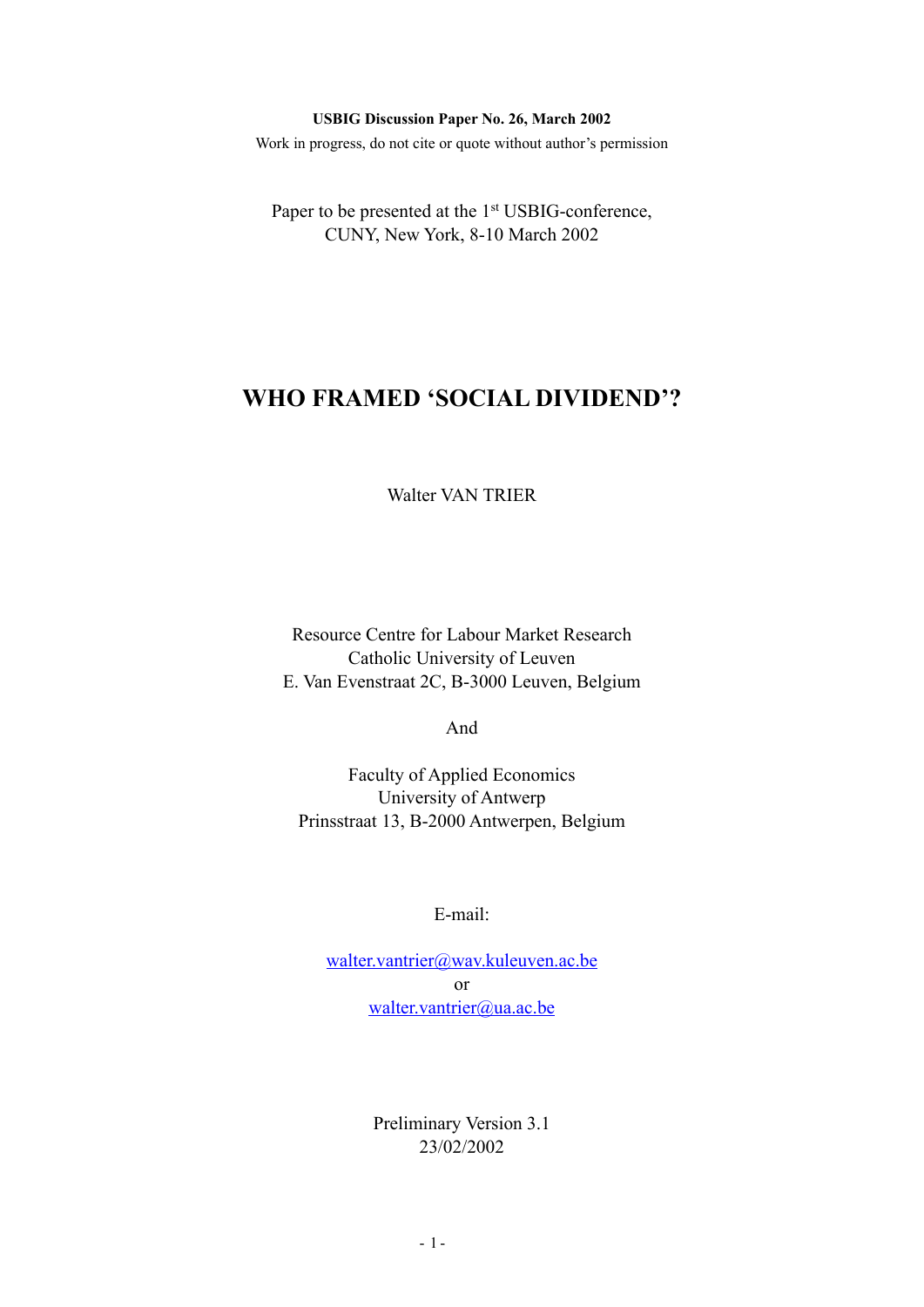Please do not quote. Comments are welcomed.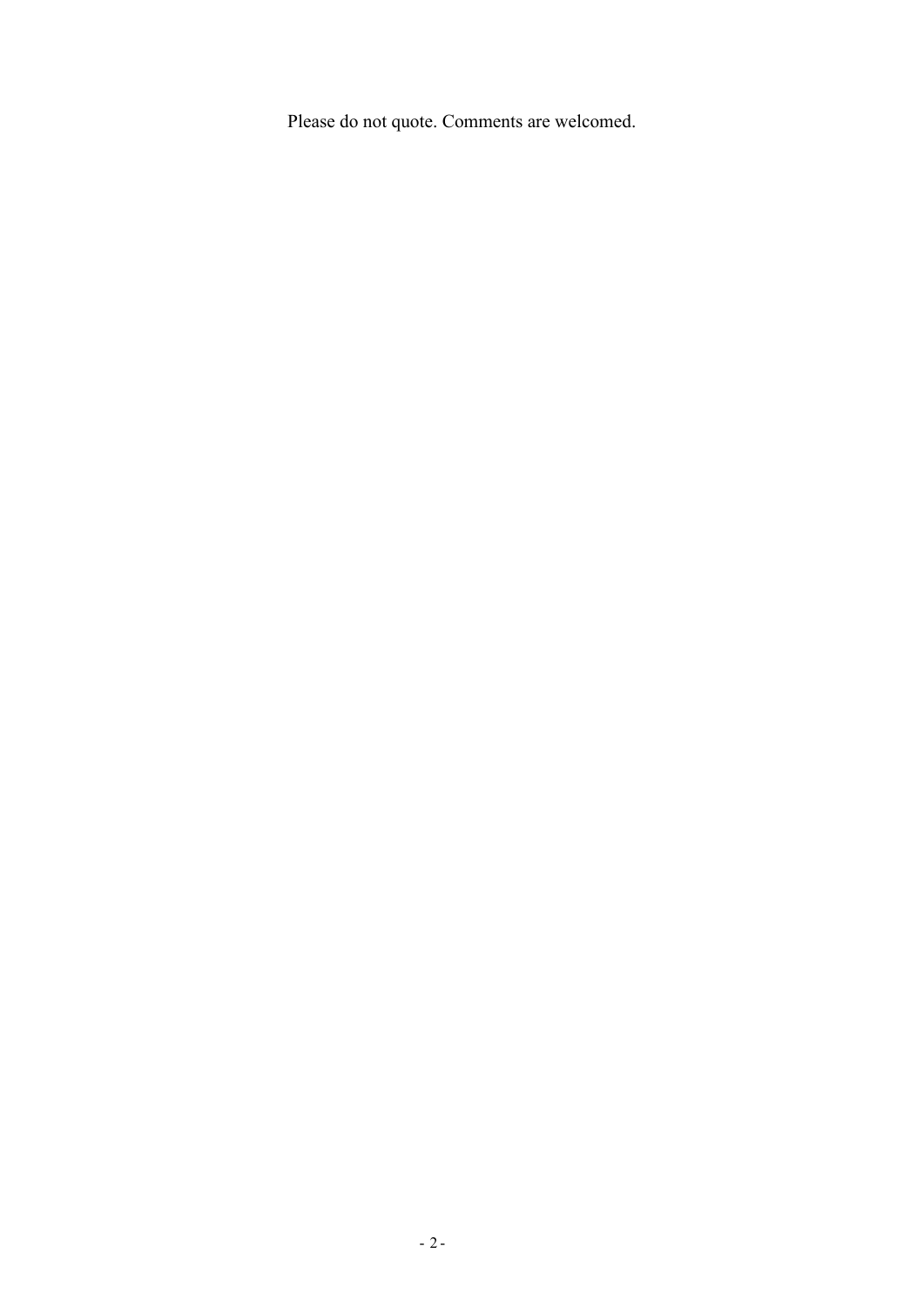# **Abstract**

If the present phase in the history of basic income needs to be given a starting date, an obvious event to mark it would be the formation of the Basic Income European Network in September 1986 as a result of the First International Conference on Basic Income, held at the Université Catholique de Louvain-la-Neuve. The conference not only inaugurated the first real 'reflexive' phase in the history of the concept, but it also consolidated the use of the name 'basic income' for this category of proposals.

Indeed, as a brief perusal of the relevant literature will show, around that time many Englishspeaking participants were still and mainly using the name 'social dividend'. Significantly, at the final meeting of the 1986 conference, when suggestions for a name for the network were considered, it was jokingly proposed that (given the bilingual nature of the country were the conference was held) BIEN (as a French word meaning 'good') should at least be hyphenated with, if not supplanted by (its Dutch equivalent) GOED – as an acronym for the Great Order for a European Dividend.

This paper spans the period from 1917 to 1986 – a period in which 'social dividend' was commonly used to refer to policy-proposals implying an unconditional payment as of right to all and everyone. As indicated this episode closed in 1986 with the First International Conference on Basic Income consolidating the use of 'basic income'. It opened nearly 70 years earlier when G.D.H. Cole - Oxford professor, former Guild socialist and later intellectual leader of the Fabian Society – constructed the name 'social dividend' to refer to the Scheme for a State Bonus, put forward in 1917 by the Quaker Dennis Milner and his wife.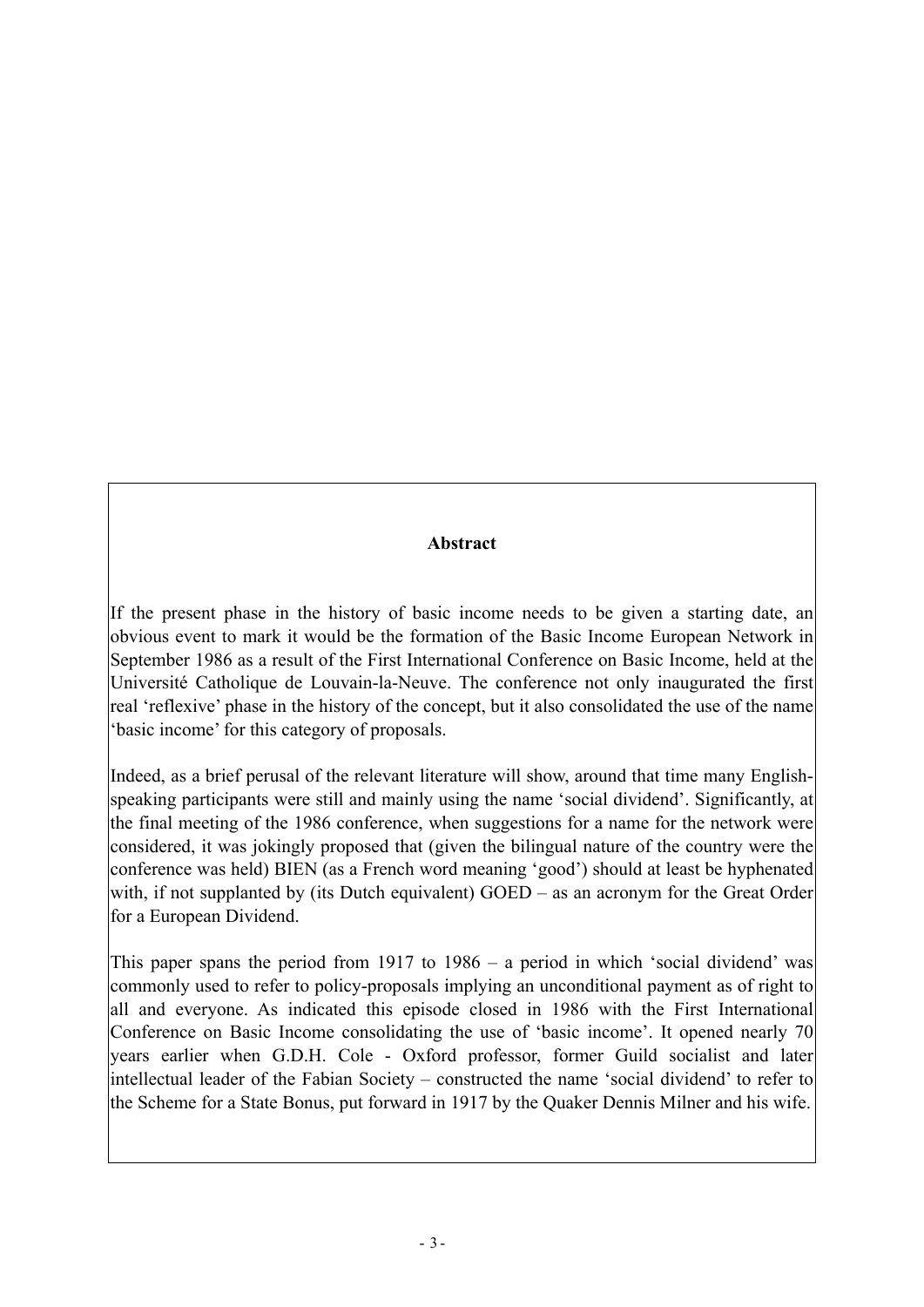## 1**. Prologue**

Back in 1984 a small group of young Belgian intellectuals, calling themselves Le Collectif Charles Fourier, wrote an essay, *L'Allocation Universelle*, picturing how the world of work would change if conditional benefits, employment subsidies and some other standard employment policy instruments would be abolished and replaced by a guaranteed income paid unconditionally and as of right to everybody. The essay earned them an award from the King Boudewijn Foundation and they decided to use the money to organise a conference, inviting a wide range of people to debate this idea. Thus, an International Conference came to be organised in September 1986 at the Université Catholique de Louvain-la-Neuve.

Even if this was not the first and certainly not the only sign of a growing interest in unconditional income guarantees - the country reports presented at the conference provided the audience with sufficient evidence for the international spread of the ide[a1](#page-3-0) - there are good reasons for seeing the Louvain-la-Neuve conference as marking the beginning of a new phase in the history of basic income. Or even as the beginning of the history of basic income proper.

For one because the decision to set up a loose organisational structure for a network, aiming at producing a regular newsletter and bi-annual conferences, proved to be instrumental in sustaining the international debate – as well as introducing it in particular countries – over the next two decades. For another because they choose 'Basic Income European Network' as a name to operate under and by doing so consolidated and generalised the use of that term.

Perhaps 'basic income' was adopted mainly because similar words were used in different countries. The Dutch word 'basisinkomen', the German 'Grundeinkommen' and even the French 'revenu de base': all of them translated easily in 'basic income'. Therefore, the presence of a very international audience might explain largely the choice of a name recognizable to many of them and easily translatable into their own national debates.

Yet, even if around the mid 1980's 'basic income' had clearly gained currency also in the British debate, it is important to note that many of the English-speaking participants were still and mainly using the name 'social dividend',<sup>2</sup> a concept with very different connotations.

For instance, in his 1986 book on unemployment and labour market flexibility in the  $UK<sup>3</sup>$  $UK<sup>3</sup>$  $UK<sup>3</sup>$ Guy Standing - founding member and co-chair of BIEN – referred to 'basic income guarantee' as the currently popular term for schemes guaranteeing minimum incomes unconditionally to everyone. He mentioned 'social dividend', 'social income', 'tax credit', 'social credit' and 'social wage' as possible alternatives. Nevertheless, in his own writings Standing kept on

<span id="page-3-0"></span><sup>1</sup> Anne MILLER (ed.), *Proceedings of the First International Conference on Basic Income, Louvain-la-Neuve (Belgium) 4-6 September 1986*, BIEN

<span id="page-3-1"></span><sup>2</sup> People present at the business meeting of the 1986 conference, may remember that when suggestions for a name for the network were considered, it was jokingly proposed that (given the bilingual nature of the country were the conference was held) BIEN (as a French word meaning 'good') should at least be hyphenated with, if not supplanted by (its Dutch equivalent) GOED – as an acronym for the Great Order for a European Dividend.

<span id="page-3-2"></span><sup>3</sup> Guy STANDING, *Unemployment and Labour Market Flexibility: The United Kingdom*, ILO, 1986, p.146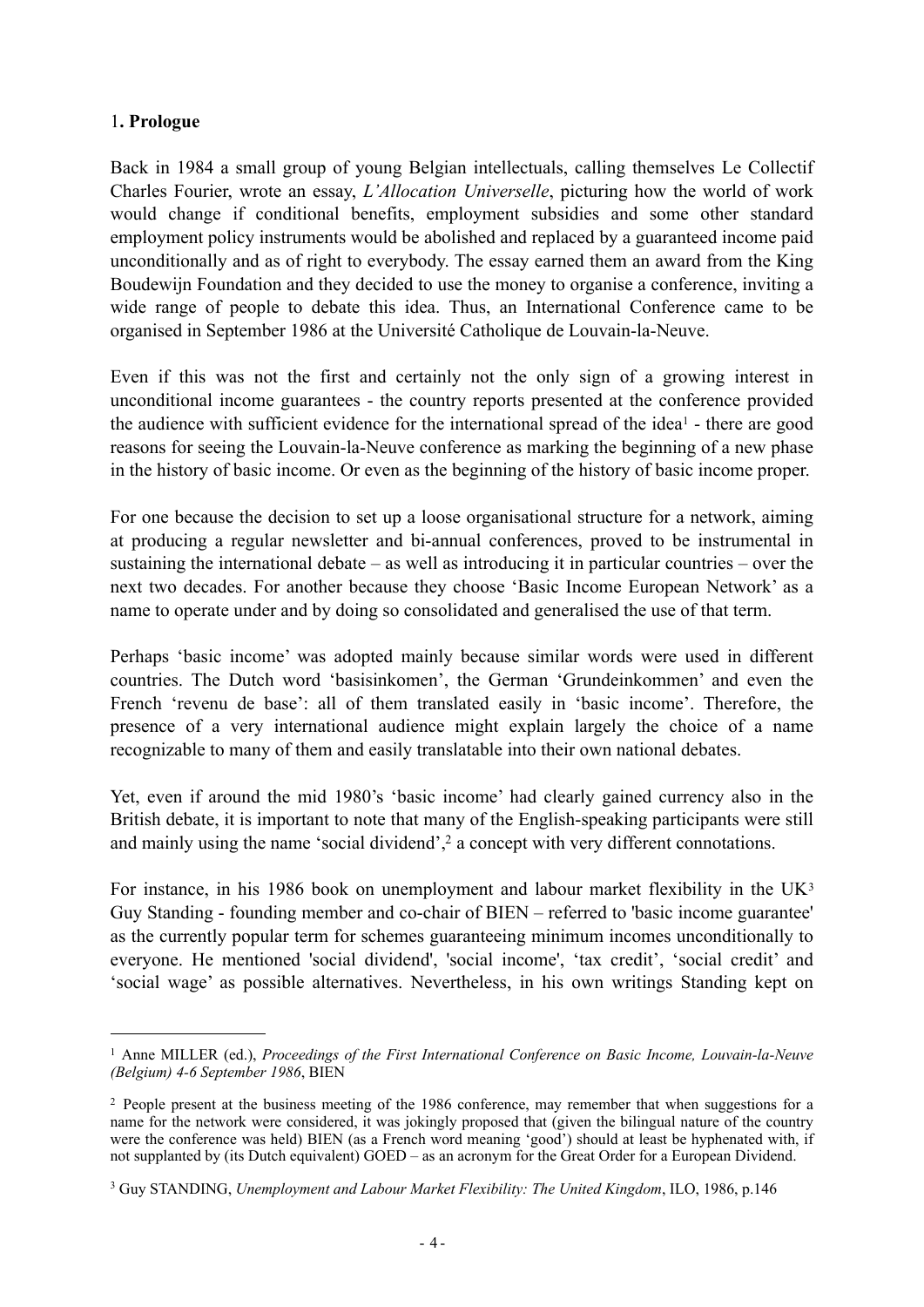using 'social dividend' in (the subtitle of) a papers written in 1988 and 198[94.](#page-4-0) Later he would prefer to use 'citizenship income'.

In a similar vein, David Purdy<sup>[5](#page-4-1)</sup> – participant in the Louvain-la-Neuve conference and active in the British debate - wrote in 1988 that 'basic income' is a new name for an old idea. A footnote explains that the Belgian Collectif Charles Fourier recently forged 'universal grant' for the same idea. 'Social dividend' is said to be the traditional term. 'Citizen's wage' or 'social wage' are mentioned as less felicitous titles. According to Purdy 'basic income' became the accepted term of art due to the work of the Basic Income Research Group.

This London based organisation was started in 1984. It evolved out of a Social Dividend Group co-ordinated by the National Council of Voluntary Organisations, originally set up in 1983 to look into the future of income maintenance policies and the social dividend approach. After two consultative conferences, NCVO decided to help establishing a Basic Income Research Group "in order to promote wide debate about the feasibility of securing long-term change to provide all residents with a guaranteed Basic Income, without regard to an individual's work status or marital status.["6](#page-4-2)

Yet, despite the name of the group - and even after the conscious change in its presentation by NCVO, i.e. from Social Dividend Group to Basic Income Research Group - not all key figures in the Basic Income Research Group were accustomed to using 'basic income'.

Bill Jordan, for instance, used 'a social wage' as a title for one of the first widespread articles reintroducing the idea of paying unconditional and universal income guarantees in the British debate on social policy. The term has the inconvenience of being associated with the idea of earning and Jordan did not use it in any other of his many writings. When discovering through his work with the Newton Abbot Claimants' Union in the early 1970s the need for a system guaranteeing income as of right to everyone in and out of work, he simply referred to it as a 'guaranteed income'[7.](#page-4-3) In the early 1980s, he shifted to 'social dividend['8](#page-4-4) and only started using 'basic income' consistently after 1986. A clear indication for the timing of this shift is his book, 'The State', published in 1985. Jordan refers to "the provision of an unconditional basic income for all" in the introductory chapter, but in the rest of the book he uses (only) the term 'social dividend'.

The same goes for other key members of BIRG. Ann Miller, an Edinburgh based economist, used 'In Praise of social Dividend' when writing her 1983 paper. Keith Roberts, an atomic engineer published in 1981 an article subtitled 'towards a National Dividend Scheme'. Roberts's more booklet 'Automation, Unemployment and the Distribution of Income',

<span id="page-4-0"></span><sup>4</sup> Cfr. a.o. Guy STANDING, *European Unemployment, Insecurity and Flexibility: A social dividend solution*, ILO, 1989

<span id="page-4-1"></span><sup>5</sup> David PURDY*, Social Power and the Labour Market*, MacMillan, 1988

<span id="page-4-2"></span><sup>6</sup> Peter ASHBY, *Social Security After Beveridge – What Next?*, Bedford Square Press/NCVO, 1984

<span id="page-4-3"></span><sup>7</sup> Bill JORDAN, *Paupers. The Making of the New Claiming Class*, Routledge and Kegan, 1973, pp.73-79

<span id="page-4-4"></span><sup>8</sup> Bill JORDAN, *Automatic Poverty*, Routledge and Kegan, 1981, pp.181-184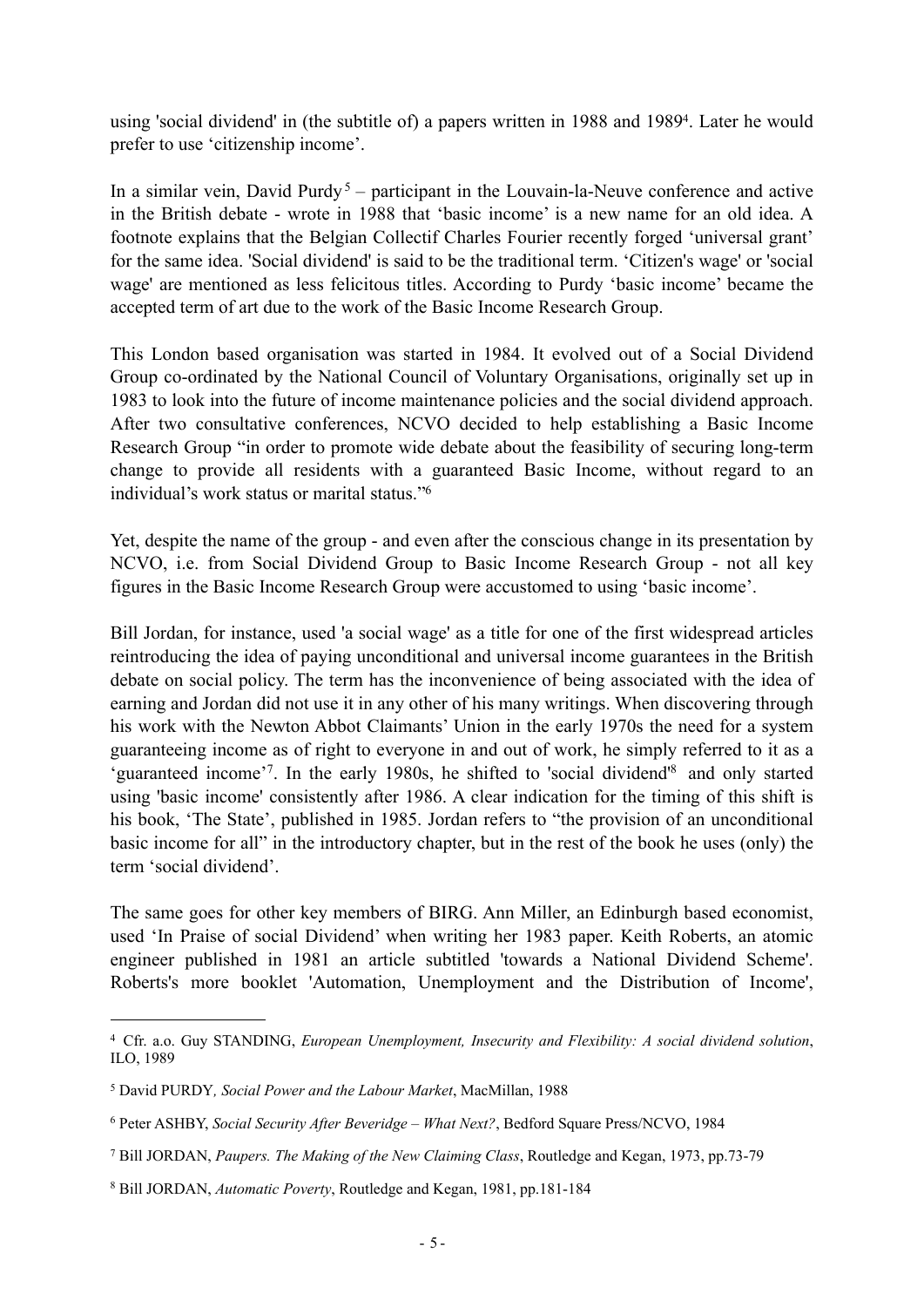published in 1982 also uses this name. In his posthumous and privately produced 'A Design for a Market Economy', edited by his brother – a regular participant at BRIG-events – in 1985 the term 'basic income' is used. Philip Vince, a tax specialist of the Liberal Part, used mainly 'tax credit'. Tony Walter – not involved from the very beginning but for a period in the early 1990's chair of BIRG – used 'social dividend' in a book, 'Fair Shares?', published in 1985, but titled his following book, published in 1989, 'Basic Income'.[9](#page-5-0)

The person really responsible for introducing the term 'basic income' into the UK-debate<sup>10</sup> is Hermione Parker – a free-lance writer and research analyst educated at St Andrews University. In 1979, H. Parker started to work as a Research Assistant for Sir Brandon Rhys Williams, a Conservative MP, with the aim of updating the scheme for an unconditional income, originally put forward by his mother, the Liberal politician Lady Juliet Rhys Williams in 1942/43 as an alternative for the Beveridge report. In 1982-83 Parker acted as specialist adviser to the Treasury and Civil Service Select Committee Sub-Committee 'Enquiry into the Structure of Personal Income Taxation and Income Support' and a memorandum on the feasibility of a basic income guarantee, including costings, were submitted as evidence[.11](#page-5-2) Her subsequent research on costing different versions of the BIG-scheme<sup>[12](#page-5-3)</sup> as well as her being the editor of the BIRG-Bulletin provided powerful channels through which the name 'basic income' became commonly accepted.

I have dwelled a little longer on the shift from 'social dividend' to 'basic income' in the British debate because names are not innocent. Choosing a name implies in a sense a decision on the communities of discourse in which the concept will unavoidably be embedded, the metaphors it will inevitably be linked with, the traditions to which it will of necessity be related.

It is important to stress this because it puts the international setting of the Louvain-la-Neuve conference in another perspective.

<span id="page-5-0"></span><sup>9</sup> Tony WALTER, *Basic Income*, London, Marion Boyars, 1989

<span id="page-5-1"></span><sup>10</sup> However, an earlier reference to 'basic income' can be found in Jan Tinbergen's 'Economic Policy' (1956). Though he uses it in a paragraph on guaranteed minimum incomes, it is clearly what we are looking for here: "... 'basic income' to certain groups of the population especially exposed to risks of poverty. Such a basic income should not necessarily be a sufficient income, but it might be a contribution to it, to be supplemented by other incomes dependent on the individual's activity or savings, or on other provisions of a less general character. ... The proposals are not very different from social insurance proposals; but the link between contributors and recipients is a looser one. Economically speaking, the proposals are the same; and ... the conclusion might be that such measures are to be recommended if they refer to recipients who otherwise would be very badly off in comparison with other groups of the population. At the same time it will be clear that a basic income of any importance - say 50% of normal wages - and given to an important part of the population, would meet with unsurmountable difficulties ...: stimuli to productivity and saving would be reduced to an appreciable extent." (191-192)

<span id="page-5-2"></span><sup>11</sup> Brandon RHYS WILLIAMS, *Proposals for a Basic Income Guarantee, evidence submitted to the Treasury and Civil Service Committee, 21 July 1982*, House of Commons, May 1983

<span id="page-5-3"></span><sup>12</sup> Hermione PARKER, *The Moral Hazard of Social Benefits*, Institute of Economic Affairs, 1982 and *Action on Welfare*, Social Affairs Unit, 1984. The final result of her work on costing, involving research done as a visiting researcher at the LSE (Sticerd) is published in: H. PARKER, *Instead of the Dole*, Routledge, 1989.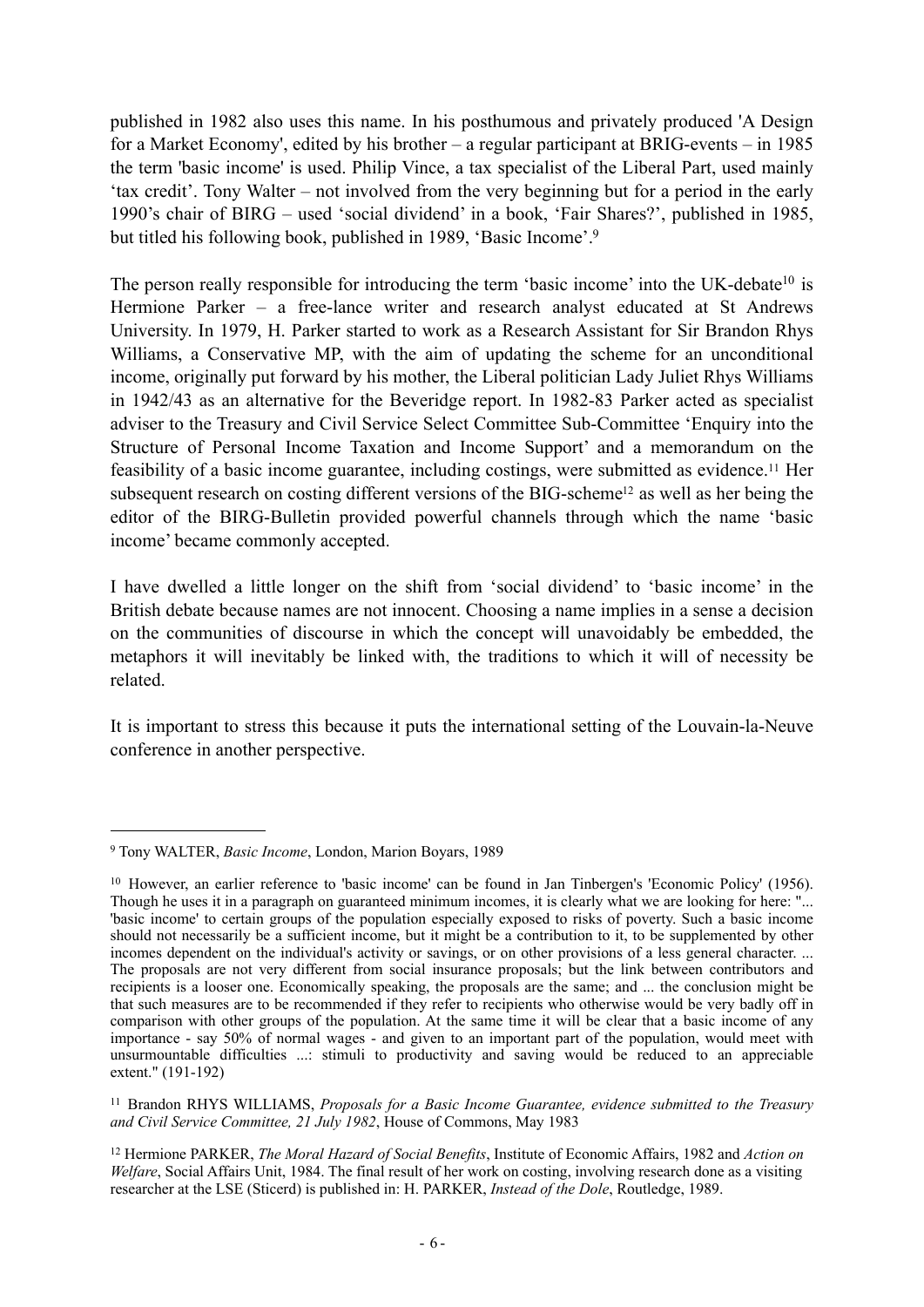The conference did not merely bring together people from different national backgrounds, thus providing basic income with a wider audience than before. By confronting the different traditions in which income maintenance policies and benefit systems are embedded it also inevitably shifted the discussion from the pragmatic to the principled level – and although the presence and the writings of Philippe Van Parijs (as the central organiser of the conference) excerted a powerful ethical and analytical input for moving the debate in this direction most probably would have done so in his absence. It is no surprise, therefore, that terminological and conceptual clarifications were given an important place in all subsequent conferences of the network as well as in the international debate in general.

The main purpose of this paper is to illustrate the significance and the importance of this shift by presenting material on how 'basic income' was discussed when it was still commonly referred to as 'social dividend' – i.e. in the nearly 70 years between the Louvain-la-Neuve conference and the moment when G.D.H. Cole used the name 'social dividend' to refer to the Scheme for a State Bonus, put forward in 1917 by the Quaker Dennis Milner and his wife.

Looking into its past and trying to disentangle where the social dividend came from may allow us to better understand the meaning and the significance of (the shift to) 'basic income' as it is discussed today.

My story will run in four parts. The first part treats the writings of James E. Meade, Nobelprize winning economist, member of the Cambridge Circus and as civil servant an important architect of the Keynes-Beveridge welfare state. The second part features two of his contemporaries: Joan Robinson and Abba Lerner. The third part details the contribution of G.D.H. Cole, Oxford professor, former Guild socialist and later intellectual leader of the Fabian Society. The fourth part looks at a proposal, published in 1917 under the name 'State Bonus'.

# **2. James Meade and his many social dividends**

A basic feature of the institutional framework of Agathotopia - a good enough place to live in, the existence of which was first revealed by Nobel-prize winning economist James Meade at a conference organised by the Italian Lega delle Cooperative in 1988 and elaborately described in a little book<sup>[13](#page-6-0)</sup> published in 1989 by the David Hume Institute - is the payment, automatically and as of right, of an unconditional and equal cash income to each and every individual citizen. James Meade calls this a 'social dividend'.

Lacking any reference as to the intellectual origins of this peculiar device, an occasional reader of the Agathotopian tales could think that Meade discovered this idea only recently. Of course, more informed readers know this to be wrong. An incomplete list of places where James Meade discussed similar devices includes, amongst others, an article on technological development and unemployment in the Journal of Social Policy (1984), his Copenhagenlecture (1983) marking the centenary of Keynes birth, a well-known article on poverty in the

<span id="page-6-0"></span><sup>13</sup> James E. MEADE, *Agathotopia. The Economics of Partnership*, Aberdeen University Press, 1989. For another early, but more concise presentation of the Agathotopian ways see also: J.E. Meade, Can we learn a 'Third Way' from the Agathotopians?, in: *The Royal Bank of Scotland Review*, n°167 (1990) pp.15-28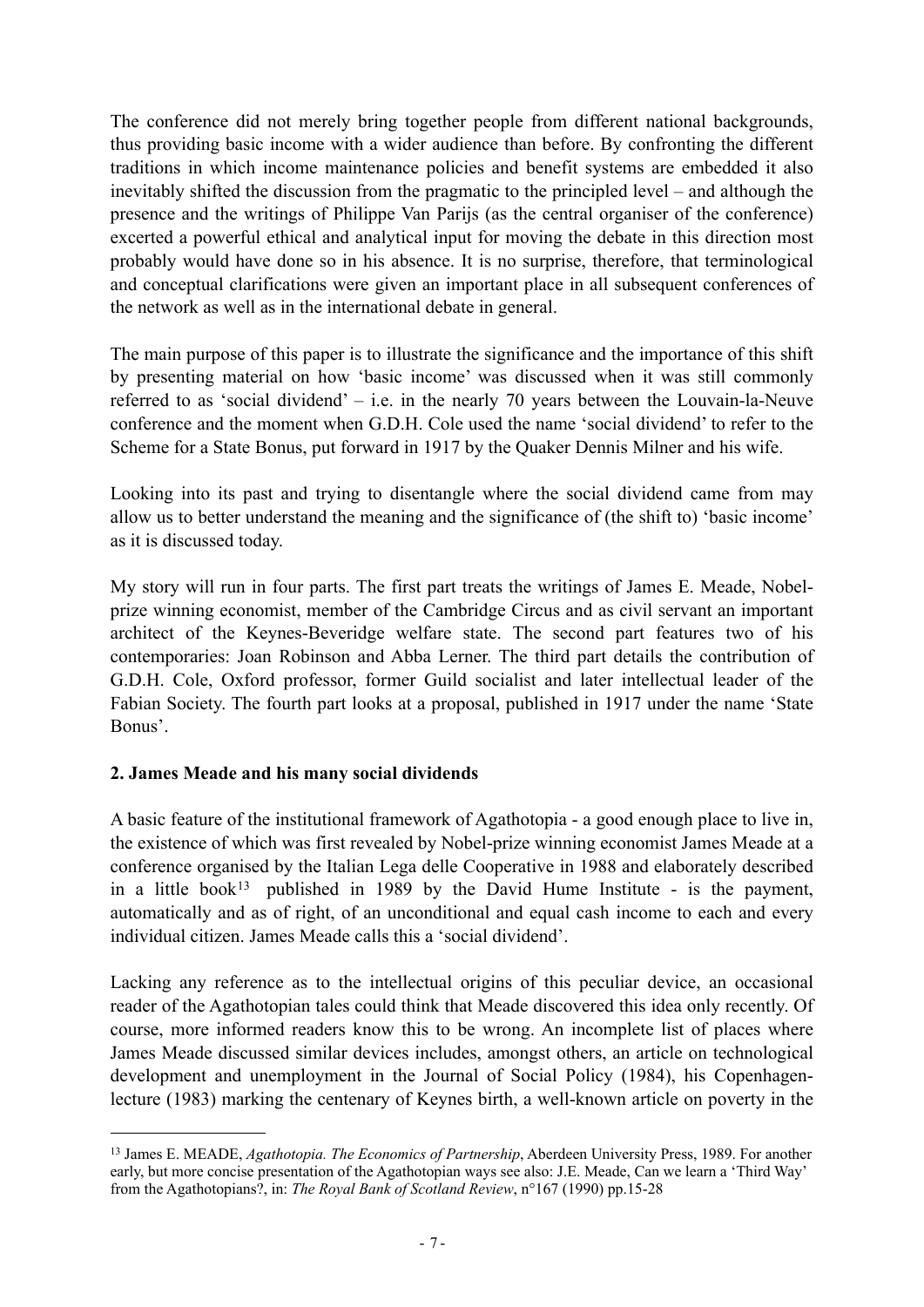Oxford Economic Papers (1978), the report of the Meade-committee on the reform of Direct Taxation (1978), his books 'The Intelligent Radical's Guide to Economic Policy' (1975) and 'The Just Economy' (1976), the remarkable booklet 'Efficiency, Equality and the Ownership of Property' (1965) - and of course, most items in the recent collection of Agathotopian tales in 'Liberty, Equality, Efficiency' (1993).

Yet, until recently even more informed readers would have been surprised to learn that Meade's first encounter with the idea of an unconditional income guarantee dates from long before the 1970s<sup>14</sup>. As became clear when Volume I of Meade's Collected Works was published the name 'social dividend', referring to schemes paying an income unconditionally and as of right to each and everyone, appears in his very first writings. Indeed, a paper written in 1935 – but only published for the first time in 1988 in the collected works – contains the following sentence: "The saving of interest on the Revenue Budget ... can then be used partly to finance capital development and partly as a method of extending the equality of incomes first by the development of social services and later by the distribution of a social dividend."

This throws up something of a multi-facetted puzzle with timing as the most convenient entry to line up and disentangle eventually the different elements. So let's look at timing first.

## *a) Lady Rhys Williams, again.*

Scholars<sup>[15](#page-7-1)</sup> who do refer to some of Meade's writings from before 1970 typically suggest that he got acquaintaned with the idea of a social dividend through the work of Lady Juliet Rhys-Williams – a liberal politician who published in 1943 a book, 'Something to Look Forward Too', in which she argued for a New Social Contract and for an unconditional and universal income guarantee as an alternative for the Beveridge report on Social Security.

The reason for this conjecture is obvious.

<span id="page-7-0"></span><sup>14</sup> See Tony Walter (1985,1989) and Anne MILLER (1983) who refer only to articles and books published by Meade in the 70's.

<span id="page-7-1"></span><sup>&</sup>lt;sup>15</sup> Consider the following statement by H. PARKER (1989:122-123) : "... Lady Rhys Williams's proposals... In Britain they were worked on by Nobel prize-winner James Meade in books and papers published during the ensuing thirty-five years ..." See also A.B. ATKINSON, "The idea [of a social dividend, wvt] is in fact primarily associated with the name of Lady Rhys Williams, who first put forward a scheme of this type in 1942. She subsequently produced a number of revised versions of the scheme, which was discussed by the Royal Commission on the Taxation of Profits and Income in 1954, together with similar proposals by the Liberal party, Professor J.E. Meade, Sir Paul Chambers and A.T. Haynes and R.J. Kirton." (1969: p.170).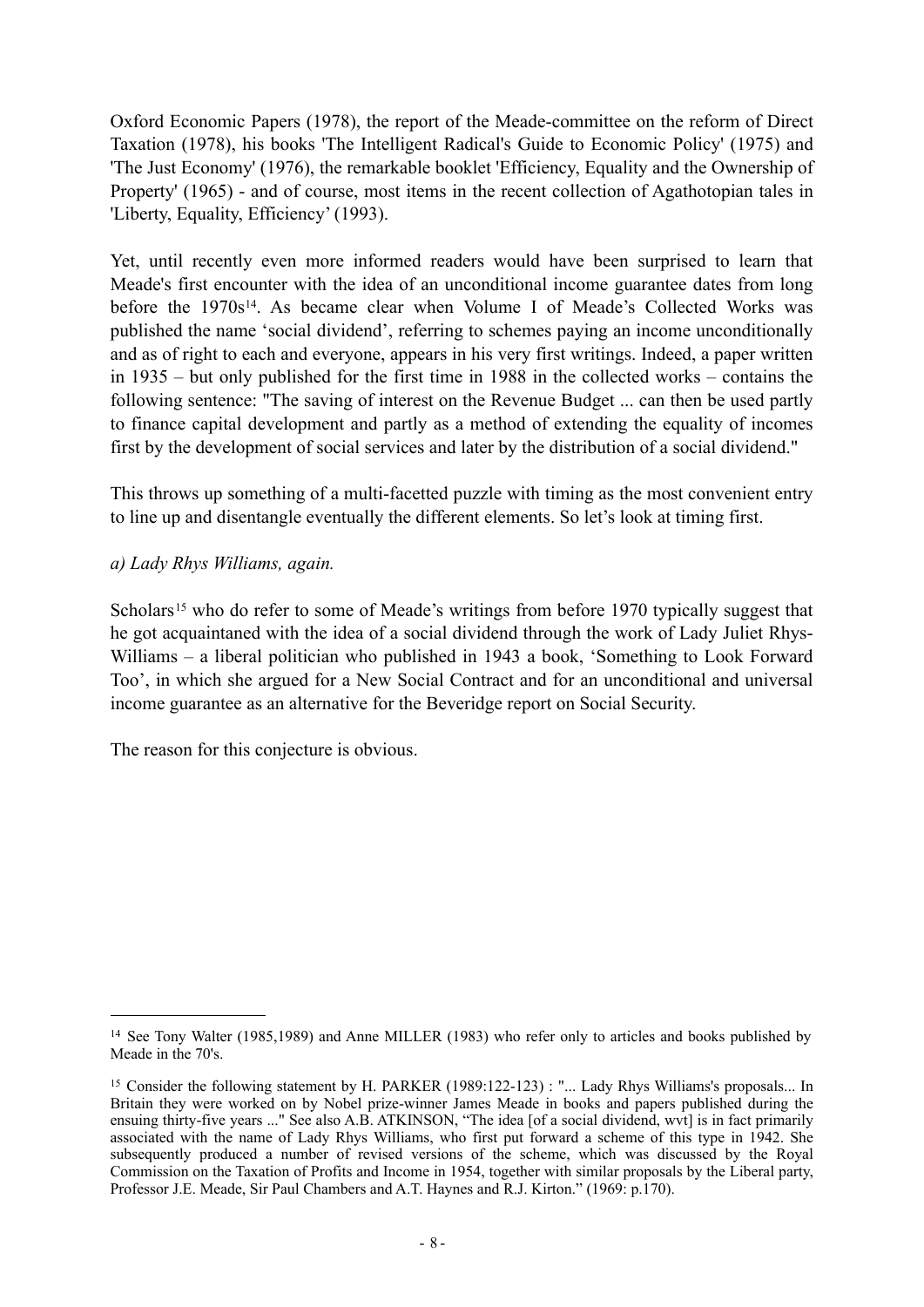Meade's 1948 book, 'Planning and the Price Mechanism', contains a section entitled 'Lady Rhys-Williams' Rationalisation of Income Redistribution['16](#page-8-0) . Meade presents it as an 'exceedingly stimulating proposal for an architectonic reform ...' and although no definite conclusion is reached its general tone is positive. "Certainly it deserves the most careful and serious examination; and some rationalisation of our present largely haphazard methods of income redistribution ought surely to be possible." (PPM: 46)

What connection between James Meade and the Rhys Williams proposal can be established?

As already mentioned, Lady Rhys Williams' made her plea for 'a new Social Contract' in 'Something to Look Forward to', a book published in 1943. A first, more limited version of the proposal was circulated as a privately published pamphlet in 1942. Two articles in 'The Economist' suffice to witness that the scheme succeeded in gaining a certain public attention. On 25 December 1943, the Rhys Williams proposal was referred to as a possible way of bridging the gap between the reform of social security and the reform of taxation, i.e. a feasible basis for a 'Beveridge-as-you-go-system'. A few years later, the June issue of the Economic Journal (1946) contained an extensive summary and positive appraisal of the scheme by H.S. Booker<sup>17</sup> (London School of Economics), noting with regret that the scheme had nearly been forgotten. In the same year, on 12 January 1946, it was mentioned again in 'The Economist', in an article on 'PAYE simplified'.[18](#page-8-2)

<span id="page-8-1"></span>17 H.S. BOOKER, Lady Rhys-Williams' Proposals for the Amalgamation of Direct Taxation with Social Insurance, in: *The Economic Journal*, vol.56, n°222 (1943) pp.230-243

<span id="page-8-0"></span><sup>&</sup>lt;sup>16</sup> Meade summarises the Rhys-Williams proposal as follows: "It is suggested that a straightforward monetary payment or allowance or "social dividend" should be paid to every man, woman and child in the country although the rate of payment might, of course, be lower for children than for adults. This would take the place of all social security benefits, such as unemployment benefit, old-age pensions, health benefits, children's allowances. Every man, woman and child would thus have his or her basic minimum whether in sickness or in health, in work or out of work, young or old. There need be no means test and no tests whether a man was health, in work or out of work, young or old. There need be no means test and no tests whether a man was seeking work or whether a man was genuinely ill. Doctors could stop writing out health certificates and get on with their job of curing their patients. Employment Exchanges would stop fussing about unemployment insurance and get on with their job of introducing employers with vacancies to workers without jobs. The Ministry of National Insurance could be closed down. These universal personal allowances would also take the place of the whole apparatus of allowances under the income tax. All income (other than the "personal allowances" which would be tax-free) would be taxed at a standard rate of tax. The whole apparatus of Pay-as-You-Earn would disappear; and the only task of the inland Revenue in this field would be to ensure that all income was taxed at the standard rate of tax. All personal assessments would cease for income tax purposes, tough not, of course, for sur-tax. Four major advantages of the proposal are mentioned: 1) it would mean administrative simplification and bureaucratic economy, 2) there would be a gain in personal freedom, 3) it could be used to lead to a great increase in equality of incomes, 4) 'the system would afford a perfect instrument for the most effective and prompt control over total national expenditures in the interest of avoiding inflation and deflation' (PPM: 44). However, Meade goes on, although its lack of a means-test (and, therefore, its escape from any poverty or unemployment trap) makes it compare favourably to pre-war arrangements, the lack of a worktest might constitute a serious danger due to the adverse effects on incentives. (PPM: 43)

<span id="page-8-2"></span><sup>18</sup> A second book by Juliet Rhys Williams, *Taxation and Incentive*, published in 1953 – making again an argument for a New Social Contract based on an unconditional income guarantee – was reviewed by D.C. Hague in *Economica*, November 1953, pp.377-378 and was mentioned in a review of A.T. Peacock's, The Economics of National Insurance, in: *Economica*, February 1953. A sample section was included in H.T. WEILER, W.A. GRAMPP (ed.), Readings in Economic Policy, 1953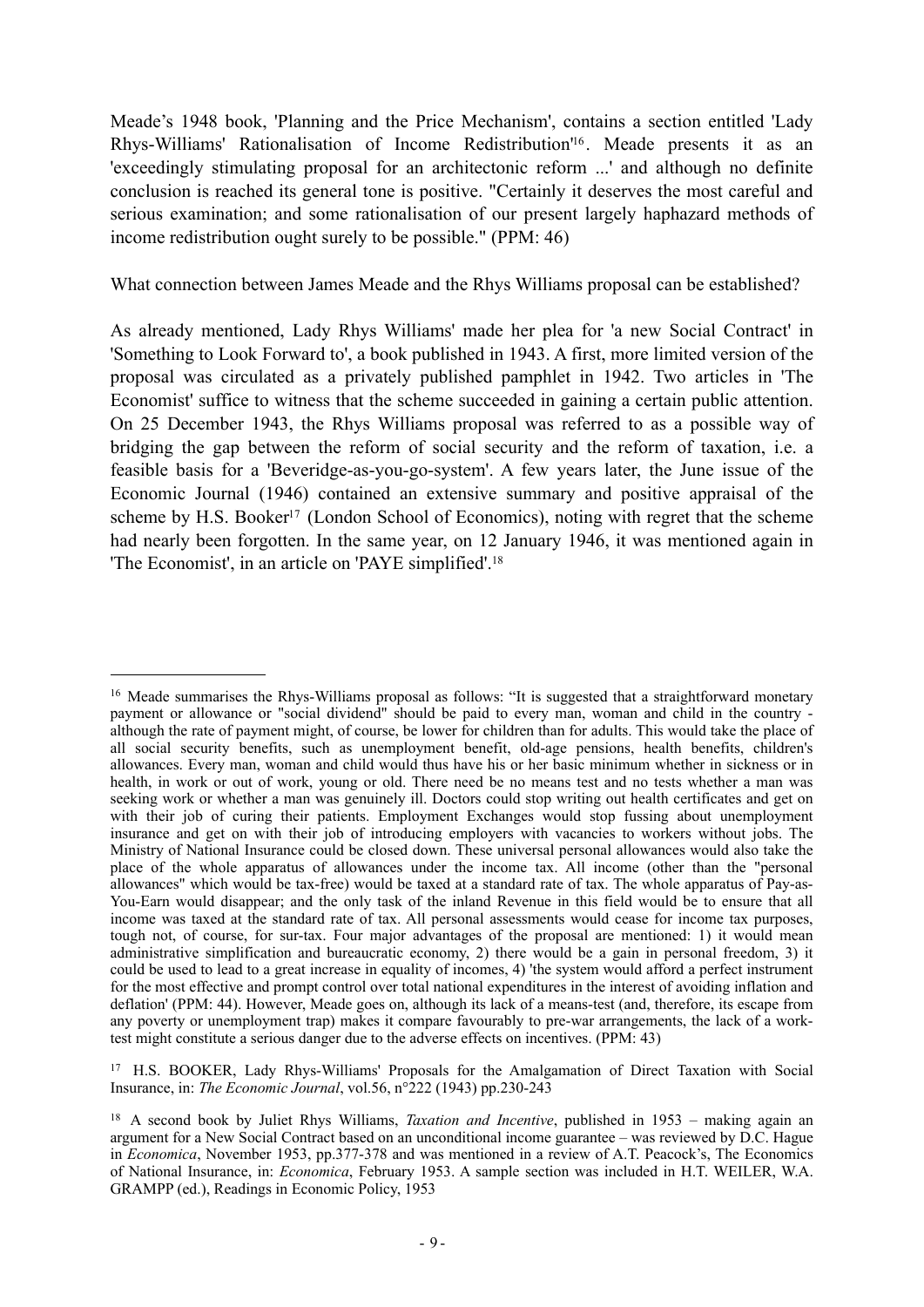In a preface to Stepping Stones to Independence<sup>19</sup>, a book by Sir Brandon Rhys Williams Meade mentions to have had "the great privilege of knowing and working on these subjects with his mother, Lady Juliet Rhys Williams (as she was then called), at the time when the famous Beveridge Report was being published and discussed". (p.xi) – which would date the encounter back to 1942. In a letter to the present author, James Meade writes remembering being introduced to Lady Rhys Williams (most probably by Lord Robbins) when he was Director of the Economic Section of the Cabinet Office - a post he left in 1947.

For our purposes, however, the exact date of Meade's encounter with the Rhys Williams proposal is not that important because we know that he hit on 'social dividend' already in the mid 1930s. Whether he met Lady Rhys Williams (or her proposal) in 1948 or in 1942, neither of these dates moves the encounter far enough back in time to establish priority for the Rhys Williams proposal.

Yet, reading the relevant section in 'Planning and the Price Mechanism' one could, indeed, very easily be mislead and conclude that Meade simply inserted the scheme as well as the name in his own writing after reading or meeting Lady Juliet Rhys Williams<sup>[20](#page-9-1)</sup>. So, why did Meade in 1948 discuss the Rhys Williams proposal without any reference whatsoever to his own use of it in earlier work? Why did he use 'social dividend' in this context since Lady Rhys Williams herself never did – and neither did any of the articles or reviews referring to it? [21](#page-9-2) Why did Meade readily present the Rhys Williams proposal as part of his view of the world?

One way to look at the puzzle is the following. Suppose that the idea of an unconditional and universal income guarantee is deeply rooted in Meade's view of the world without, however, being able to give it a (proper) institutional format. Well, Juliet Rhys Williams may have provided exactly that. Her scheme may have given Meade for the first time a glimpse of a practical device fitting the concept. If this conjecture holds, Meade's writings before 1942 may well contain the idea of a social dividend, but without any trace of a practical scheme to implement it.

#### *b) Meade's early writings*

To examine this case let us look at Meade's first major book, *'An Introduction to Economic Analysis and Policy'*. Published in 1936 - the same year as Keynes' General Theory, a book the proofs of which Meade had been able to discuss in detail as a members of the so-called

<span id="page-9-0"></span><sup>19</sup> Brandon RHYS WILLIAMS, *Stepping Stones to Independence* (ed. H. Parker), Aberdeen University Press, 1989

<span id="page-9-1"></span><sup>&</sup>lt;sup>20</sup> As clearly is the case with some present day advocates of basic income and as was the case with earlier writers (like D. Berry (1954)) commenting on Meade's 'Planning and the Price Mechanism' - even if you would expect them to be familiar with Meade's earlier work like Richard Kahn (1948).

<span id="page-9-2"></span><sup>21</sup> One of Meade's articles, published in *The Political Quarterly* (Jan.-March 1949), adds a particular twist to the puzzle. Originally written as a memorandum for the Labour's Party Research Department in November 1948, it contains an essentially similar suggestion as contained in (and with reference to) 'Planning and the Price Mechanism' without mentioning the Rhys Williams Scheme.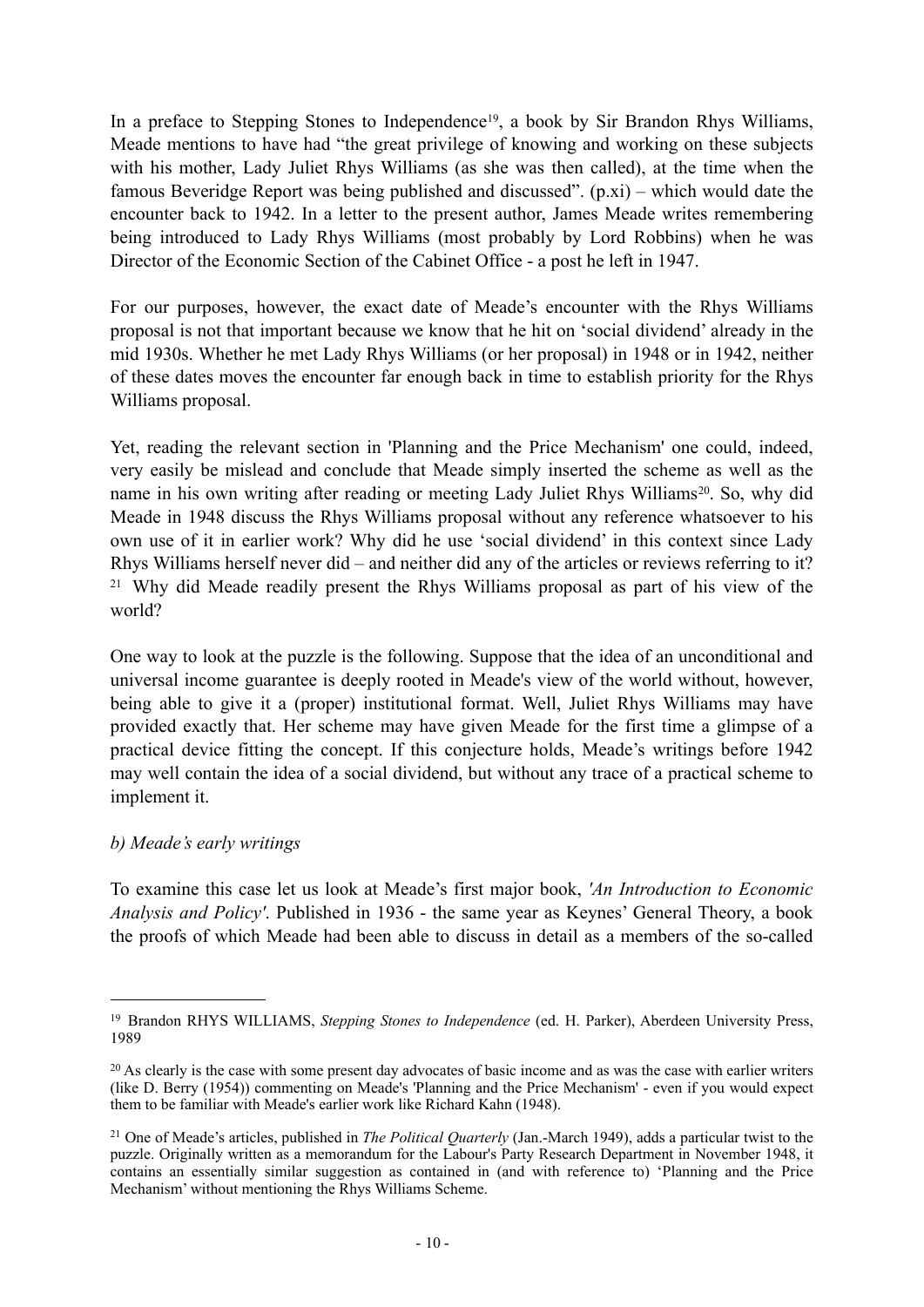Cambridge Circus - it is the first macro-economic textbook, integrating the lessons of the Keynesian revolution.

'Social dividend' appears three times in it. Interestingly, each time the name appears between quotes. Even the index mentions 'social dividend' - quotes included.

In two cases, Meade proceeds in basically the same manner. He lists several means one could use to distribute (parts of) state revenue (either from taxes or from public property), i.e. through the provision of "educational, medical or other services" or directly by payments of "old age pensions, unemployment relief, widows' and orphans' pensions,...". In the context of a chapter on 'Equality by Taxation he adds the words: " ... or even of an equal 'social dividend' to all persons" (EAP:231). In the context of a chapter on 'Redistribution or Socialisation of Property' he adds: "... or could be distributed as an equal 'social dividend' to all members of the community" (EAP:251).

Apart from pre-dating the Rhys Williams proposal, all this is not really surprising. The context in which social dividend is used is the expected one. The only thing worth mentioning is the explicit mention of an equality condition, setting 'social dividend' apart from the other transfers.

However, the third case – which is actually chronologicalle the first – appears in a much different context. More specifically, Meade mentions 'social dividend' when discussing the problem of monopoly. Surprising perhaps, but note that this places the topic in a context prefiguring the central theme of 'Planning and the Price Mechanism'. Yet, in comparison with the 1948 Rhys Williams section, the 1936 'social dividend' plays a quite different and rather surprising part in the story.

Discussing the problem of Monopoly (p.197), Meade argues that most of the methods available for controlling industry (like anti-combination laws, educational measures, rationalisation, taxes and subsidies, price control) are either incomplete or impracticable, Meade scrutinises, one more method of control, i.e. the direct management of monopolistic industries by public bodies.

Meade carefully notes that control does not necessarily imply the control of total industry (but only of the monopolistic sectors), but neither does it equal public property of the industries concerned (but public management). Then he discusses in detail the conditions guaranteeing efficiency and the problems of pricing and management. From this analysis, he concludes that "even if all industries were publicly controlled and all capital and land were socially owned, use could be made of a pricing system similar to the pricing system of a competitive economy.' (EAP:197) (Meade underlines, wvt) For this pricing system to work, Meade goes ons, one should proceed as follows:

"The state would receive any profit made on the capital and land invested in each socialised concern; it could pay part of this income as a 'social dividend' to consumers and could save part to finance the capital development justified in each socialised concern at the current rate of interest. If there were unemployment, the state bank could fix lower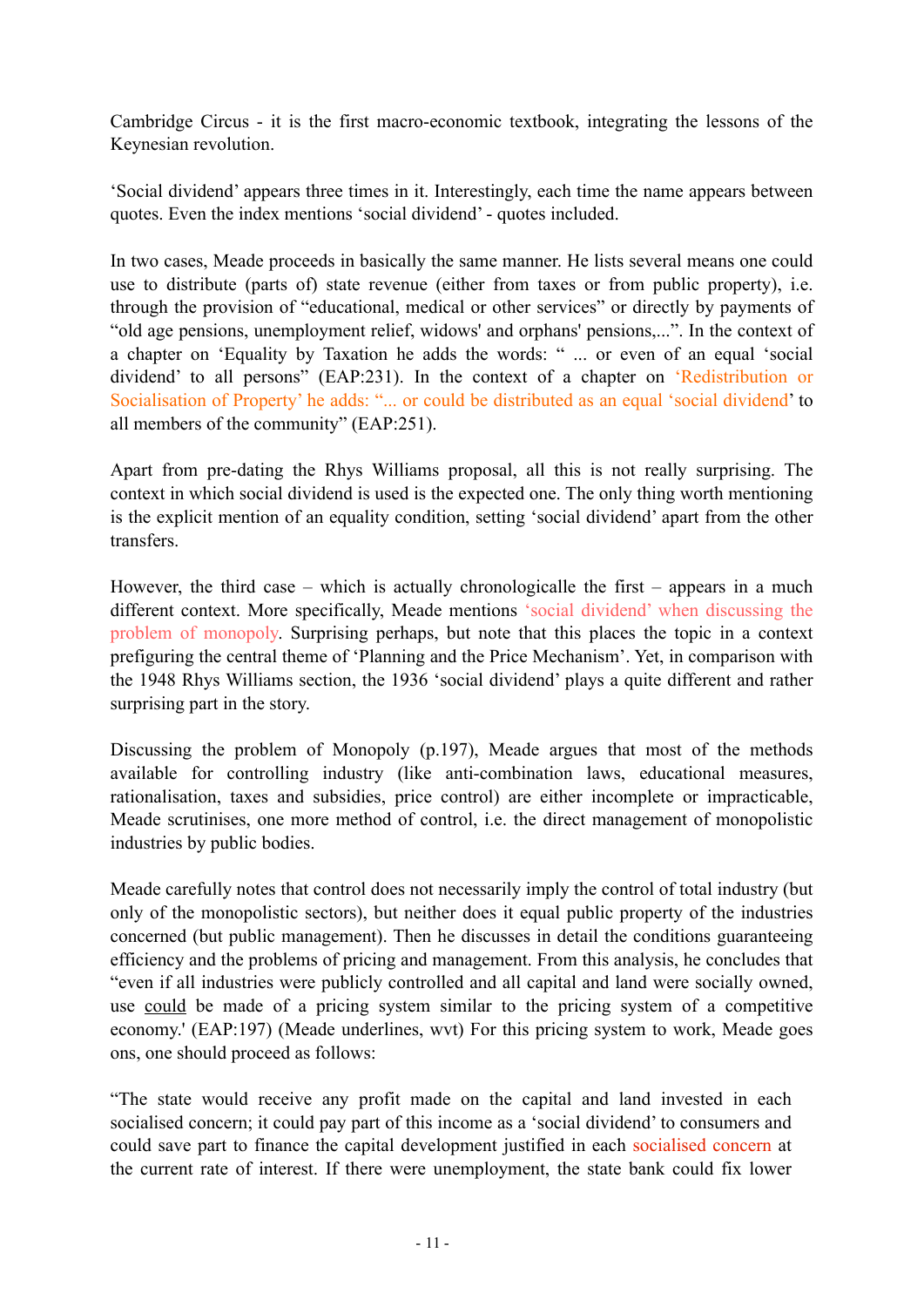rates of interest in order to justify greater expenditure on capital development by each socialised concern - financed if necessary in the first place by the creation of new money. Alternatively, the state could distribute a larger 'social dividend' to consumers in order to stimulate expenditure on consumption goods - again financed, if necessary, by the creation of new money, until the increased expenditure by consumers had increased the state's receipts of industrial profits sufficiently to finance the greater 'social dividend'."

With respect to how the Rhys Williams proposal fitted a central concern of Meade's view of the world several conclusions follow from this. It is clear that Meade not used the term 'social dividend' sufficiently long time before 1942, but that he also used it in a sense sufficiently close to the Rhys Williams proposal to leave no doubt that his use preceeded hers - or at least was independent of hers, if we want to allow for the possibility that Lady Juliet was working on her proposal already years before she published on it. On the other hand, in two cases Meade uses the term in such a way that it could indeed be seen as a more general form of what was described more concretely in the relevant section in Planning and the Price Mechanism. Both points seem to offer sufficient evidence to sustain the conjecture formulated earlier. The Rhys William proposal may have provided Meade with a device for putting into practice something he had been thinking about in a more general format.

Yet, further detailing is needed in order to qualify the significance and meaning of 'social dividend' in Meade's work. Indeed, despite using it for apparently similar purposes, i.e. to indicate the unconditional payment of equal benefits to each and everyone, scrutiny of the context in which it appears does make clear that they are quite different in character.

#### *c) Many social dividends?*

As a matter of fact, although a particular tax-benefit structure could be instrumentally useful when implementing a social dividend in any of the meanings Meade gives it, it is clear from the context that in at least two of its appearances its significance exceeds squch a notion.

Let's look first at the context in which the monopoly problem is discussed. There, Meade did draw attention to a potentially practical mechanism. Remarkably, however, it gets the format of an anti-cyclical device, primarily directed at tackling problems of demand management and stimulating investment[.22](#page-11-0) Thus, 'social dividend' is meant to fit a very complex picture of fine-tuning. In fact, it refers to a proposal worked out when analysing earlier in the book the problem of unemployment. Meade's starting point on this issue $^{23}$  is the fact that traditional methods of intervention, say banking policy or public works, may be insufficient. For instance, since they do not immediately result in more (or less) expenditure, the decision to speed up (or slow down) the economy will only take effect after some time. So, time-lags will almost be unavoidable. If this is the case, Meade goes on, it might be interesting to consider in detail a less orthodox method of controlling the total volume of expenditure, based on the fact that "there is one form of expenditure which should be capable of almost instantaneous

<span id="page-11-0"></span> $22$  Note, moreover, that "social dividend" is not presented, for instance, as a tool to manage the supply of labour, as is prominent in (some) present day arguments for basic income schemes. Significantly, the later chapter on the optimal supply of labour does not even show the slightest trace of possible effects of a 'social dividend'.

<span id="page-11-1"></span>h23 James E. Meade, *Introduction the Economic Analysis and Policy*, pp.49-60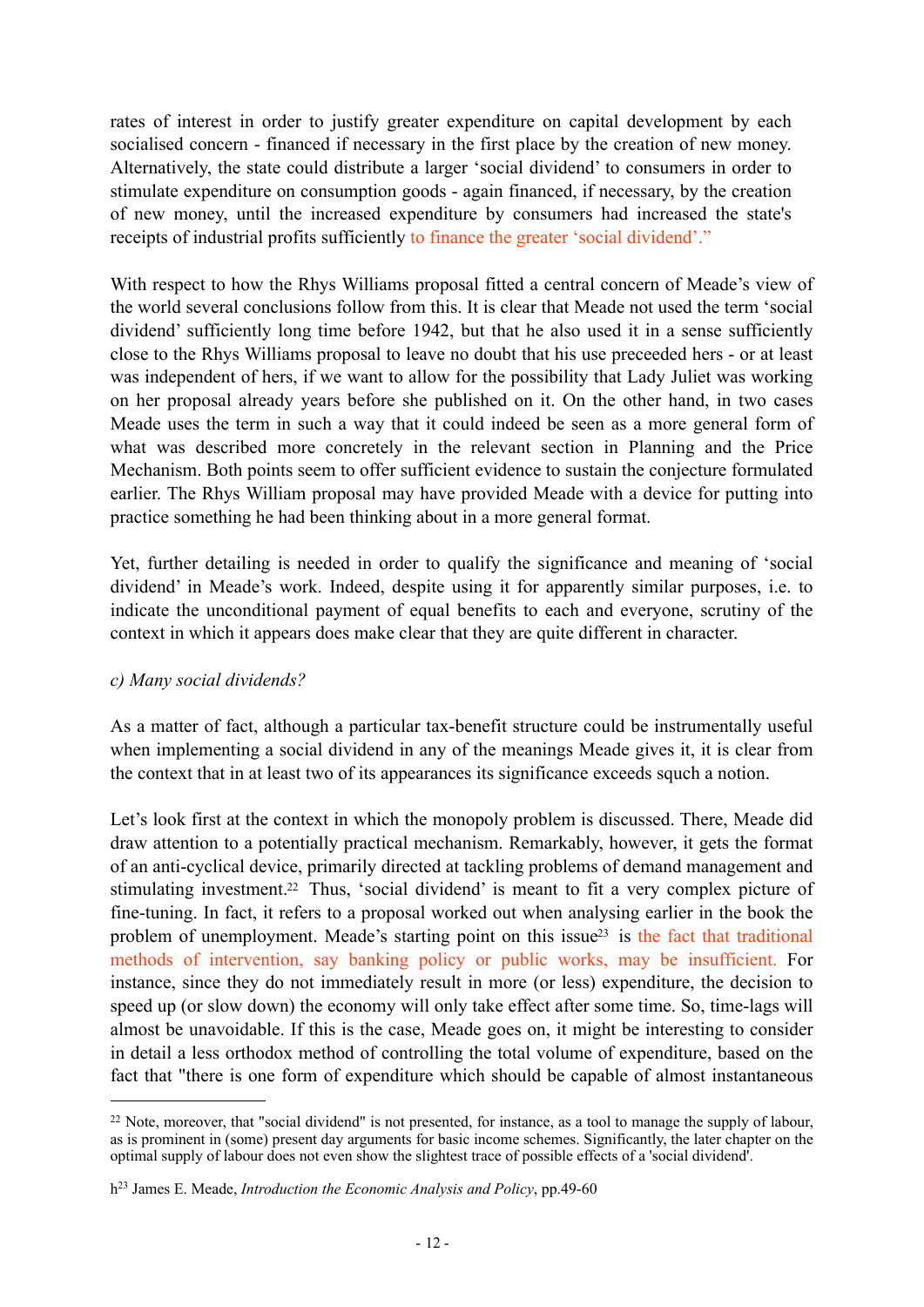expansion, and that is the purchase of consumption goods by individuals." (EAP:50) In Meade's view, there are two ways to proceed. One could rely on existing Unemployment Benefits and link the level of benefits (and contributions) to the level of unemployment. However, this scheme does not level out possible fluctuations in income and expenditure for property owners. Alternatively, one could also try to remedy this by adding some form of taxrate flexibility to the first scheme. This last feature, Meade names consumer credits.<sup>24</sup>

Something similar happens in the case when 'social dividend' appeared in the context of a chapter on the redistribution or socialisation of property. In this chapter Meade diagnoses the problem of inequality of income to be first and foremost rooted in the unequal ownership of property. To overcome this problem, he adds, one might want to reach a more equal ownership by all members of the community. "The ideal at which this solution would aim is the attractive 'distributist' state in which all men are free, equal and independent, because all men own a modicum of property without any glaring inequalities in such ownership." (EAP: 249) To reach the 'distributist solution' one can impose steeply progressive death duties or alter the inheritance laws so as to prevent the passing on of property above a certain amount. The resulting state income could be used to redistribute property or to make the income distribution more equal by providing free social services or cash benefits, a.o. equal social dividends.

It is clear, therefore, that even if Meade used 'social dividend' – remember: always between quotes, even in the index – in his 1936 book, on each appearance the term seems to have carried a different meaning. Although in each of these cases an identical metaphor of the appropriate kind (graphical or algebraic) could very well represent the device advocated, some close reading reveals that the actual meaning of the implied institutional reform varies widely between different fragments of Meade's work. A basically similar technique of paying to everyone an equal cash sum no strings attached turns out to signal a potential multiplicity of institutional structures.

In fact, it is possible to distinguish between four different images or roles 'social dividend' gets in Meade's work. Three of them are already present in 1935-36, the fourth only appears in 1988 when describing the Agathotopian institutions.

<span id="page-12-0"></span><sup>24</sup> In 'Consumers' Credits and Unemployment', a book published in 1938, Meade apparently modified and elaborated his proposal. In his New Palgrave article on Meade, David Vines writes: "That book foreshadows both the 'Full Employment White Paper' (Minister of Reconstruction, 1944) and the Stagflation Project on which Meade has been working over the past few years... It is perhaps the earliest official published advocacy of specifically fine-tuned Keynesian policies." Keynes reviewed it in the Economic Journal, march 1938. "Mr. Meade has performed a useful service in bringing into the picture consumers' credits - or rather consumers' subsidies, for this, and not aids to instalment purchasing, is what he has in view - not as a magical specific, but as one of the possible means of levelling out fluctuations in effective demand. (...) Mr. Meade's own proposal is 'to make a monthly payment, which varies with the volume of "depression" unemployment, to every member of the community whose income is below a certain level'... (...) But if the idea is to be brought within the field of practical politics it would be wise, I suggest, to make it part and parcel of the various contributory insurance schemes, even at the expense of somewhat limiting its scope. (...) ... the policy is obviously an extension and working out of the idea of budgeting for a deficit in depressions and a surplus in recoveries. It is, in fact, a scheme providing that particular sources of savings should accrue only when there is evidence of an outlet for them in investment. All this might be useful in spite of the important criticism that it is directed towards ironing out fluctuations without necessarily raising the average level of activity to the optimum level."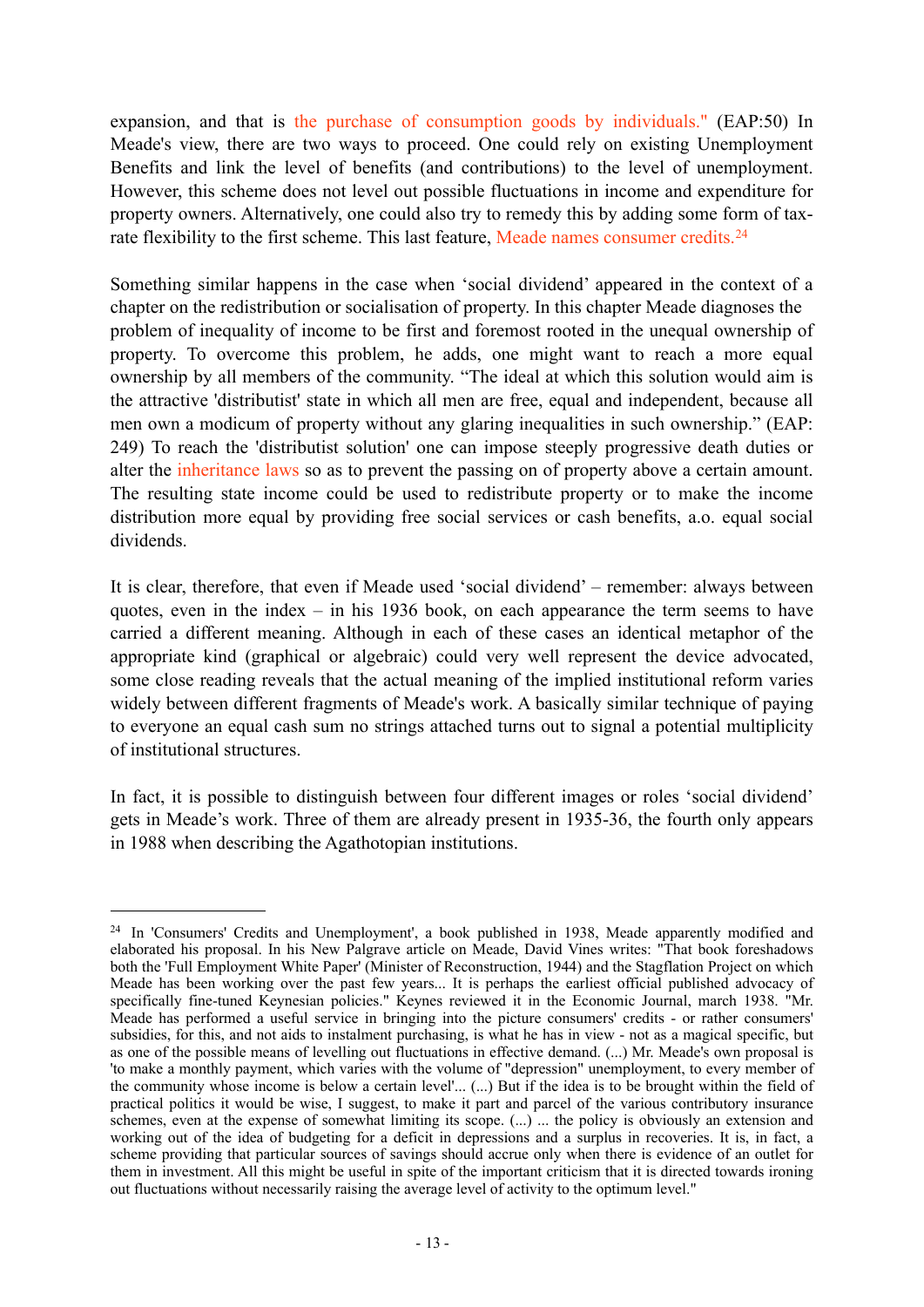IMAGE 1 or 'Social Dividend as a Redistributive Instrument' refers, clearly, to the most simple and arche-typical use of the idea. In this usage, the goal is unavoidably the eradication of poverty or equalising the income distribution. The technique favoured is paying equal social dividends and other transfers, or integrating the tax-benefit system. Besides the many fragments I have quoted from Meade's older books, the best example is, probably, to be found in 'Poverty in the Welfare State', an article in the Oxford Economic Papers (1978).

IMAGE 2 or 'Social Dividend as a Steering Mechanism' is, again, to be found in Meade's work discussed above. Again, the technique favoured is paying equal social dividends (whether through an integrated system or not). But the goal is broader: walking the narrow path between inflation and deflationg, targetting full employment without inflation - in one word, fine-tuning.

IMAGE 3 or 'Social Dividend as a Societal Framework' relates to the third appearance of the idea in 'Economic Analysis and Policy'. In the context of a widening inequality of property, Meade's argument for social dividend presents it, in fact, as a substitue for a 'distributist state'[25](#page-13-0) or 'property-owning democracy'. Later in his work, Meade will revisit this topic regularly. In 1965, the argument even takes a prophetic turn when Meade stresses that in a context of automation the problem may get dramatic proportions. Automation will increase the output per head, but might as well reduce the amount of labour needed in the automated industries. Absorbing new and redundant workers "might require an absolute reduction in the real wage rate on efficiency grounds". Even if this could be avoided, "automation might well cause output per head to rise relatively to the marginal product of labour". We should, then, rephrase the problem of unemployment, Meade urges. "What, we ask, shall we all do with our leisure when we need to work only an hour or two a day to obtain the total output of real goods and services needed to satisfy our wants? But the problem is really much more difficult than that. The question which we should ask is: what shall we all do when output per manhour of work is extremely high but practically the whole of output goes to a few property owners, while the mass of the workers are relatively (or even absolutely) worse off than before?" (EEOP:25-26) To avoid this 'Brave New Capitalists' Paradise' as Meade calls it, he discusses four alternatives, two of which are readily discarded<sup>26</sup>. Meade's attention goes primarily to a 'Property-Owning Democracy' (EEOP:40-66), clearly a repainted version of the old distributist state. At last, Meade considers the alternative of a 'Socialist State' - combining an efficient level of the real wage rate with an equitable distribution of income by turning to the social ownership of property. Such a state has the advantage that, even if the efficient wage level is a low one and a larger part of national income goes to profits, these profits would accrue to the state and could be distributed equally to every citizen as a social dividend. Meade notes that this solution has one basic point in common with the distributist solution. "In both cases income from property is equally divided between all citizens." (EEOP:66)

<span id="page-13-0"></span><sup>&</sup>lt;sup>25</sup> The notion of a 'distributist state' refers to least implicitly to the works of Chesterton and Belloc, and their critique of the 'Servile State' and of industrial capitalism as causing the destruction of property ownership.

<span id="page-13-1"></span><sup>26</sup> The discarded alternatives are A 'Trade Union State' - 'setting a real minimum wage level' - and a 'Welfare State' - 'taxation of incomes of the rich to subsidise the poor'.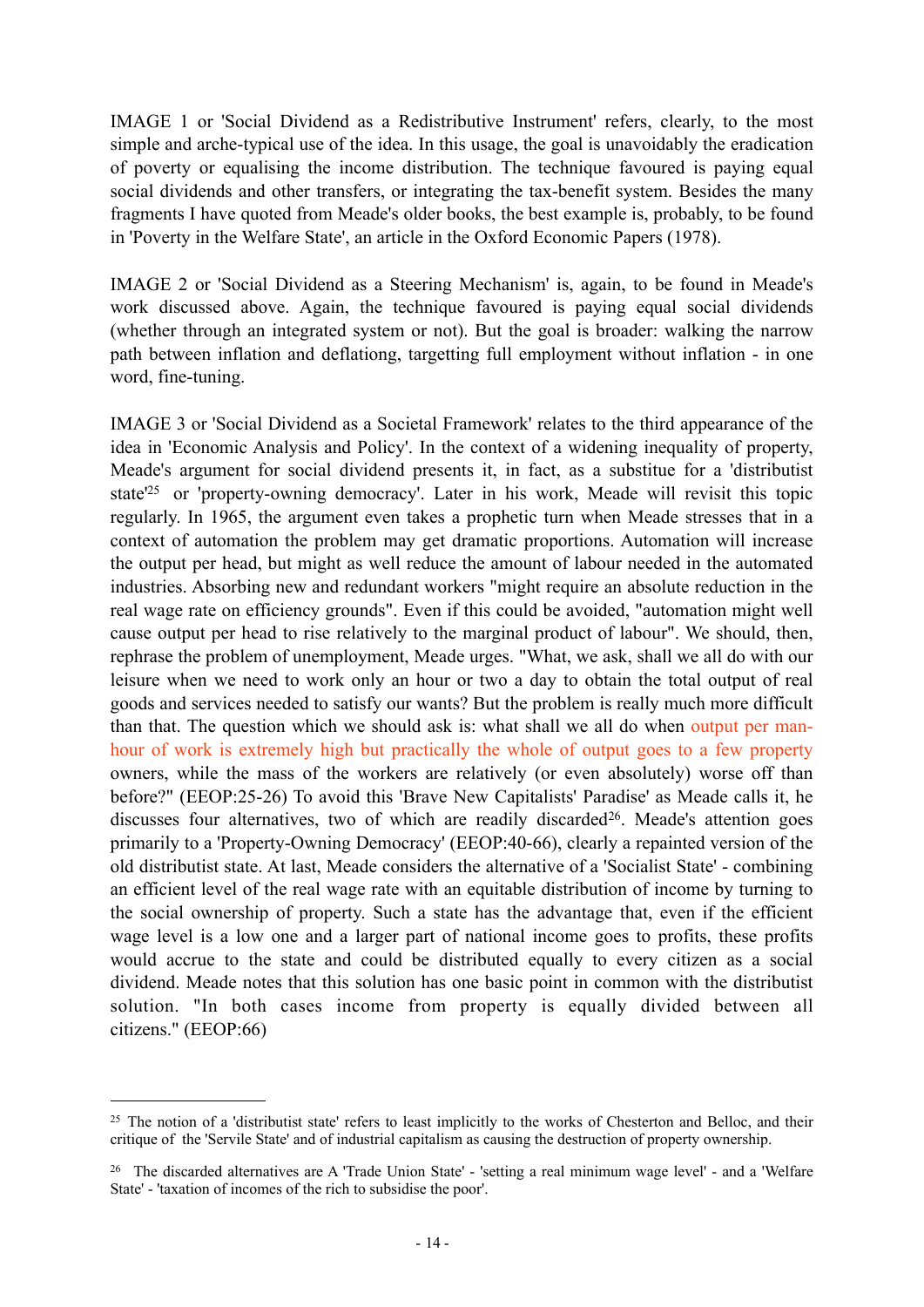IMAGE 4 or 'Social Dividend as an Institutional Support' is a relatively new role for the idea to play and is suggested by Meade while describing the institutions of Agathotopia. The major reform introduced by the Agathotopians was the transformation of Capitalist firms into Capital-Labour Partnerships. From this they expect a more consensual model of industrial relations and a better approach to full employment. However, Meade says, this reform has two drawbacks. Whereas, owners of capital-shares can spread their portfolios, just like before, the incomes of owners of labour-shares are solely linked to the fate of their own firm. Moreover, reaching full employment might imply that not all additional workers own the same amount of labour-shares. Agathotopian workers, apparently, were only willing to accept this wideranging institutional reform if, at the same time, a social dividend was introduced to dampen the fluctuations and inequalities now linked to 'wages' or income from labour shares. In other words, social dividend was called in to act as a support-system to secure that the major reconstruction would be socially beneficial.

This typology calls for many qualifications and suggests many questions. For instance, it is far from clear that these four images are mutually compatible. And what about the famous Tinbergen rule - can one and the same institution really deliver this many objectives?

Whatever the answers to these important questions, one point should retain our attention in this context. Do Meade's writings give us any clue on who framed 'social dividend'? Not really.

As I mentioned several times, in 1936 Meade always uses the name 'social dividend' between quotes. This may mean several things. Meade may want to indicate that he is forgeing a new concept, eventually by using an old name. He may want to indicate that he is taking a concept from an alien context to introduce it in a particular framework. Or he may want to convey that the term though borrowed form someone else is still rather controversial. Only one thing is clear, however, one can confidently remove Lady Juliet Rhys Williams from the list of possible sources for Meade's 'social dividend'. Are any other candidates available?<sup>27</sup>

## **3. About Keynesianism, Market Socialism and 'their' Social Dividends**

The context in which 'social dividend' appears in Meade's early writings suggest at least two discursive communities as potential sources for the term: the Cambridge Circus or what was

<span id="page-14-0"></span><sup>27</sup> I will not go into detail about potential terminological problems. Meade's usage of the term was, surely, not yet standardized in 1935. In 'Outline of an Economic Policy for a Labour Government', he uses as well social dividend as national dividend. National dividend, as one knows, was a term used by Major Douglas and his Social Crediters for giving to everyone an equal and unconditional transfer. But it was also the standard term, used by Pigou and others, for what we now call the national product. Kaldor, for instance, did like Meade. In his well-known article on wage subsidies, published in the Journal of Political Economy (december 1936), he used both social dividend and national dividend but in the Pigovian sense. Besides the micro- and macro-usage, still another meaning may have been connected to the term. Much earlier, in the late 1880s, F.A. Walker spoke of 'the social dividend theory of taxation' - 'which is, in effect, that the members of the community should contribute to the public support in proportion to the benefits they derive from the protection of the state, or according as the services they receive cost the state more or cost it less.'F.A. WALKER, *Political Economy*, New York, Henry Holt & Co, 1988 (3rd edition), p.487, see also p.489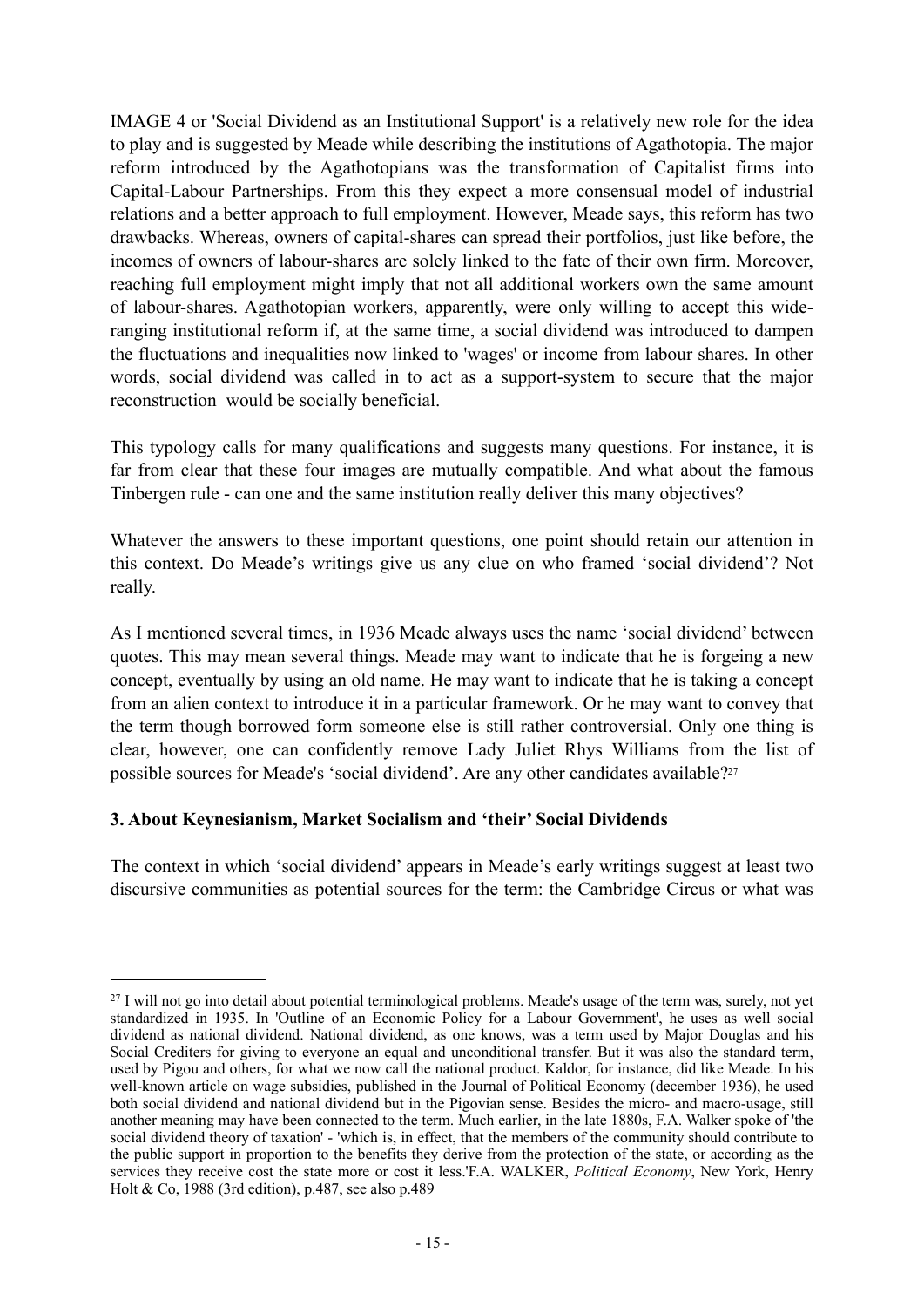happening in the orbit of the Keynesian Revolution, and the debate on planning and market socialism<sup>[28](#page-15-0)</sup>

## *a) Joan Robinson*

With regard to the first potential source, there is at least one other member of the Circus who referred to 'social dividend' in writing and, more importantly, who did so with respect to to Keynes' theories, namely Joan Robinson<sup>[29](#page-15-1)</sup>. More specifically, her writings contains at least two fragments bearing on our problem.

The first is a passage of only a few pages in 'Introduction to the Theory of Employment', a book published in 1937 and referred to by Marc Blaug as "one of the most widely read prewar introductions to the Keynesian system."(BLAUG, p.208). This fragment is important because it shows that 'social dividend' was for Robinson a term referring to an item in the Keynesian toolbox. The second is Robinson's famous article on 'Disguised Unemployment', republished in her 'Essays in the Theory of Employment' (1937).

As she explains in the introduction, Joan Robinson undertook writing 'Introduction to the Theory of Full Employment' (1937) "to provide a simplified account of the main principles of the Theory of Employment for students who find that they require some help in assimilating Mr. Keynes' General Theory of Employment, Interest and Money, and the literature which is growing round it." The tenth chapter treats the possibilities of changing the supply of money. Its third paragraph is titled 'A Social Dividend' - the two preceding one's being 'Gold-mining' and 'Creation of Money through a Budget Deficit'.

In the very first lines of this paragraph Robinson refers to a proposal to institute a Social Dividend, financed by printing money. Next she explains the mechanism ("... every citizen would receive a note for, say,  $1 \text{ } \pounds$  by the first post every Saturday, the new notes being printed as required"). She remarks that conventional minds may find such a scheme too fantastic to be taken seriously - a feeling reinforced by the habit of the advocates "to make their case

<span id="page-15-0"></span><sup>28</sup> A third potential source to be considered are the theories of the heretic Major C.H. Douglas and his followers. Major Douglas was a Scottish engineer, who started his career as a writer of social reform schemes in 1918. He gained a substantial amount of followers, amongst them a (rather right-wing) part of the former Guild Socialist Movement. He was heard by the famous MacMillan Committee as a witness. Later, he became very influential in Canada and New Zealand. In the state Alberta (Canada) a Social Credit Party got a Parliamentary Majority in the 3O's and kept this majority for nearly 30 years. The most famous commentary on Major Douglas is probably Keynes's dictum that in the vast army of underconsumptionists Douglas has his place, - as "a private perhaps, but certainly not a Major." (KEYNES, 1937) I will not enter the intricacies of Major Douglas's work in this paper. Suffices it to say that the major feature of his theory was the so-called A+B theorem, which - according to Douglas - explained why underconsumption was bound to exist, because part of the value of production was not paid out. To counter this, the state, therefore, should print money and distribute it to all citizens as a national dividend. This strange theorem, however, was embedded in a second layer of explanation in terms of 'technocratic' development. In this larger theory, somehow, a society of abundance gave way to 'technological' unemployment, because the parts of the economic system were not fully integrated. There is a potential link with Meade's work in two respects: a) he took on the study of economics under the influence of his aunt, who was connected to groups concerned with money reform, b) he invited the Major to lecture and had lunch with him in his early yeats at Oxford. Nevertheless, Meade criticizes the theories of Major Douglas very explicitly in the first pages of 'Economic Analysis and Policy'. I will deal with the place of Major Douglas in the history of social dividend later in this paper.

<span id="page-15-1"></span><sup>29</sup> Joan ROBINSON, *Introduction to the Theory of Full Employment*, London, Macmillan, 1937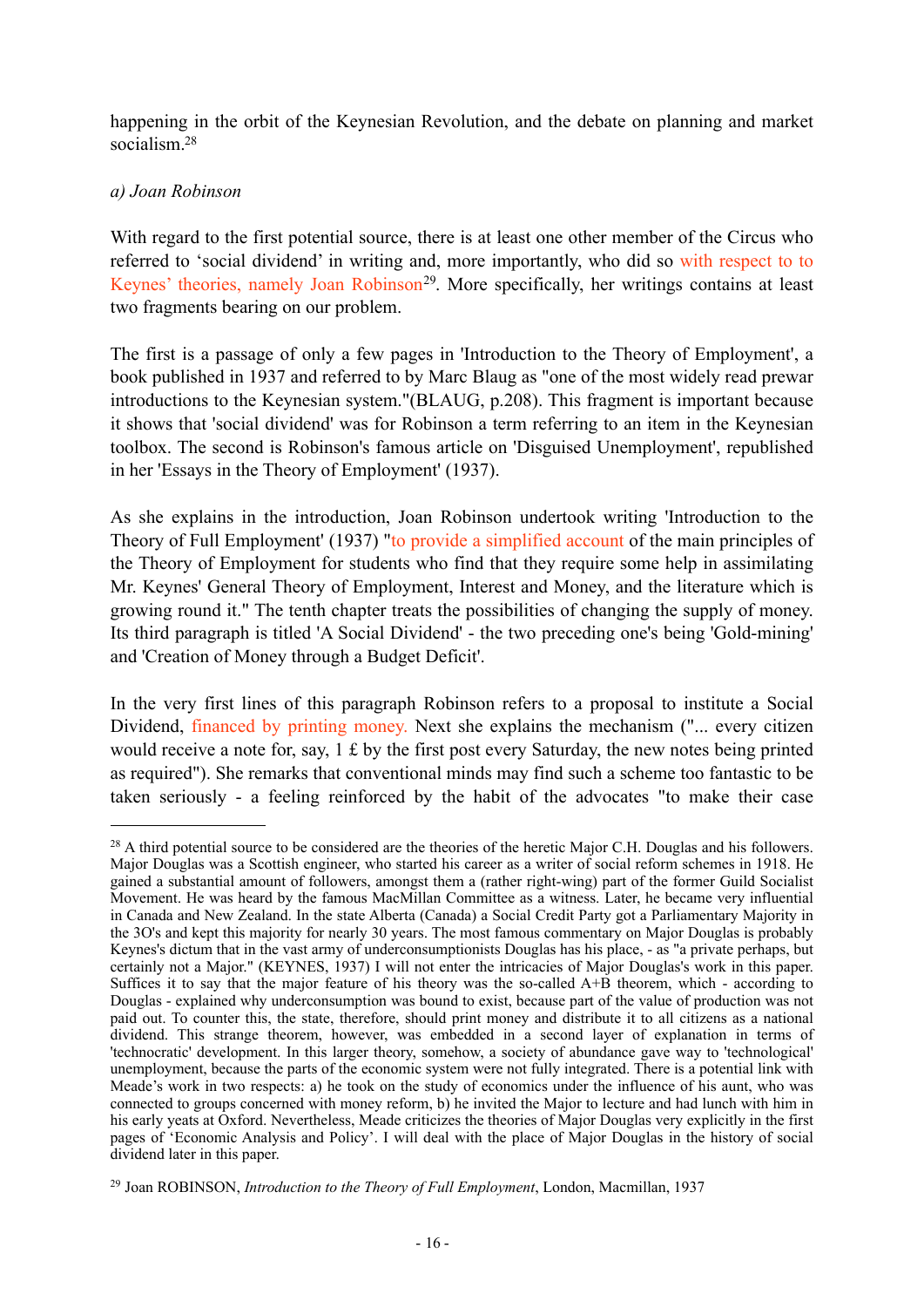exceedingly complicated and unconvincingly argued". Yet, Robinson goes on, the scheme has something to recommend itself to common sense. "If there is unemployment on the one hand and unsatisfied needs on the other, why should not the two be brought together, by the simple device of providing the needy with purchasing power to consume the products of the unemployed?" (1937:73)

Robinson's overall evaluation is rather sympathetic. In practice, she says, the Social Dividend is likely to foster opposition from powerful financial interests, but "assuming that it is allowed to work smoothly, it would produce the desired effect of increasing consumption, and therefore employment, in just the same way as an ordinary budget deficit does. (...) Further, the cumulative increase in the stock of money would bring about a fall in the rate of interest (provided panic was avoided) and so encourage investment, thus giving a further stimulus to activity." However, there exists one major drawback. This scheme "robs the monetary authorities of all their power, for while it is in force they can no longer control the quantity of money." And she concludes: "Economic life presents us always with a choice of evils, and differences between the orthodox bankers and the currency reformers arise because each chooses a different evil. The bankers are afraid, above everything, of inflation, and are lighthearted in allowing unemployment to occur; currency enthusiasts, on the other hand, see the evils of unemployment and mock at the dangers of inflation; while both differ from more radical reformers in hoping to preserve or to patch up the system of private enterprise, rather than to recast it altogether." (1937:74)

If this first fragment is important because it express clearly the idea of a functional equivalence between social dividends and some other tools of Keynesian demand management, then the second fragment is important in view of the present debate on welfare reform and the politics of moving people from welfare to work. Even if strictly speaking 'social dividend' does not appear in it, it shows that Joan Robinson might well have been in favour of a basic income scheme if she would have been asked to assess such a scheme on economic grounds.

'Disguised Unemployment' is one of Joan Robinson's well-known articles. It framed the very concept and introduced it into the framework of Keynes's General Theory. Knowing what the concept looks like in the received view, reading it can be a bit of a surprise. As a matter of fact. Robinson forges the concept to account for the fact that, over the whole range of human history, unemployment in the modern sense is, comparatively speaking, a rare and local phenomenon.

What does 'disguised unemployment' mean?

Robinson explains it as follows: "In a society in which there is no regular system of unemployment benefit, and in which poor relief is either non-existent or 'less eligible' than almost any alternative short of suicide, a man who is thrown out of work must scratch up a living somehow or other by means of his own efforts. And under any system in which complete idleness is not a statutory condition for drawing the dole, a man who cannot find a regular job will naturally employ his time as usefully as he may. Thus, except under peculiar conditions, a decline in effective demand which reduces the amount of employment offered in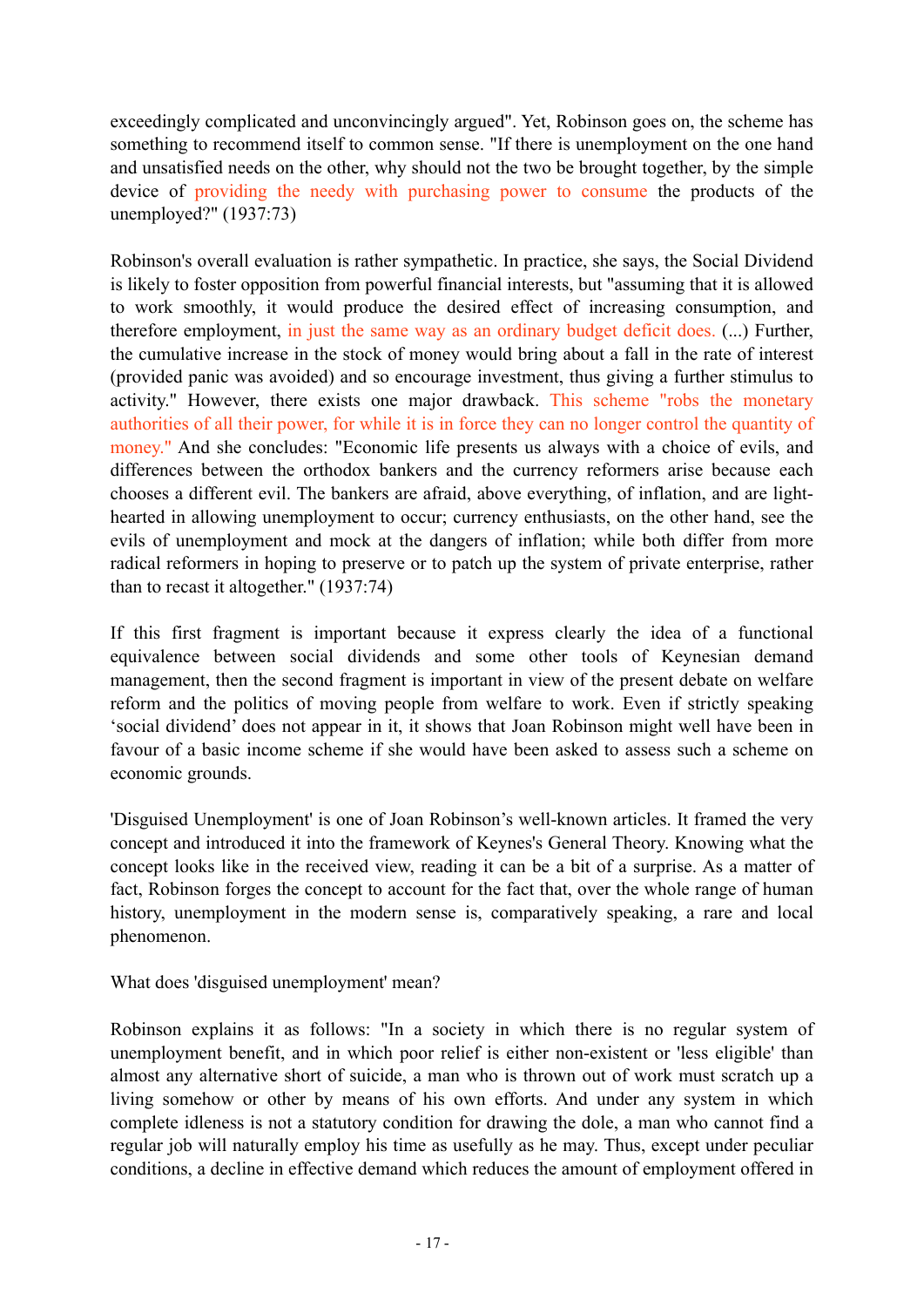the general run of industries will not lead to 'unemployment' in the sense of complete idleness, but will rather drive workers into a number of occupations - selling match-boxes in the Strand, cutting brushwood in the jungles, digging potatoes on allotments - which are still open to them. ... Thus a decline in demand for the product of the general run of industries leads to a diversion of labour from occupations in which productivity is higher to others where it is lower. The cause of this diversion, a decline in effective demand, is exactly the same as the cause of unemployment in the ordinary sense, and it is natural to describe the adoption of inferior occupations by dismissed workers as diguised unemployment."(1937:61-62)

In the main part of the article, however, Robinson considers the effects of disguised unemployment, i.e. of individuals taking on hand-to-mouth occupation, on overall welfare in two different states of affairs: first, a state in which there does not exist any right to a form of relief; second, a state in which such a right exist, but where one is disallowed benefit when taking on hand-to-mouth occupation. (Robinson assumes payment of the doles out of borrowing and the inexistence of saleable wealth, charity or credit facilities on the part of the unemployed. She also explicitly notes that by doles she is referring to any form of relief payment.)

In a state of affairs without any relief or dole system, the individual we consider is near starvation and is forced to take on some hand-to-mouth occupation. "Anything that he earns, in kind or in cash, he devotes to immediate consumption. Whatever he succeeds in producing is a clear addition to the total output. As a first approximation we may say that from the point of view of the rest of society, taken as a whole, his activities make no difference to output, one way or another. ... The dole-less individual, who is too poor to save, is a little world to which Say's Law applies with full force." (1937:66-67) She considers some qualifications, but the conclusion stays firm: "... the self-help of a man who in any case does not draw the dole makes no appreciable difference to the rest of the community taken as a whole, though he may damage some sections and help others." Or, as she noted before, "... the products of their efforts, the equivalents of which they consume themselves, is a clear addition to the output of the regular industries." (1937:63)

The case of a man who is disallowed benefit, when taking on hand-to-mouth occupations, is markedly different. The reason for this is clear. Reducing benefits implies reducing demand. "The effect of discontinuing the dole to an unemployed man, and driving him to self-help, is to increase the total of unemployment, while causing a part of it to become disguised." (1937:68)

The conclusion is relatively clear. Depending on the prevailing situation and the views one holds, a case for as well as a case against the institution of a dole system (or its abolishment) can be made.

The next step in Robinson's argument is, from the perspective of the basic income debate, the important one. As she goes on to say: "... a dole for which idleness is not a qualification is an unmixed benefit."(1937:69) Pointing at the example of a scheme instituted at Upholland to make this statement clear.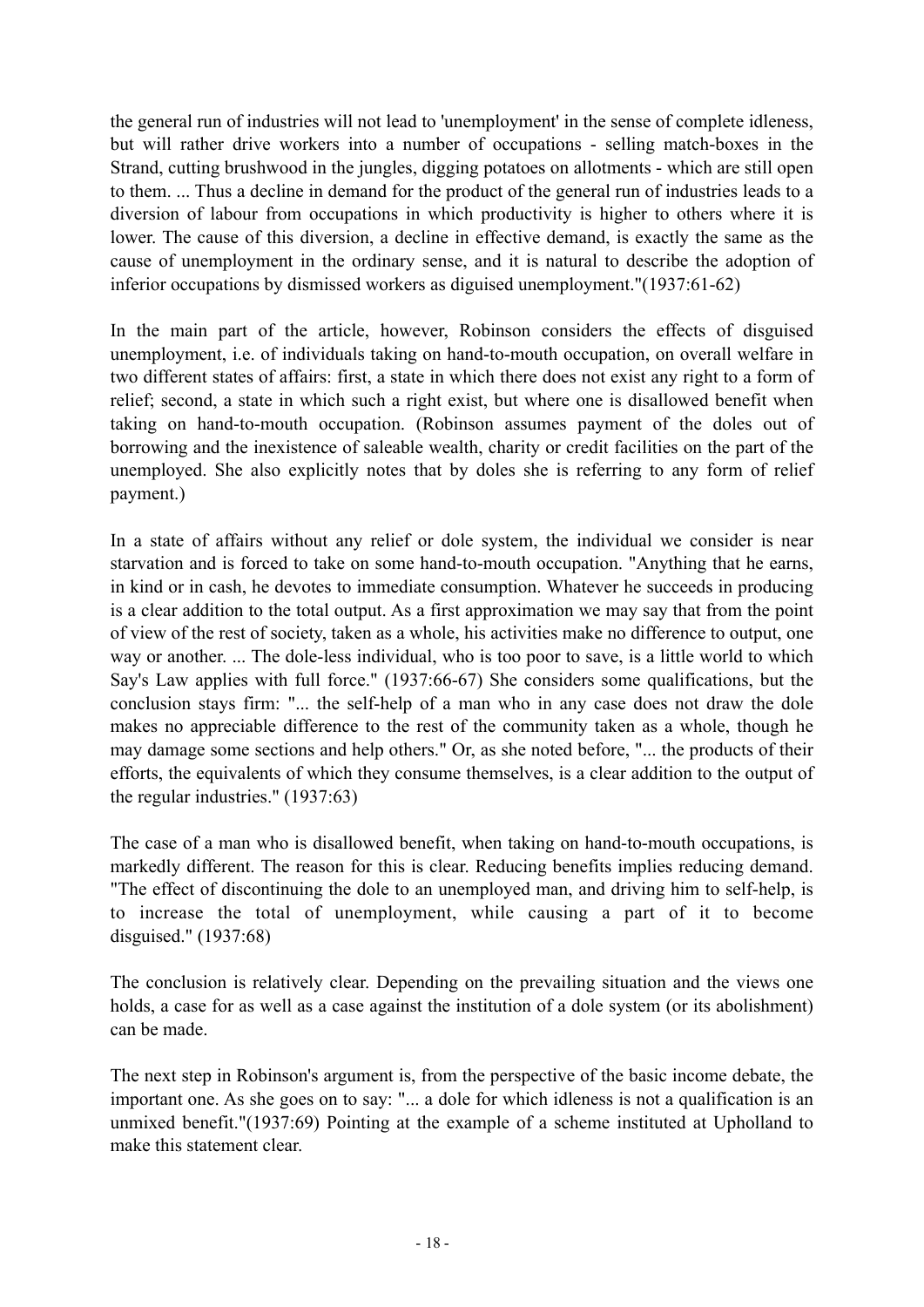"Here a community of unemployed men work at various trades for their own benefit. They continue to draw the dole to which they were entitled when they became unemployed, and with this imports in the community are paid for. Their own produce is not exported ... but is divided up and consumed within the community. Our analysis enables us to see that the output of the rest of the world is unaffected by the existence of such a community, because the dole of an unemployed man who enters Upholland continues to be spent upon the output of the outside world while the whole produce of the workers within the scheme is a clear addition to the output of the society." (1937:69) (The example has some rigid features which could be relaxed without altering the overall conclusion. The most important being the distinction between internally produced and imported goods. Robinson shows that lifting this assumption does not alter much to the conclusion.)

Robinson directs our attention to the fact that this kind of schemes is not a remedy to unemployment. It is no substitute for measures calculated to increase effective demand. Yet, it is a peculiarly effective method of reducing the ill-effects of unemployment. "... it allows the advantages of hand-to-mouth production, under unusually favourable conditions, to be obtained without imposing, upon the unemployed and the rest of society alike, the evils of cutting off the dole. Under ideal conditions, the widespread institution of such schemes could remove the ill-effects of unemployment altogether, and could produce the level of consumption corresponding to full employment, or even improve upon it." (1937:70) Communities as the one at Upholland may even become very succesful, if their rate of productivity gets higher, or if they simply get more efficient by getting more experienced. "A day may not be far distant when, taking account both of the standard of consumption and the general amenities, the life of an unemployed man in Upholland may appear preferable to the life of an employed man outside. If things ever came to this pass, it is easy to imagine the protests that would be made against continuing dole payments to men who were actually finding unemployment tolerable. But if the dole were discontinued, the whole merit, from the point of view of outside industry, of the Upholland scheme would disappear." (1937:72) Indeed, even if the rising efficiency made it possible to compensate for the loss of the doles, the outside industries would still suffer from a shrinkage of demand.

Considered in the light of Upholland, we may conclude, according to Robinson, that "provided he does not sacrifice his right to the dole, an unemployed man does himself good, and on balance does others no harm, by occupying himself as usefully as he can." (1937:73)

Why, then, do present regulations of eligibility militate strongly against this. Robinson's answer is enigmatic. "The administrative complications involved, the strong moral objection to scroungers, felt by workers as well as by taxpayers, and the difficulty of preventing employers from obtaining an illicit subsidy, may be regarded as sufficient justification for such regulations. But their economic effects can only be harmful." (1937:74)

From this to considering a social dividend scheme seems to be only a small step. Yet, Robinson does not go this way. One of the reasons might be that she, primarily, thinks of the extended Upholland scheme as something not concerned with the issue of full employment. Indeed, in the december issue of The Economic Journal (1936), Robinson rebukes a critic, who in fact proposes to use the doles to subsidise low waged jobs. She points out that here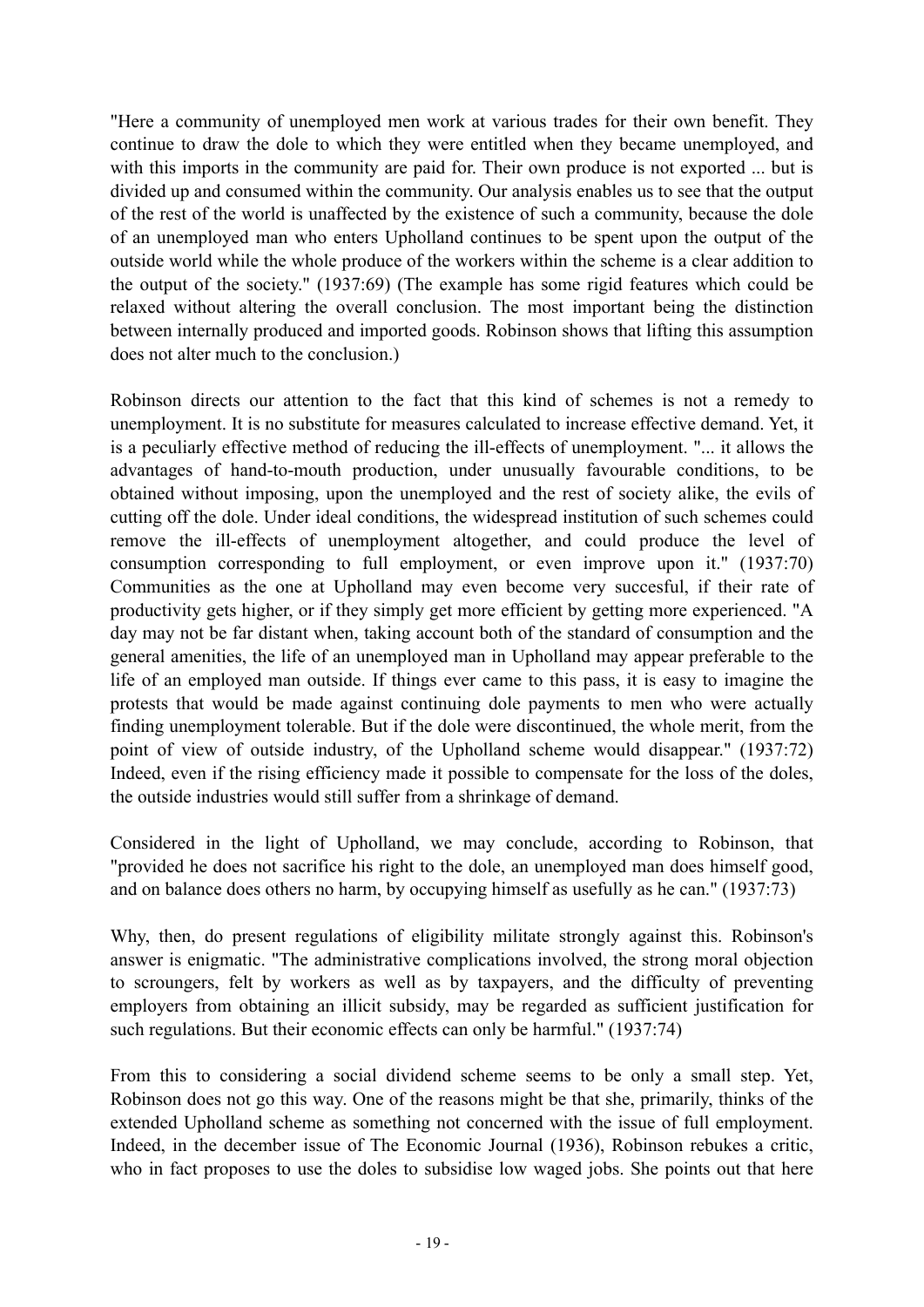concern was not with full employment policies: "The Upholland scheme is not, as I say, a cure for unemployment, but a palliative which would cease to be necessary if schemes calculated to cure unemployment were successfully carried out, and schemes to cure unemployment must be discussed on their own merits." (1936b:759)

#### *b) Abba Lerner*

If asked to guess in what area of economics the idea of a social dividend should be situated, the common answer might very well refer to theories on market socialism and planning.

The potential link is clear and easily made.

One of the questions a theory of market socialism (or a theory of planning) needs to answer is "How to distribute the profits from the socialized industries?" (or "How to reward the use of social capital?"). One way to think about this problem is to make the analogy between dividends paid to shareholders in capitalism and 'social dividends' paid to every citizen as if to an alleged shareholder or owner of the socialized industries<sup>[30](#page-19-0)</sup>.

A most significant and important event in this field of study was the publication in the mid thirties of a series of articles in the 'Economic Journal' and the 'Review of Economic Studies'. These articles centered around the question of the theoretical and practical viability of a planned economy. A problem put before the defenders of a socialist state by a.o. Ludwig von Mises and Friedrich Hayek. Amongst the important contributors to this series of articles are H.D. Dickinson, Maurice Dobb, Evan Durbin and, not in the least, Oscar Lange and Abba Lerner.

The seminal articles on 'Market Socialism' by Oscar Lange appeared in the 'Review of Economic Studies' (1936/1937) - a new undertaking, appearing for the first time in 1933 and in which Robinson, Meade as well as Lerner were involved from very early on.

For the social dividend story, Abba Lerner is doubly important. First of all, because he pointed out that in order not to disturb the workings of the labour market the social dividend should not be distributed proportionally to wages, as was Lange's original proposal, but lumpsum.

<span id="page-19-0"></span><sup>30</sup> Thus, one can be led to think that the roots of social dividend lay in the debate on market socialism. For instance, James Yunker (1977:91) writes: "The term 'social dividend' was introduced in 1936 by Oskar Lange in his milestone essay 'On the Economic Theory of Socialism'. It refers to the direct distribution equally among the his milestone essay 'On the Economic Theory of Socialism'. It refers to the direct distribution equally amon citizen body of property income accruing to the state-owned enterprises under socialism." Looking at the relevant passages in Lange's work, makes clear that the matter is a bit more complicated and even a little different from what Yunker tells us. A first point on which Yunker's statement needs some correction concerns the equal distribution condition. Reading Lange makes clear that, ontrary to what Yunker suggests, equal distribution is not mandatory for him. Neither is there any mention of citizenship rights. But there is even more. Actually, in the original article in 1936 Lange proposed a distribution of the social dividend proportional to wages. A critical remark by the co-editor of the Review, Abba P. Lerner, pointed out that this principle of distribution would affect somehow the allocation of labour. If Lange wants to keep the social dividend from interfering with the labour market, says Lerner, it needs to have lump-sum features. Lange conceded the point in the 1937 volume. And, when reediting his text for final publication in 1938, incorporated Lerner's critique, even without mentioning neither the changes nor their source.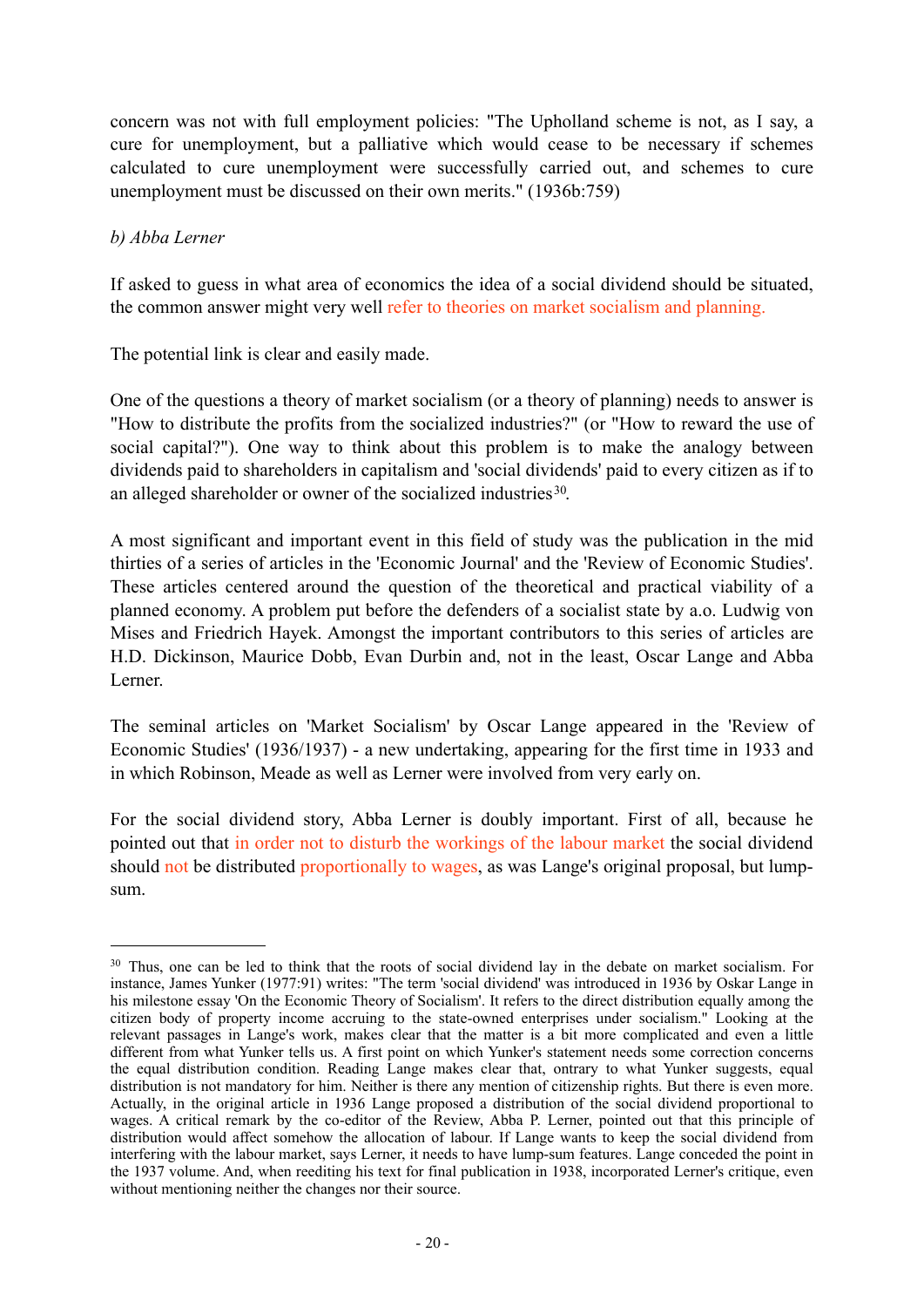More importantly, however, 'social dividend' plays an important role in Lerner's major work 'The Economics of Control: The Economics of Welfare['31](#page-20-0).

'Social dividend' - sometimes between quotes, but mostly in italics, like any other technical term - enters the story after Lerner formulates on page 266 the commandment: "The government must adjust consumption and investment so as to prevent inflation and unemployment." Lerner explains this rule, meanwhile defining functional finance: "A conscious policy by the government for avoiding the evils of inflation and the evils of deflation we shall call functional finance." The next commandment reads: "The payment of a social dividend, which enables this to be done, must be independent of the amount of work done by the recipients."

To prevent the dual catastrophe of inflation and depression, "government is faced with the task of continuously maintaining a proper total demand for factors, through consumption and investment, so that there is just enough demand to give full employment but not enough to start an inflation." (EC:267) In a collectivist economy this could be done in two ways: first, through an adjustment of the rate of interest, second and more important, through the direct effect of government action on income.

Lerner elaborates on the last point by first treating the way incomes in a collectivist society are distributed.

The consumers receive part of their income from their work in payment for their labor by the managers of production, who hire labor in accordance with the Rule. The rest of the income of consumers comes to them from the government. This can be considered as the citizen's share of the earnings of the factors of production other than labor, but however it is considered, the government must distribute just enough to induce consumers to spend the right amount which, together with the investment demand for factors, will provide full employment. The distribution of this 'social dividend' may follow any principle that pleases the government. The only proviso that must be made in the interest of the optimum use of resources is that the amount paid out to any individual should not in any way be affected by the amount of work he does. This is because of the desirability of having the wage equal to the vmp (= value of marginal product, wvt) of labor (which is what the manager will be paying the worker quite apart from any 'social dividend') so as to induce neither too much or too little labor. In the name of the optimum division of income it can be argued that the distribution of the social dividend should not be very unequal. My personal inclination is for an equal share to be given to each member of society as his right as a citizen, with no questions asked and no exceptions. There could be no better safeguard of the freedom and independence of the individual. (EC:267-268)

<span id="page-20-0"></span><sup>31</sup> It was published in 1944, but as Lerner makes clear in the introduction it was actually written from 1932 onwards. Dating any part of the content, thus, becomes very difficult. Lerner still mentions the social dividend (once) in his '*The Economics of Employmen*t' (1951), even if only in a minimal form very similar to both limited appearances in Meade's book - as a means of inducing people to spend more by giving them more money ("... (in pensions, subsidies, social-security benefits, and even 'social dividends')...") (Lerner, EE:126).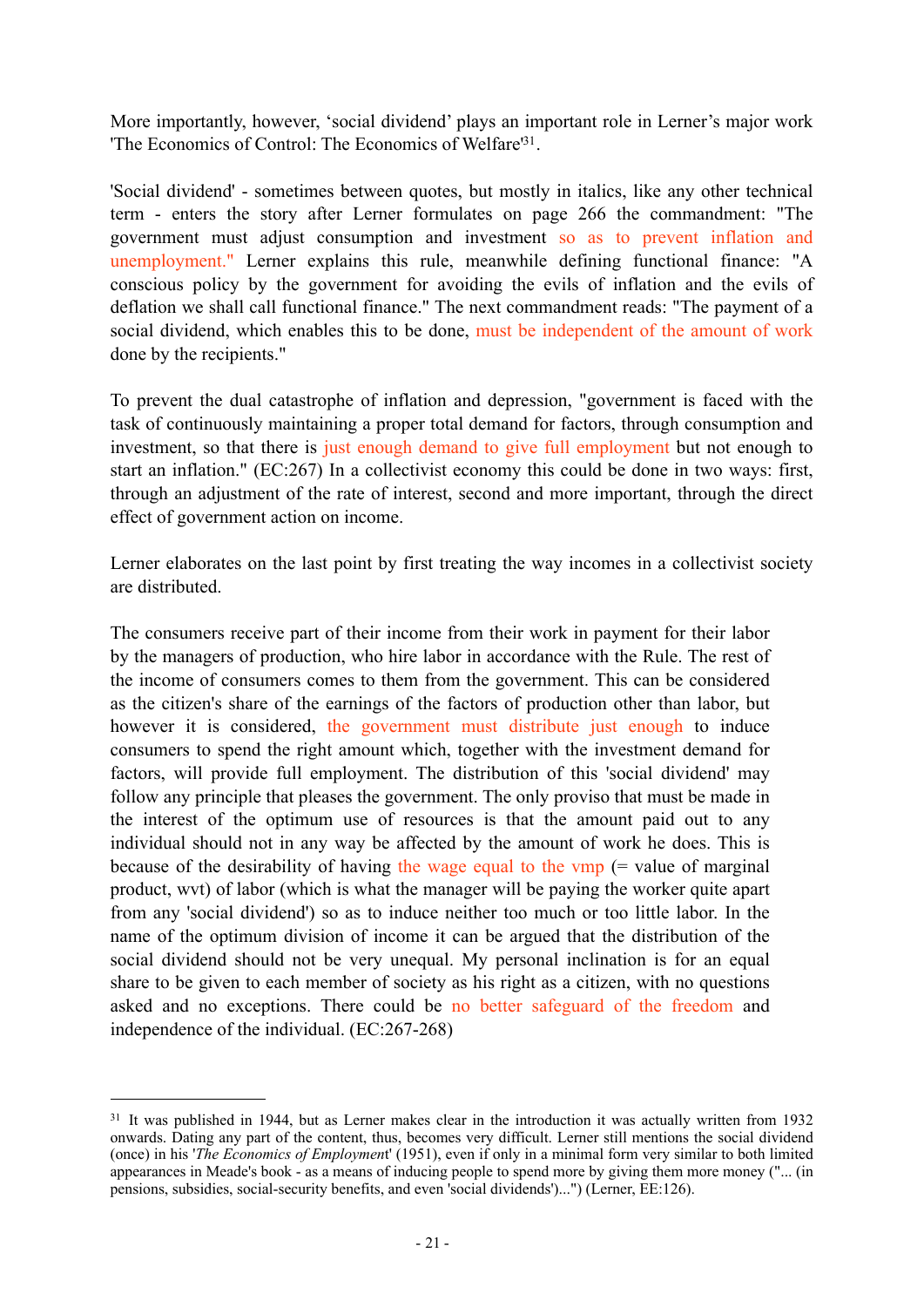Lerner proposes inflation and depression can be prevented by adjusting the level of the social dividend. This could be done very easily, "... even from week to week, in accordance with the state of demand". If spending is still too high after reducing the social dividend to zero which means that one can still buy more than what is produced by all the factors of production available - one "will need to have a negative social dividend - a tax - which reduces demand to the proper level." (EC:268)

In the next two chapters Lerner treats the unemployment problem in the context of a capitalist economy. This gives us more or less a restatement of the Keynesian doctrine. There is no sign whatever of social dividend. But in the 24th chapter - the one which is subtitled: functional finance - social dividend reappears.

In that chapter, Lerner tries to strip the reader's mind of any sign of 'unfunctional' thinking about public spending, the national debt and taxation. Not prejudice, but their function in society should guide our policies, is Lerner's motto. As well the leftist's dogma - 100% collectivism - as the dogma of the right - "to keep fiscal principles appropriate to a grocery store" (1944:302) - are rejected. About the ultimate objective, there should not be any doubt. Maintenance of full employment is the duty, perhaps even the primary duty of the government.

In the course of his argument Lerner explains that borrowing and taxing can also be applied in reverse, if the government wants to increase the quantity of money in the hands of the people and lower the rates of interest. This can be done by repaying some of the national debt or, if there is not any, by creating a national credit, i.e. by lending or, eventually, by printing money. Or by lowering taxes. 'Where this is not sufficient to bring about the required results even when taxes have been reduced to zero, negative taxes can be imposed. This means that the government instead of taking money away from people gives it to them. This may take the form of relief payments, old age pensions, bonuses, and even a social dividend when it is desired to increase consumption all round.' (EC: 310-311)

Several points are worth noting. First of all, for Lerner the social dividend is clearly a steering device, keeping the economy on the right but narrow track between inflation and depression. Secondly, Lerner stresses the necessity of its being independent from the amount of work done. Thirdly, Lerner states his preference for an equal distribution, based on a dual argument: citizenship rights on the one hand and a more utilitarian argument in terms of the optimal income distribution on the other hand. Fourtly, no trace of a really practical scheme is apparent, although the mention of the negative taxes (and negative social dividends) may foreshadow something of this kind.

# **4. G.D.H. Cole and the conception of social dividend**

As I mentioned already, Meade, Robinson and Lerner participated in several overlapping discursive communities were the notion of a social dividend may have been used. As far as the 'academic' scene is concerned, all three of them participated in discussions situated in the triangle Oxford-Cambridge-LSE. However, all three of them were also involved in the 'practical' debate. More specifically, all three were to a greater or lesser extent involved with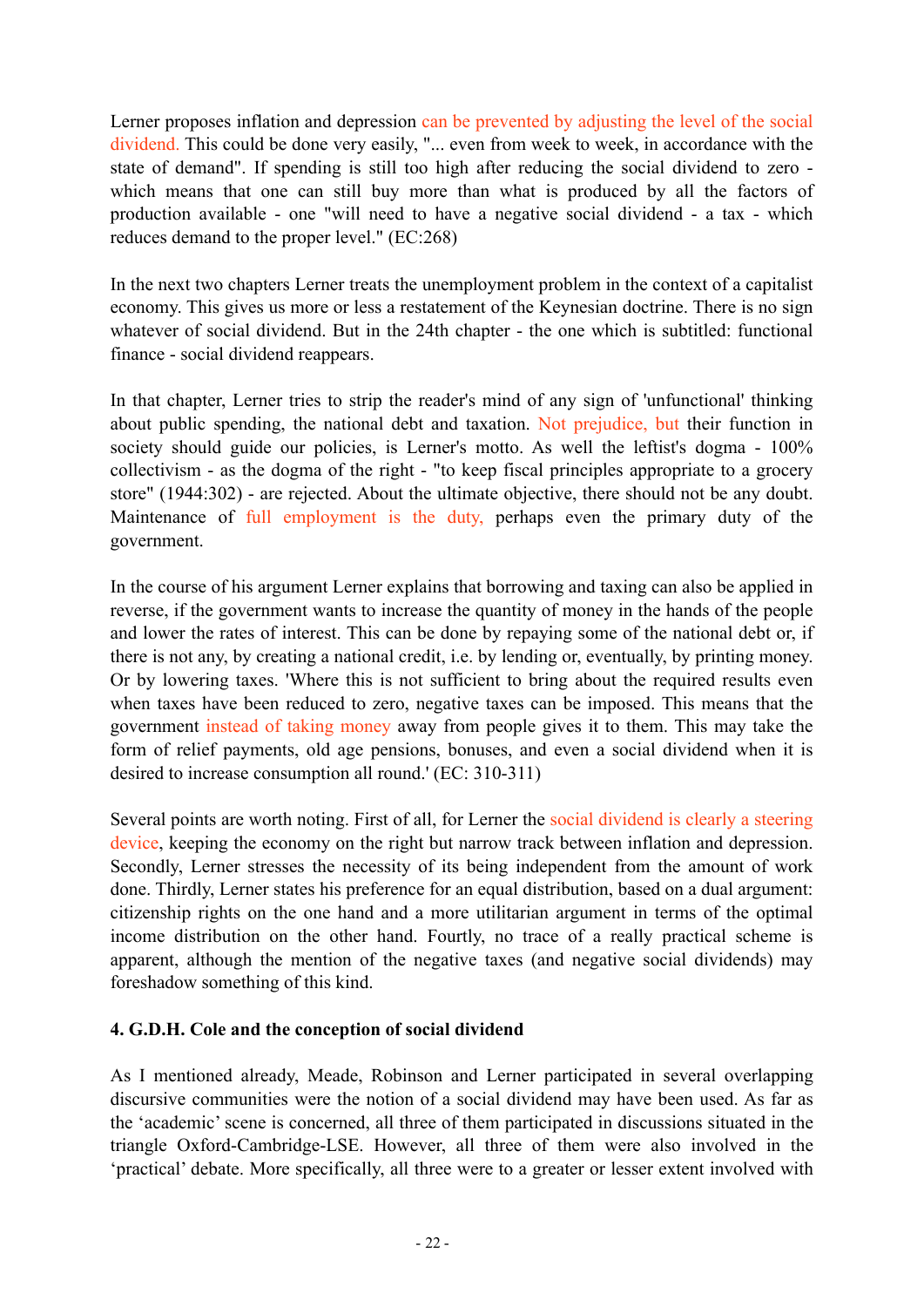work for the New Fabian Research Bureau and all three of them participated in meetings of the so-called Cole group.

It follows, therefore, that the real source of the social dividend needs to be sought in the work done within the orbit of G.D.H. Cole.

Within the debate on market socialism and economic planning, G.D.H. Cole – Oxford professor, intellectual leader of the Fabian Society and one of the main theoreticians of the Guild Socialist Movement – took a quite unique position. More than anyone else, it has been argue[d32,](#page-22-0) Cole recognised the need to synthesise social policy with economic planning and, as will become clear in the next pages, the idea of a social dividend played a central role in this respect.

## *a) Principles of Economic Planning (1935)*

In Principles of Economic Planning, a book published in 1935, Cole introduced the term 'social dividend' when treating in detail the planned distribution of incomes and production, i.e. after having explained that a planned economy will "seek to begin ... by distributing enough income to buy at the planned prices all the consumers' goods and services".

On this first appearance, social dividend is put between inverted commas and its use presented explicitly as an alternative to doles. The latter term refers, as Cole explains, to all payments of "some sort or another from the public purse" but it is used here "to include payments of interest on public debts as well as pensions, insurance payments, poor relief, and so on". (Cole 1935, p. 234).

This terminological change is not merely cosmetic. In fact, it signals the deep structural change, Cole expects to occur in the domain of income distribution after moving to a planned economy.

"How will ... incomes be distributed? There are two possible ways - payments for work done, and 'doles', or, to give them a less coloured name, 'social dividends'. I believe the system of distribution will be a combination of these two, but a very different combination from that which now exists. ... There will remain, broadly, two sources of income - work and citizenship. Incomes will be distributed partly as rewards for work, and partly as direct payments from the State to every citizen as 'social dividends' - a recognition of each citizen's claim as a consumer to share in the common heritage of productive power." (Cole 1935, pp. 234-235)

In addition to this fundamental structural change, i.e. the introduction of a civic right to a share in the national product, Cole also expects a substantial quantitative change. The proportion of total income distributed through payments for work done should be reduced steadily and the amount channelled through the social dividend enlarged accordingly.

<span id="page-22-0"></span><sup>32</sup> See: Elizabeth Durbin, *New Jerusalems*,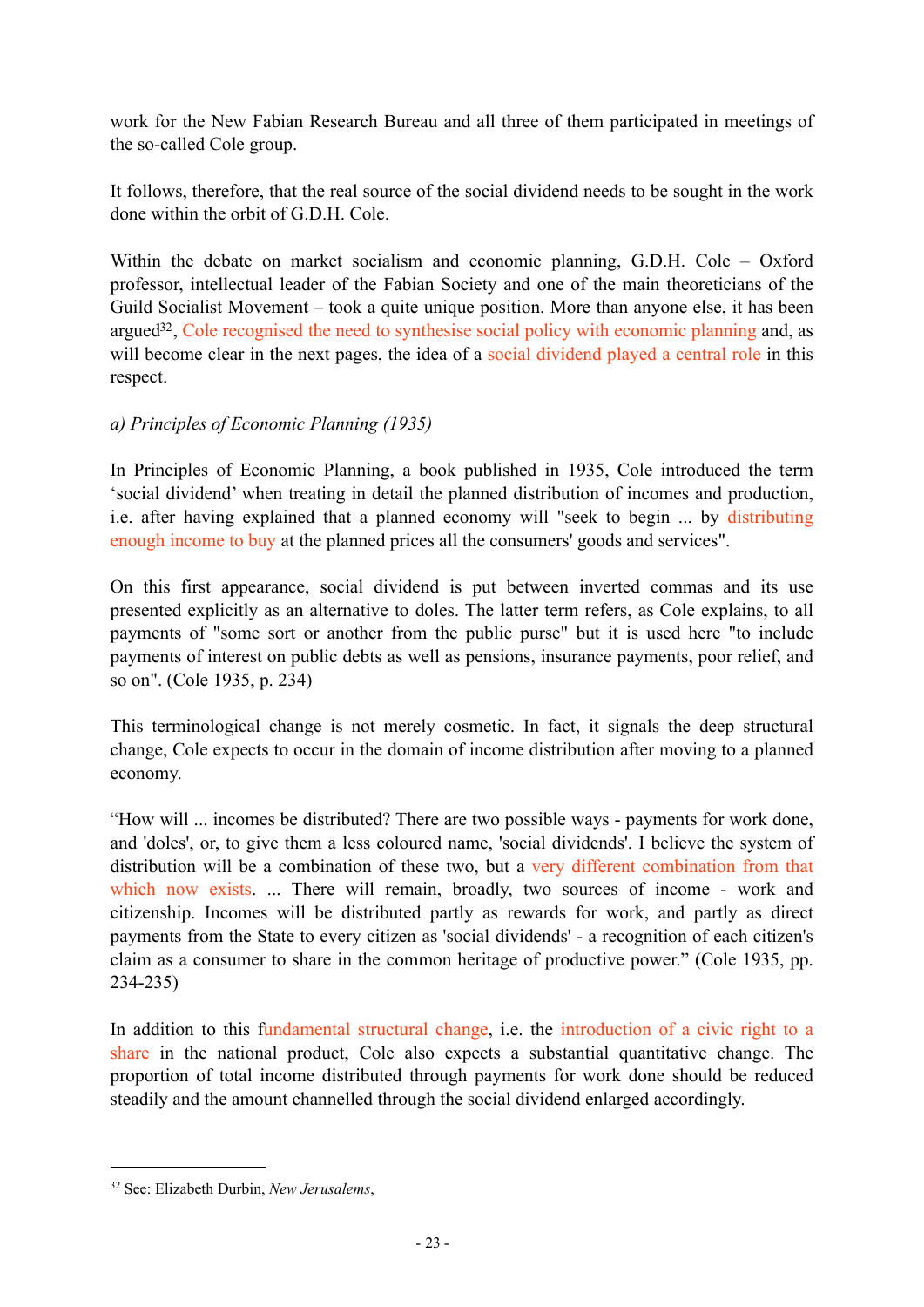The aim should be, as speedily as possible, to make the dividend large enough to cover the whole of the minimum needs of every citizen. Being paid as a civic right, it will be of equal amount for all, or rather for all adults, with appropriate allowances for children. It should be from the beginning at least large enough to cover the bare physical necessities of every family in the community. (Cole 1935, pp. 235-236)

Based on some provisional figures, Cole estimates that nearly two-thirds of the national income will have to be distributed through the social dividend system.<sup>1</sup> Hence, since the great majority of people would draw more income through the social dividend than through salaries or wages, "a situation would result in which earnings would become a means, not as now of supplying the elementary necessities of life, but of enjoying a surplus above the minimum". (Cole 1935, p. 236)

To establish that more is at stake, let us look more in detail at the arguments on which Cole rested his case. More specifically, let us consider how the social dividend with its implied shift from provision in kind to cash payments and its resultant meshing of economic planning and social policy can be conceived of as Cole's theoretical response to the challenge posed by a particular characteristic of advanced industrial societies.

As Cole argued in Chapter 9 of The Principles of Economic Planning "to secure that the available resources shall be both fully used, subject to the claims of leisure, and used to the best possible purpose" (Cole 1935, p. 220) involves control of the monetary system. And, more importantly, it also makes the planning of incomes unavoidable. The first part of this claim was relatively common to many of Cole's contemporaries; the second part was not.

This novelty results from an argument combining an assumption about "conceptions of social expediency and justice" socialists will be using when planning the economy (Cole 1935, p. 224) and a conjecture about an important, but largely neglected feature of advanced industrial societies.

For Cole, a socialist conception of justice demands, first of all, that need rather than demand becomes the primary criterion to judge whether productive effort is worthwhile. From this follows, in his view, that

"… the need for a generally diffused supply of all things which can be regarded as necessaries of civilised living will constitute the first overriding claim upon the available resources of production. A satisfactory minimum of food, fuel, clothing, housing, education and other common services will come before anything else, as a social claim that a planned economy must meet." (Cole 1935, p. 224)

If Cole had rested his case at this point, no real need would have arisen to argue for cash payments. This is especially so, because Cole apparently thought that hardly any doubts existed about the content of a minimum basket filled with "necessaries of civilised living" or about the corresponding size of this "first overriding claim upon the available resources of production".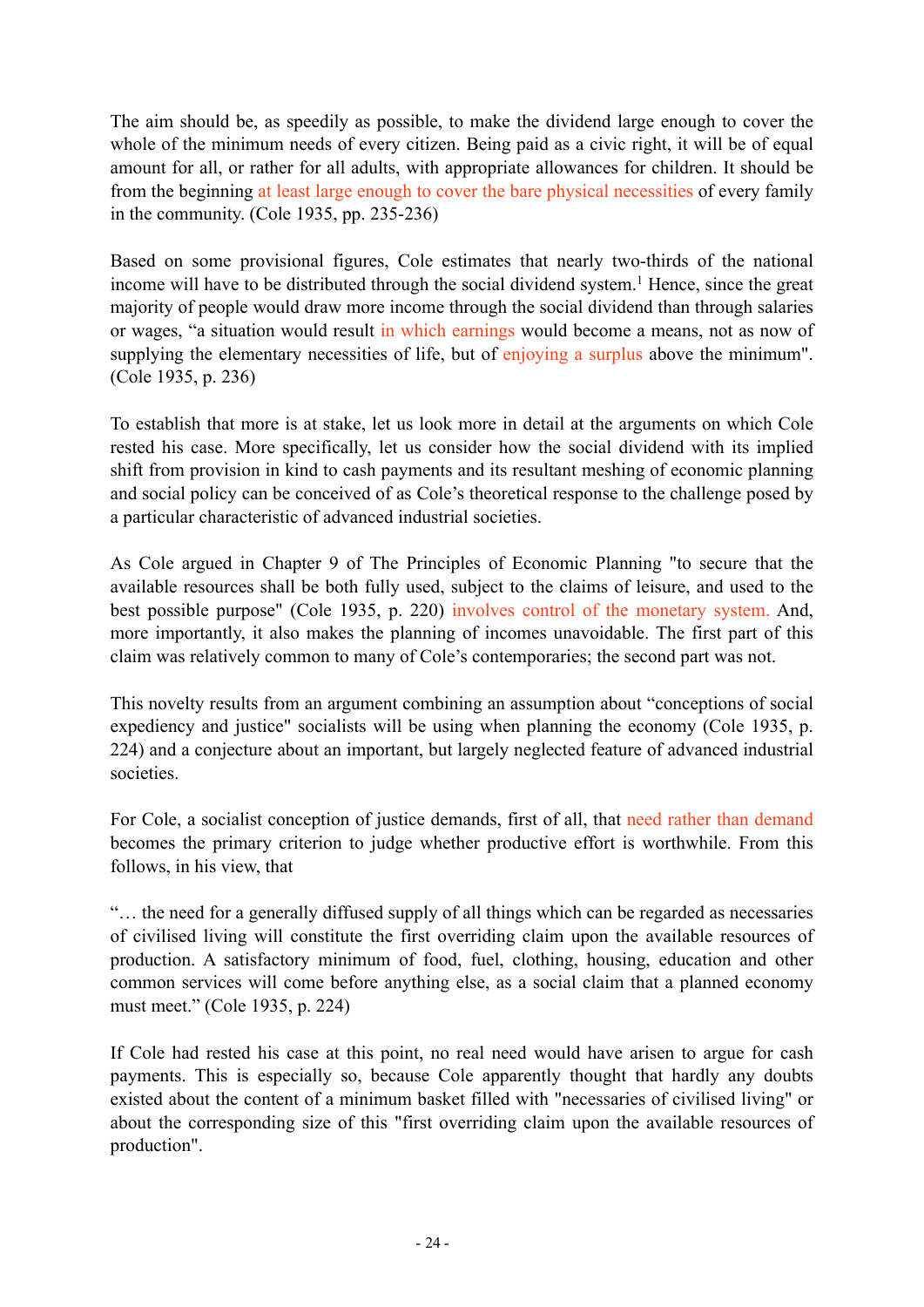However, one important and immensely troubling qualification is noted and strongly emphasised.

In advanced societies, so Cole argues, the distinction between luxuries and necessaries is no longer that neat. There exists a wide range of goods and services that cannot easily be classified as either or both. To distinguish them from ordinary (or universal) necessaries, Cole proposes to use the label 'substitutable necessaries'.

The existence of this specific category of goods and services is deeply troublesome for the theory and practice of (socialist) economic planning. Even if these labels are useful to categorise goods and services analytically, they do not really cover three different types of output. Cole understands very well that drawing a line between luxuries and substitutable necessaries could prove equally difficult as drawing a line between the latter and universal necessaries. Goods or services may well belong to each of the three categories depending on the amount of goods available in general and to each consumer in particular.

But this is not all. According to Cole, "it is necessary for everybody to have at least a minimum income which he can devote to buying goods and services of this second class." (Cole 1935, p. 225) It is highly desirable, therefore, to leave the individual citizen in an advanced society "the widest range of choice in deciding which of these secondary goods and services he prefers, and is therefore prepared to pay for out of his limited income." (Cole 1935, p. 225)

What he buys is for the most part his affair; and the more advanced a society is, the wider his range of choice is likely to be. The satisfaction of this need for further goods and services which, while no one of them is a universal necessary, yet form a necessary part of a tolerable standard of living, will constitute the second claim upon the available productive resources. (Cole 1935, p. 225)

As a result, qualifying the standard distinction between necessaries and luxuries in the way Cole does, makes it largely impossible to determine ex-ante the exact content of the universal necessary basket and, consequently, a planner will unavoidably remain in doubt as to what to produce and in which amounts.

"The primary necessaries can be distributed free to everybody, or, if they are sold, their prices can be lowered so as to bring them, or the required minimum quantities of them, within everybody's reach, or again a basic minimum income can be assured to everybody without any general control of the distribution of incomes above the minimum. But none of these methods will solve the problem of planning of the production of substitutable necessaries. This will have to be done either in the light of the distribution of incomes as it is, or in the light of a planned redistribution of incomes. (...) ..., except where a service is provided actually free of charge, the demand for it will be affected by the distribution of incomes. The fixing of a certain price for spirits, or theatre-seats, will have quite different effects with different distributions of income among the members of the community. A pricing policy designed to encourage or discourage particular kinds of consumption can be framed only in the light of a given income structure." (Cole 1935, pp. 225-226, p. 228)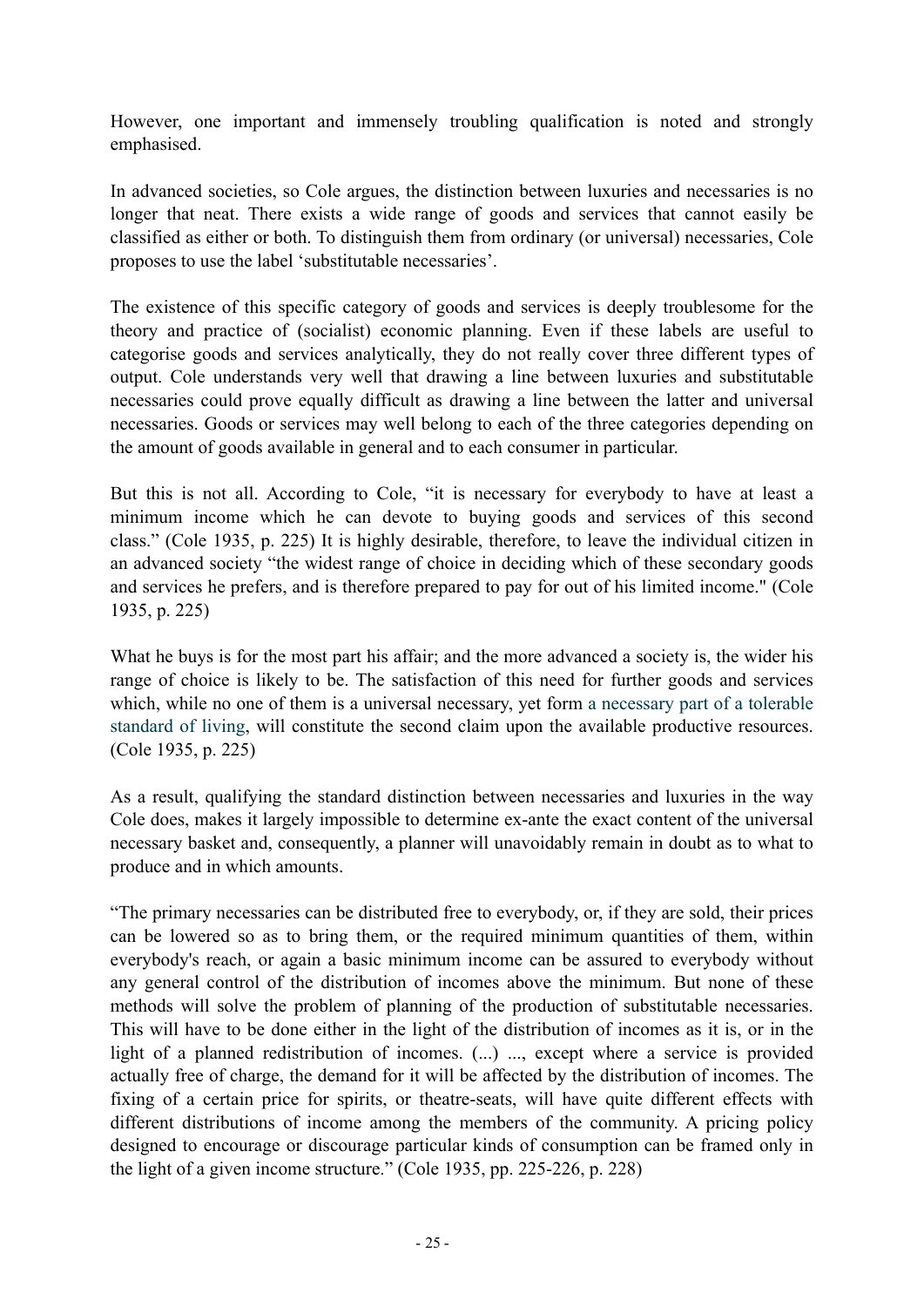The former argument provides Cole with a clear rationale and powerful argument for giving priority to an incomes policy in the process of social and economic planning as well as for using a (cash) social dividend as the main instrument of a redistributive policy.

However, this recurrent emphasis on the evident impossibility "to plan production on a basis of social justice or expediency except in the light of a prior planning of incomes" (Cole, 1935, p. 227) could easily prevent one from noticing that the same line of argument rests on an important general principle.

Except in a limited number of special cases, Cole holds, there exists "no clear reason why a society should wish its members to spend their incomes on one thing rather than another, after the minimum requirements of decent and healthy living have been met." (Cole 1935, p. 227)

"With most things, however, beyond the level of a minimum standard of necessity, the State will be concerned neither to encourage nor to discourage consumption on social grounds. There may in certain cases be strong economic reasons for encouraging one form of consumption against another, where the output of one kind of goods can be more easily increased, so as to lower unit costs as the total output rises. ... Over by far the greater part of the field of production, therefore, the task of a planned economy will not be to dictate what is to be consumed, but to respond to the movements of consumer demand. It will be for the consumers, and not for the planners, to express a preference for more gramophones as against more cigarettes, more commodious houses as against more motor-cars, more mutton as against more bacon - in fact, more of any one thing as against everything else." (Cole 1935, p. 228)

In Cole's view, then, the conditions of advanced societies necessitate an important refocusing of a socialist conception of justice. Demands should only be made in terms of a principle of needs. Or, more precisely, demands based on a principle of need should take into account that substitutable necessaries exist in advanced societies and that, therefore, a real freedom to choose becomes for everyone a vital need on a par with all the other basic needs covered by the universal necessaries.

A detailed reading of the relevant fragments in The Principles of Economic Planning helps to clarify, therefore, that the social dividend must be paid in cash, since providing it in kind would never allow individuals to exercise their (vital) need to choose amongst substitutable necessaries. It also illustrates that a language of basic needs can lead to confusion as to what Cole's social dividend exactly covers; but at the same time it makes also clear that basic needs arguments need not necessarily lead to fostering paternalistic preferences or favouring proposals for provision in kind.

Finally, Cole's argument also explains why the idea of a cash social dividend is hard to find in earlier socialist or utopian literature. Prior to Cole, several other proposals have been made, based on a vision of a future society with a dualistic social structure, one part of the economy catering for basic needs, another part providing the luxury goods. Fitting examples are, a.o., Pjotr Kropotkin in The Conquest of Bread, or Josef Popper-Lynkeus in Die Allgemeine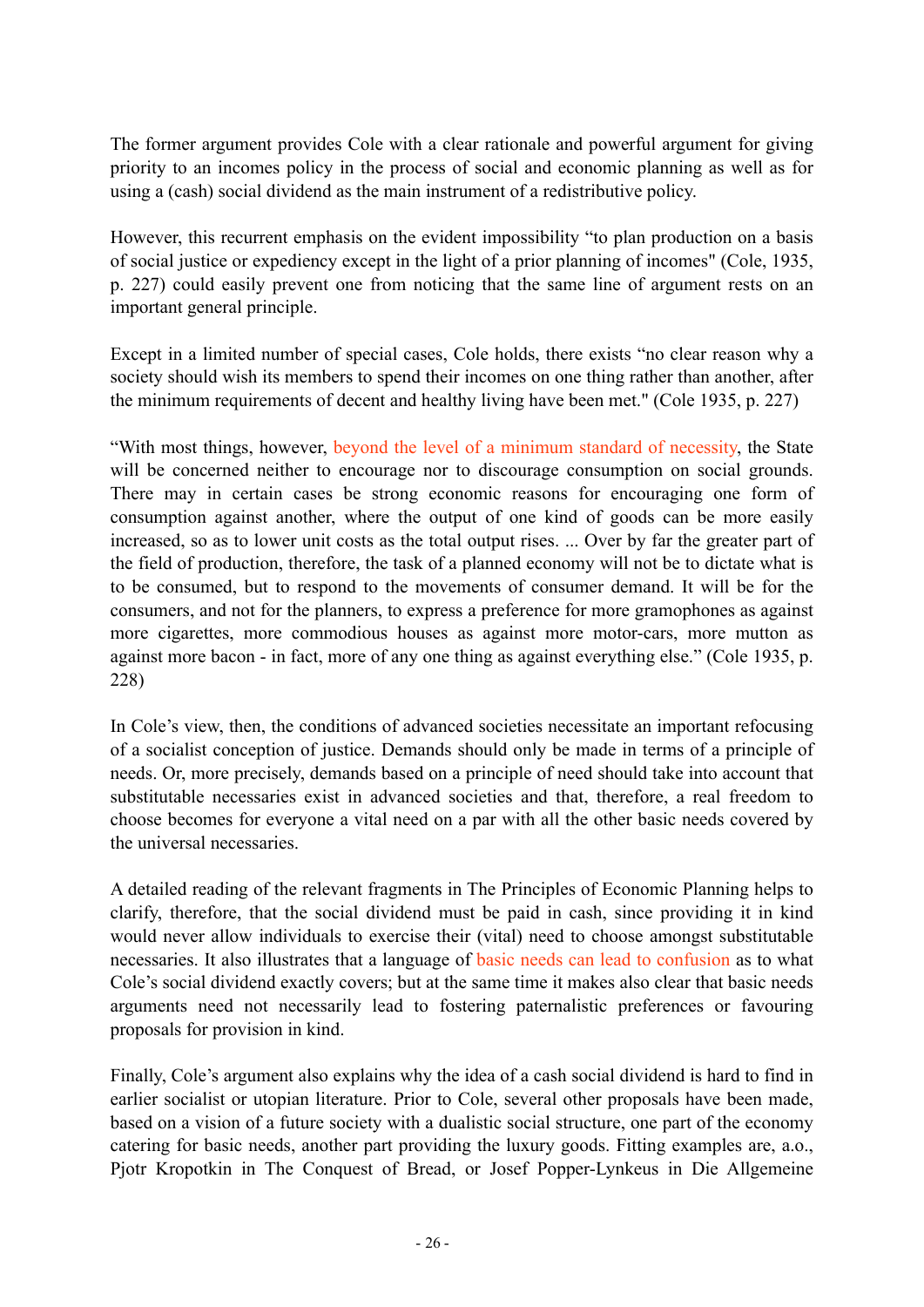Nährpflicht, or Carl Ballod in Konsum und Produktion im Sozialstaat. Yet, all of these regarded the basic needs sector as distributing goods and services in kind. Only the production and distribution of luxury goods would be guided by cash payments through the market.

#### *b) The Next Ten Years in British Social and Economic Policy (1929)*

Yet, even if Cole uses social dividend for the first time in 1935 to refer to it, the idea of paying a cash amount unconditionally and as of right to each and every citizen can be found in his earlier writings.

Consider, in particular, The Next Ten Years in British Social and Economic Policy, a book Cole wrote in 1929 to restate explicitly his socialist convictions in a format adapted to a changed situation. Major developments to digest were the use of the individual's happiness as the ultimate criterion for judging states of affairs and policies; and the changed international economic and political context. This restatement of Labour's programme led Cole to formulate the nucleus of a proposal, very similar to the device called a social dividend in 1935.

Early in the chapter on Wages, Family Allowances and Population, Cole expressed his conviction that socialism "will not be worth a brass button to the ordinary man unless it can improve the standard of life" (Cole 1929, p. 178). However, if accepted, this position is likely to confront socialist politicians in the future with a very real and difficult dilemma. Stronger international competition, resulting from economic and political changes, implies that raising wages may drive more workers into unemployment. As a result, the standard recipe to improve living standards has become difficult to use, if not practically unavailable. How can socialists escape this difficult dilemma? The only option left is advocating a policy of social redistribution, using mechanisms working through other channels than wages.

Within this perspective Cole considers the potential of introducing family allowances and points out that this policy could easily lead to social redistribution. However, this positive appraisal rests on one important proviso. One should state very clearly and operate carefully on the right principles involved: family allowances should not have anything to do with wages; they ought to be based on the principle of need. If this proviso is taken care of, family allowances potentially give way to a new form of social and economic organisation. Through them "the principle of distribution according to need will ... begin to elbow the rival principle of payment for economic value received ...". (Cole 1929, p. 198)

It seems probable that, on a somewhat longer view, this principle will be pushed a good deal further. This may be done by the complete communisation of certain services, as we have already communised elementary education. We may come to a 'State Bonus', or 'Dividends for All' - to use two names which have been adopted by advocates of giving every citizen, quite apart from his work, a certain minimum claim to a share in the annual social product. Wages and earnings may come to be only supplementary payments for work, and not the main source of men's livelihood. (Cole 1929, p. 199, emphasis added, wvt.)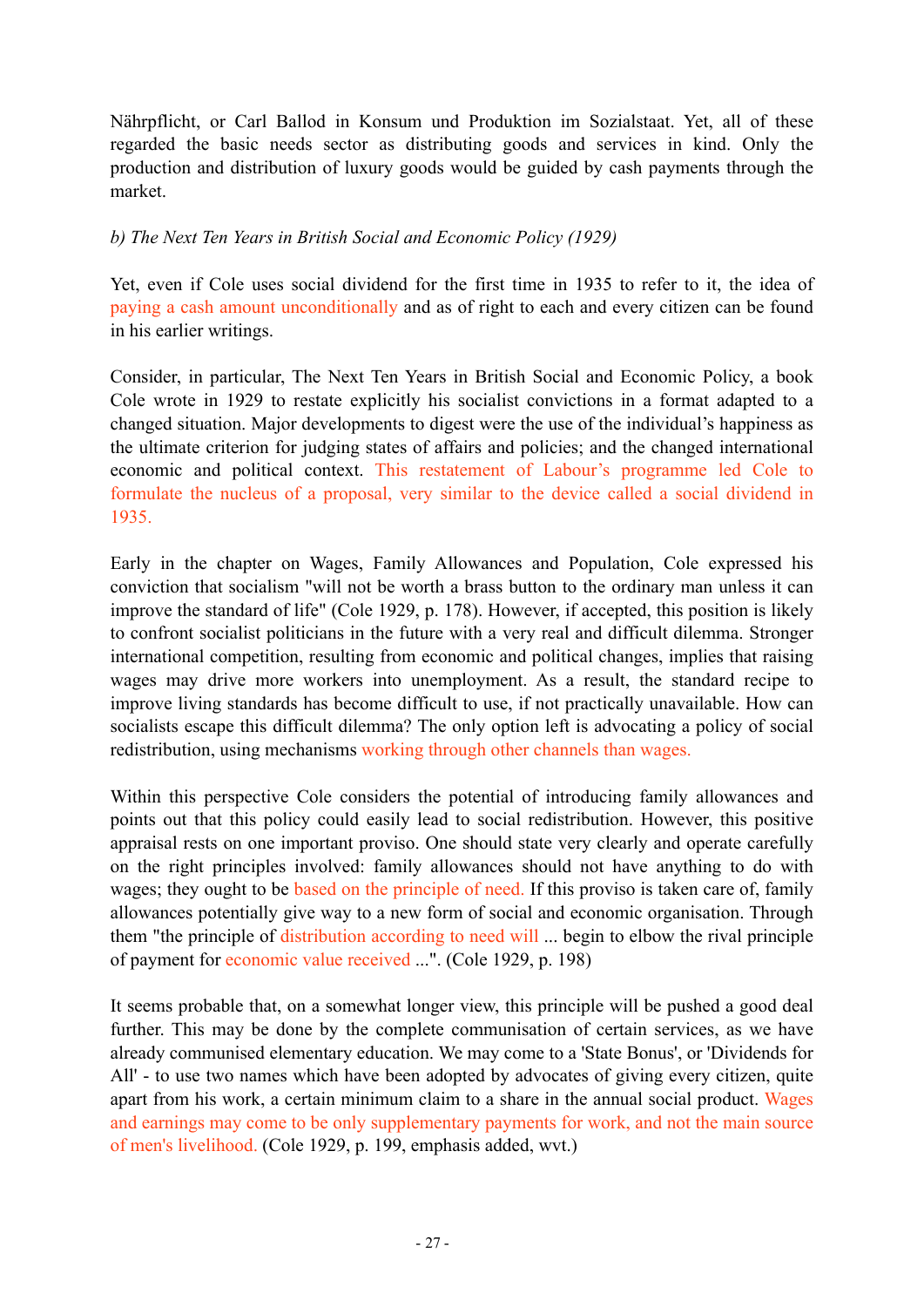This fragment is worth highlighting for several reasons. Not only can it be considered, as far as I know, as the exact spot where Cole adopts the idea of an unconditional income guarantee, later (from 1935 onwards) to be named a social dividend. But the fragment is also most revealing with regard to the models Cole may have had in mind when writing these lines.

Although it has been argued by E. Durbin<sup>33</sup> that Cole's social dividend was a descendent of the National Minimum, inscribed by the Webb's in their constitution for a socialist commonwealth, or of the Living Wage, as it was advocated by Hobson and Brailsford, the elements collected earlier in this paper make it highly improbable either them could be seen adequately as its model. Since Cole mentions neither of them in his 1929 book, this additional evidence only strengthens the case.

However, Durbin also refers to Social Credit as a possible source for Cole's social dividend. Can one establish a link between Dividends for All or State Bonus and the heretic Major C.H. Douglas or his followers?

As a matter of fact, Dividends for All is easy to bring home. It is the title of a small book by W. Allen Young, an early collaborator of Major Douglas and considered by some to be his only close friend.6 The booklet was published in 1921. It explained very clearly the Douglas Scheme and advocated it as the evident solution for the problems of the mining industry. 'Dividends for All' may well have been the first really accessible presentation of Social Credit Theory both in terms of being easy to read or understand, and readily available outside the readership of The New Age, the weekly that functioned effectively as the main organ of the movement. The title apparently captured the imagination of Douglas' followers, since transformed into a political slogan it became the trade-mark of the Social Credit Movement all over the world.7

Does this suffice to demonstrate the claim that Cole's social dividend was inspired by Major Douglas's writings? Or that, at the very least, it was modelled on the main policy proposal of the Social Credit Movement?

In a very general sense, one might be tempted to answer these questions positively. After all, the Douglas Social Credit Scheme was a most remarkable manifestation of an agonising Guild Socialist Movement. Since G.D.H. Cole was one of the main intellectual leaders of this movement, it is not impossible that he may have been influenced, at least in some of his views, by pamphlets or proposals connected to it, if not by the theory itself. Yet, I would argue that in the end such a case would be rather difficult to sustain.

The main reason for this claim is that it is very difficult to find in the early Douglas literature a trace of any practical proposal, paying to each and every individual a cash amount of money. For instance, even when read very carefully, Dividends for All does not offer the smallest trace of a social dividend à la Cole.<sup>8</sup> Despite its title, the main policy instrument contained in W. Allen Young's pamphlet is a specific form of subsidised price reductions for all consumer goods.

<span id="page-27-0"></span><sup>33</sup> Elisabeth Durbin, *New Jerusalems*,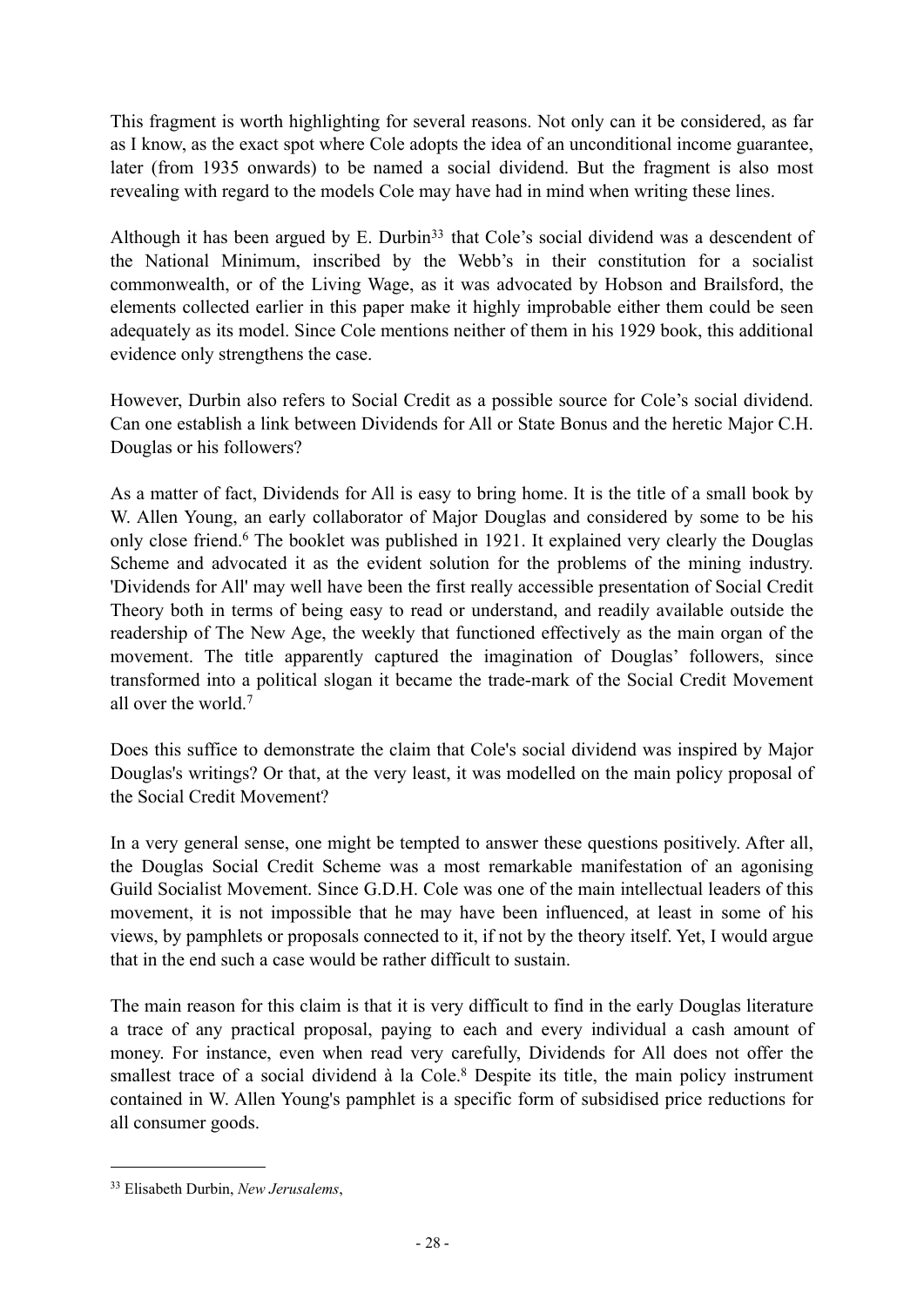I do not intend to say that the idea of an unconditional right to income - in the sense of an equal payment to all, not related to work and seen as somehow granting a right to a share of the cultural heritage - was alien to the Social Credit Movement. However, scrutiny of the literature will show that this idea, let alone a practical proposal to implement it, was not part of Major Douglas early writings. Actually, the first publication by Major Douglas adopting the idea of social dividends - or 'national dividends', as he called them - as a practical policy proposal was an article in the Glasgow Evening Times, published on March 11th, 1932.9 Before this date, there never developed a clear proposal of how a social dividend or something of its kind could have been implemented.

Moreover, after 1935, Cole's writings always make a clear distinction between his own social dividend and the kind of social dividend compatible with social credit theory.

Moreover, it is worth noting that Cole's negative attitude towards Major Douglas's Social Credit, as expressed in his writings from the 1940's, was not the result of a process of gradual scepticism over a theory he formerly accepted. Quite on the contrary, when in 1920 an Extraordinary Conference of the National Guilds League voted against a re-aligning of the movement along Douglasite lines, Cole sided with the majority. Moreover, one week after this event, The Guildsman published a savage review of Major Douglas's Credit-Power and Democracy, judging the scheme "to be unworkable, practically, unsound economically and undesirably morally". The author of the review was G.D.H. Cole.

At its very best, then, Major Douglas and his followers may have shared with Cole the principle of a universal and unconditional entitlement to a share of the common heritage, irrespective of work done and justified on the grounds of citizenship. Yet, this does not leave much room to establish Cole's social dividend as an offspring of Social Credit.

#### **5. Dennis Milner and the State Bonus League**

This leaves us with only item still to be considered: State Bonus. It was mentioned without any further detail or references in Cole's 1929 book and it is completely absent in from the detailed account of this period in Durbin 's New Jerusalems. So what? Is there any more evidence about what State Bonus stands for? If so, does it fit Cole's social dividend more easily than the other three?

'State Bonus' refers to a pamphlet, published in 1918 and written by Dennis Milner and E. Mabel Milner (née Dymond), his wife. Its object is to advocate the introduction of a truly universal and unconditional payment to each and every individual. In the pamphlet the essence of this proposal is described as follows:

It is suggested -

(a) That every individual, all the time, should receive from a central fund some small allowance, which would be just sufficient to maintain life and liberty if all else failed.

(b) That everyone is to get a share from this central fund, so everyone who has any income at all should contribute a share each in proportion to his capacity.11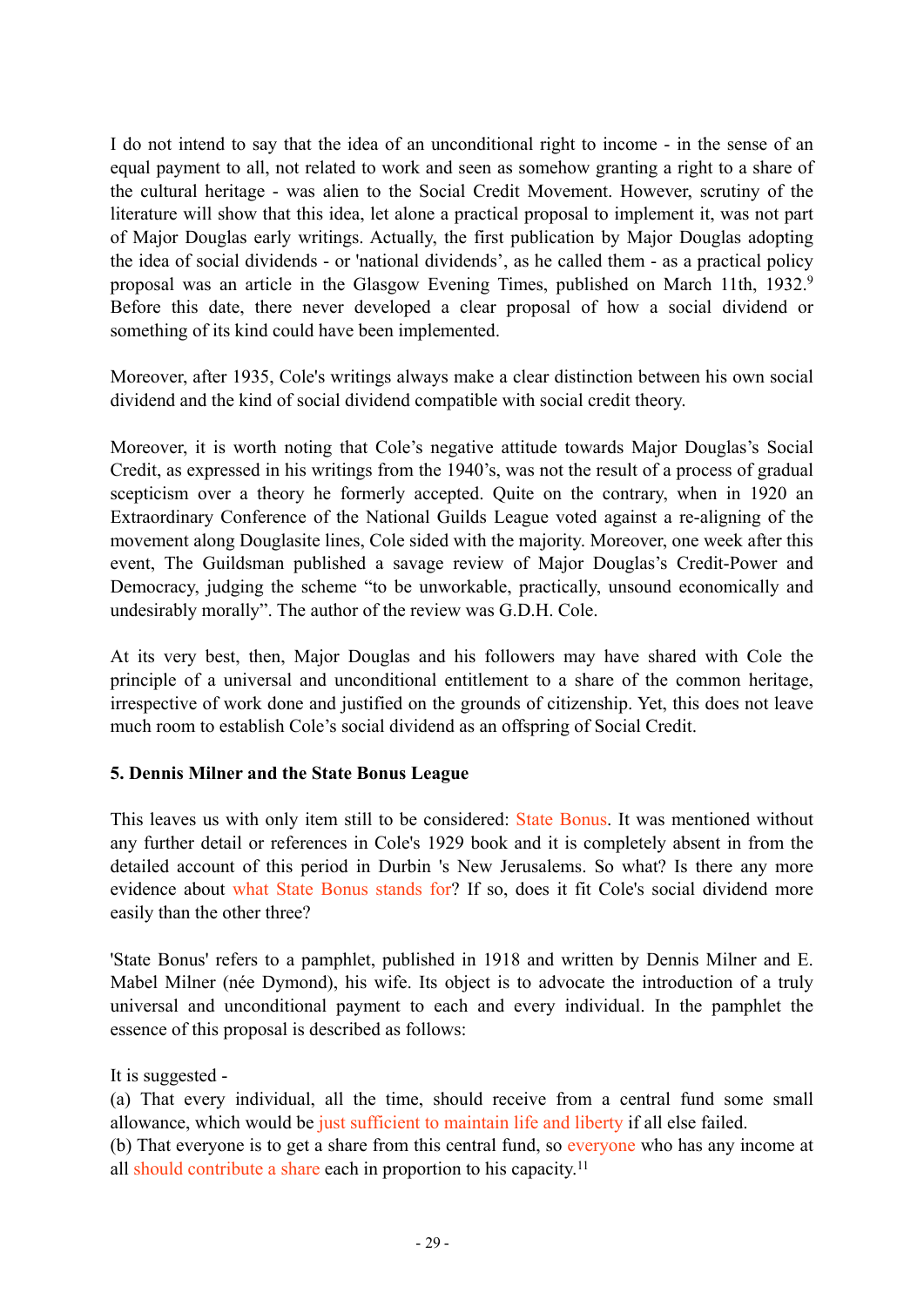The Scheme for a State Bonus was presented for the first time by Dennis Milner12, in February 1918, at a meeting of the War and Social Order Committee of the Yearly Meeting of the Society of Friends13. It was published a few months later. A State Bonus League was formed in July 1918. Setting up the 'State Bonus League' was the joint effort of the Milner couple and one of their friends. Bertram Pickard - another Quaker<sup>14</sup>. Pickard acted as one of the strong 'amplifiers' of the idea and was one of the main organisers of the League. He wrote a book about State Bonus, especially directed towards a Quaker public, and many short articles, spreading the idea through a wide variety of newspapers. In December 1918, Dennis Milner stood as an independent candidate in the General Elections (at Barkston Ash). Pressure from local Labour Party groups and local trades unionists led to a discussion of the Scheme at the Annual Labour Party Conference in 1920 at Scarborough and, again, in 1921 at Brighton. In both cases it got a hearing, and although the reception was not entirely hostile, it was certainly cool, even negative.

It is not at all clear what caused the League to falter: the bad result at the elections, the negative reactions from within the Labour Party, the practical inability of the League's leadership to proceed with their self-chosen task $15$ , the competition of a more glamorous Social Credit Movement targeting the same audiences, or simply the lack of money. But the facts are plain. After 1921, the State Bonus Scheme disappeared almost completely from the scene and hardly any further trace of it can be found, even to the point of its being nearly completely erased from the living memory of British social and economic policy.16

But let us come back, now that we know a bit more about the details of its short-lived career, to the connection of the State Bonus Scheme with Cole's social dividend. Two questions need still to be answered. Is it possible to connect State Bonus to G.D.H Cole, apart from its mention in the 1929 book? And, are there sufficient reasons to differentiate State Bonus from the three items on Durbin's list?

As for the second question, the answer is rather straightforward. Living Wage and the National Minimum can easily be put aside. Their difference in principle with the State Bonus Scheme must be obvious and the members of the State Bonus League pointed out these differences very clearly in their respective writings.

This allows us to concentrate on Social Credit. Yet, even in that case no doubt is possible. Discounting the chronological problem - Major Douglas's career as a writer on social and economic affairs started only in December 1918 - the implicit reference to taxation as the recommended method to finance a State Bonus effectively rules out any direct link to the Social Credit Movement.

Corroborating evidence for this statement can be found easily in The New Age - the Douglas house organ.<sup>17</sup> When the editor of this weekly commented on the 1921 Annual Labour Party Conference he used its negative appraisal of the State Bonus proposal to chastise the Labour Party. But no positive praise for the Scheme itself was intended. Or, one can refer to two letters to the editor, and printed in the appropriate section of the weekly, in which Dennis Milner clearly shows not to accept the central theoretical claims of Major Douglas's writings.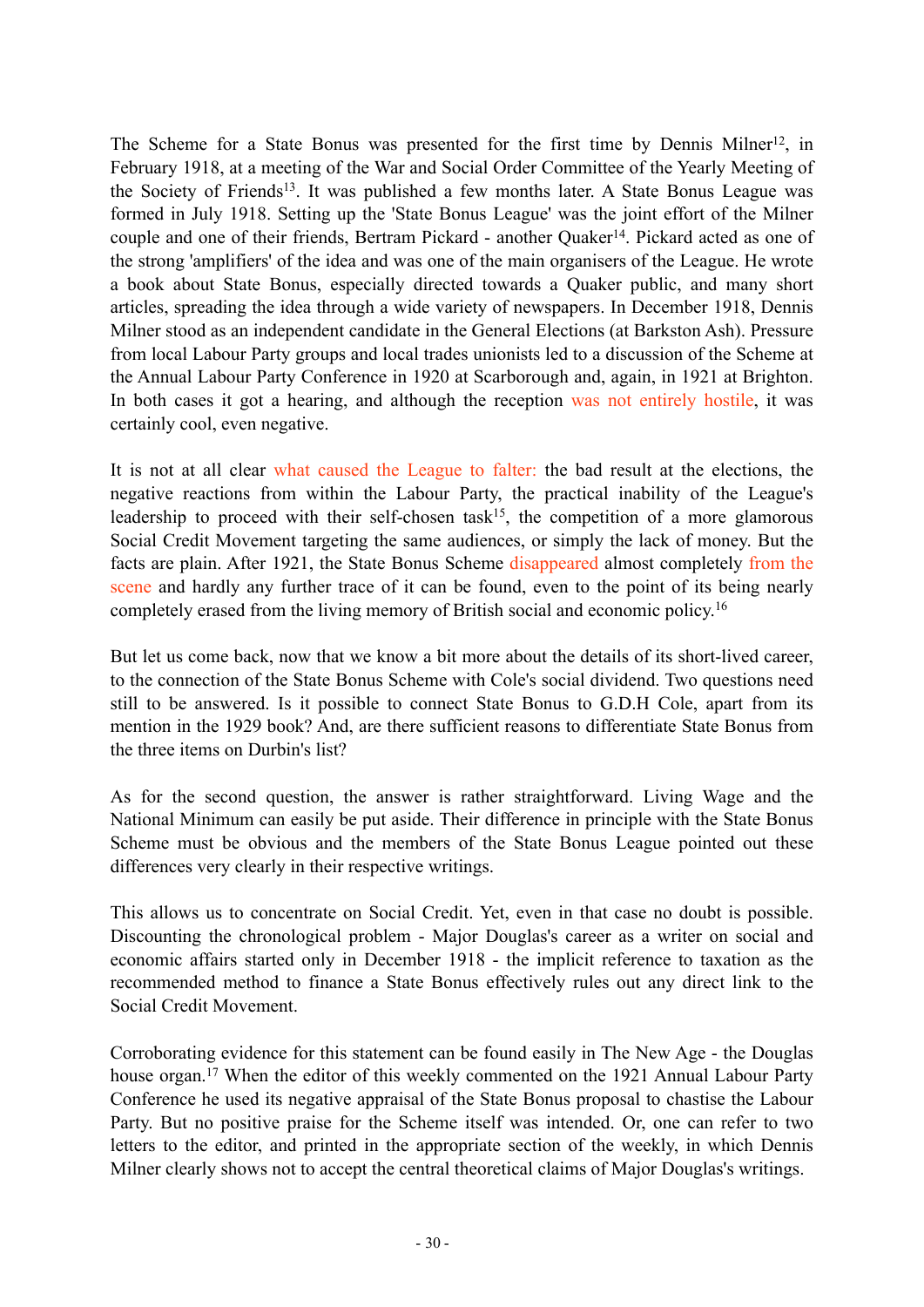This question being answered, let's look at last at the relation between State Bonus and G.D.H. Cole.

At first sight, it is rather surprising that Cole still remembered, let alone referred to State Bonus in 1929. Surprising, indeed, because even in the literature of the early 1920's, the State Bonus Scheme left only a few traces. One finds it reviewed (very negatively) by Clara Collett in the June 1919 issue of the Economic Journal. Looking carefully into Eleonor Rathbone's The Desinherited Family, one will find a single reference to State Bonus. And, Hugh Dalton referred to it in a footnote of Some Aspects of the Inequality of Incomes in Modern Communities (1920). The most elaborate reference as well as some more detailed information about the main advocates of the Scheme is contained in an article by Paul H. Douglas, reviewing the British debate on Family Allowances in the Journal of Social Forces (1924).18 Apart from one other source, that is it. But for our purposes, this one other source, mentioning State Bonus, while the League still existed, is quite important.

Indeed, Dennis Milner's Scheme for a State Bonus was also referred to in Social Theory - a book published in 1920 and written by G.D.H. Cole. So, Cole knew about the Scheme from the days of its conception. Moreover, a letter by Dennis Milner<sup>19</sup>, written (most probably) in (March) 1919, confirms that Cole not only knew about it, but that he knew it well and was to some extent in contact with its authors and the State Bonus League. The letter was written on behalf of the League and sent to potential donators to ask for financial help in support of the League's organisational activities. For our purpose, the most important information contained in the letter is the list of people contacted by the League's leaders. The names were put in four categories, one of which is characterised as "people who have definitely agreed to the principles of the Scheme". It is in this specific category that Dennis Milner mentions G.D.H. Cole, M.A.

Though it dates Cole's knowledge of the Scheme as early as 1920 and documents his positive appraisal of it, the little book is also important for another reason.

In Social Theory Cole refers to the State Bonus Scheme as some sort of new social technology. It is an "advanced example of the new tendency to use taxation as a method of redistributing incomes within the community ... a definite proposal for a redistribution by the State, on a basis of equality, of a considerable proportion of the communal income". (Cole, 1920, p. 85) Moreover, on the level of social theory, the general question addressed is quite indicative, even illuminating. On his own admission Cole aims at formulating a theory concerning the relation of the state and the individual. The main objective is to re-cast this fundamental problematic, taking into account a new situation, i.e. that "the world of creative thought has moved on to the discussion of the functional organisation of Society, and the new problems for the individual to which it gives rise." (Cole 1920, p. 9)

It puts the State Bonus Scheme in a frame of reference similar to that in which social dividend will appear in subsequent writings, like The Next Ten Years in British Social and Economic Policy, The Principles of Economic Planning, Money or The Means of Full Employment. In all these books, Cole casts the social dividend, just like the Scheme for a State Bonus in 1920,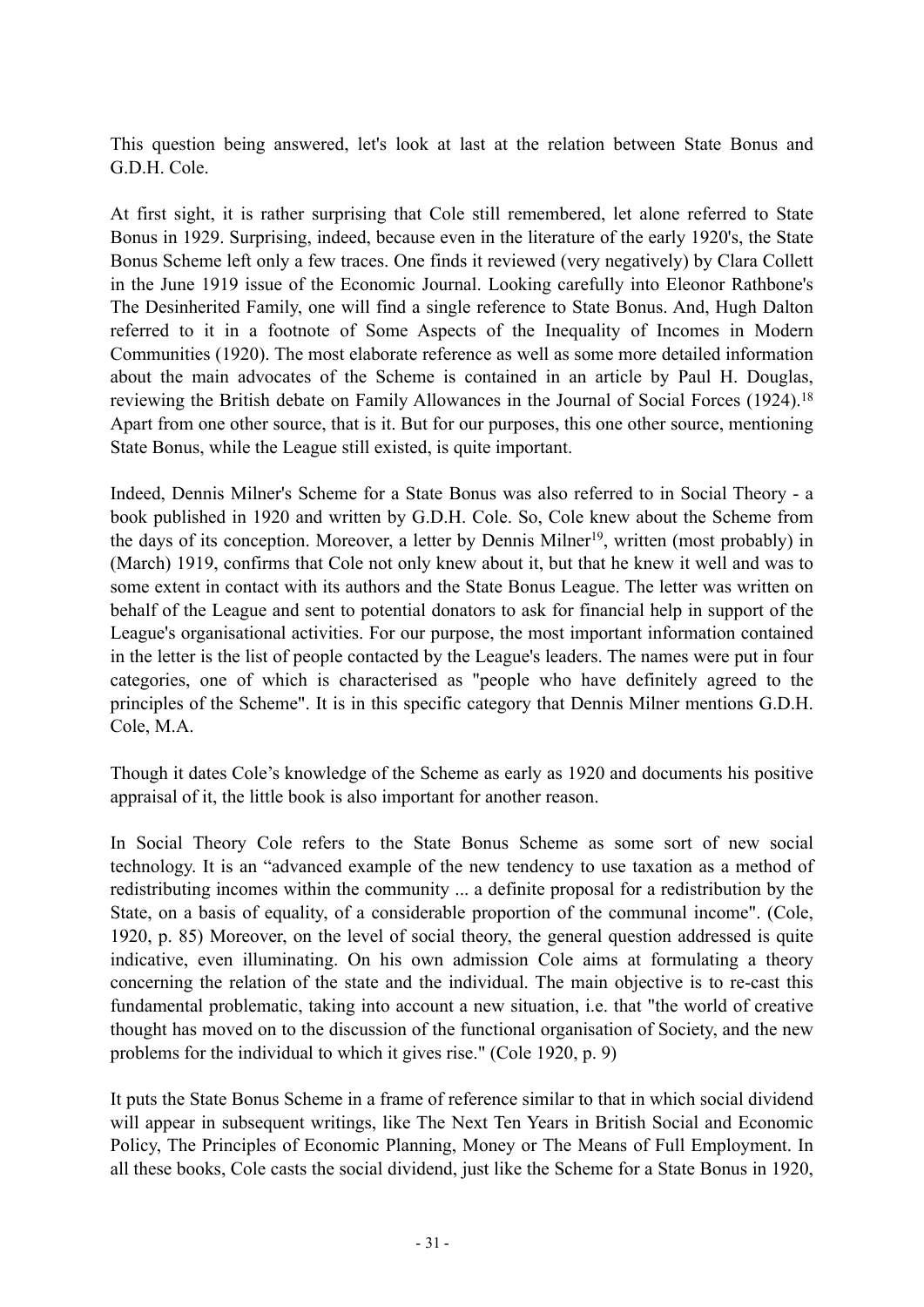as a method of redistribution. Despite Milner's own interpretation, one may add, since the latter always stressed, for somewhat puzzlingly and most probably tactical reasons, that his was a proposal aiming at changing the distribution of incomes, not at redistributing incomes.

Although written in 1944, the following fragment from Money gives us a good view on the general famework in which Cole's social dividend gets its specific meaning and significance since the early 1920's.

"... I regard the social dividend as an indispensable instrument, under modern conditions of large-scale production both for securing that human independence of the individual on which Distributists have particularly insisted, and for ensuring that production shall be pushed to the limits set by the demand for leisure, and not held back by allegations that it pays better to leave productive resources unused when they cannot be so employed as to show a 'profit' over total 'financial costs'. I regard it, too, as a necessary recognition of the essentially social character of production, which depends not only on the current efforts of the individual producers, but also on the accumulated stores of knowledge which are the common birthright of us all." (Cole 1944, p. 306)

To be sure, the exact terms in which the problems are cast change. In 1944 Cole's framework used terms like the "human independence of the individual" and "the essentially social character of production" whereas in 1920 he spoke about "the functional organisation of Society" and "the new problems of the individual".<sup>20</sup> The main difference, however, seems to be that what appeared, in 1920, as an unbridgeable gap is conceived of, in 1944, much less as a problem in principle than as a problem to be overcome in practice by introducing a social dividend. In 1944, the twofold dual character of a social dividend - guaranteeing independence while using it as a check on unlimited production, and symbolising interdependence while paying out the benefits of social production - seems to signal that under modern conditions of large-scale production a bridge between society and individual can effectively be build.

# **6. Epilogue**

I started this paper with a little story about how 'basic income' became the accepted term to refer to schemes guaranteeing unconditionally and as of right to everyone a minimum income only around 1985. Instrumental in spreading the term, I have suggested, were the Basic Income Research Group (and more in particular Hermione Parker) and the Basic Income European Network. And it is fair to say that since then basic income schemes have generally been associated with reforms of the tax-benefit system and are considered as mechanisms to integrate, rationalise and harmonise further systems redistributing or guaranteeing (minimum) incomes through taxation or social benefits.

Bringing together some pieces of writing from a time when these schemes were still discusses under the name 'social dividend' reveals that the modern way of looking at them seriously limits our view and streamlines our thinking about it. Moreover, it also becomes clear that the different episodes of the story do not really line up so as to form a real linear development of the theme. In a sense, in each case the idea enters someone's mind without really making a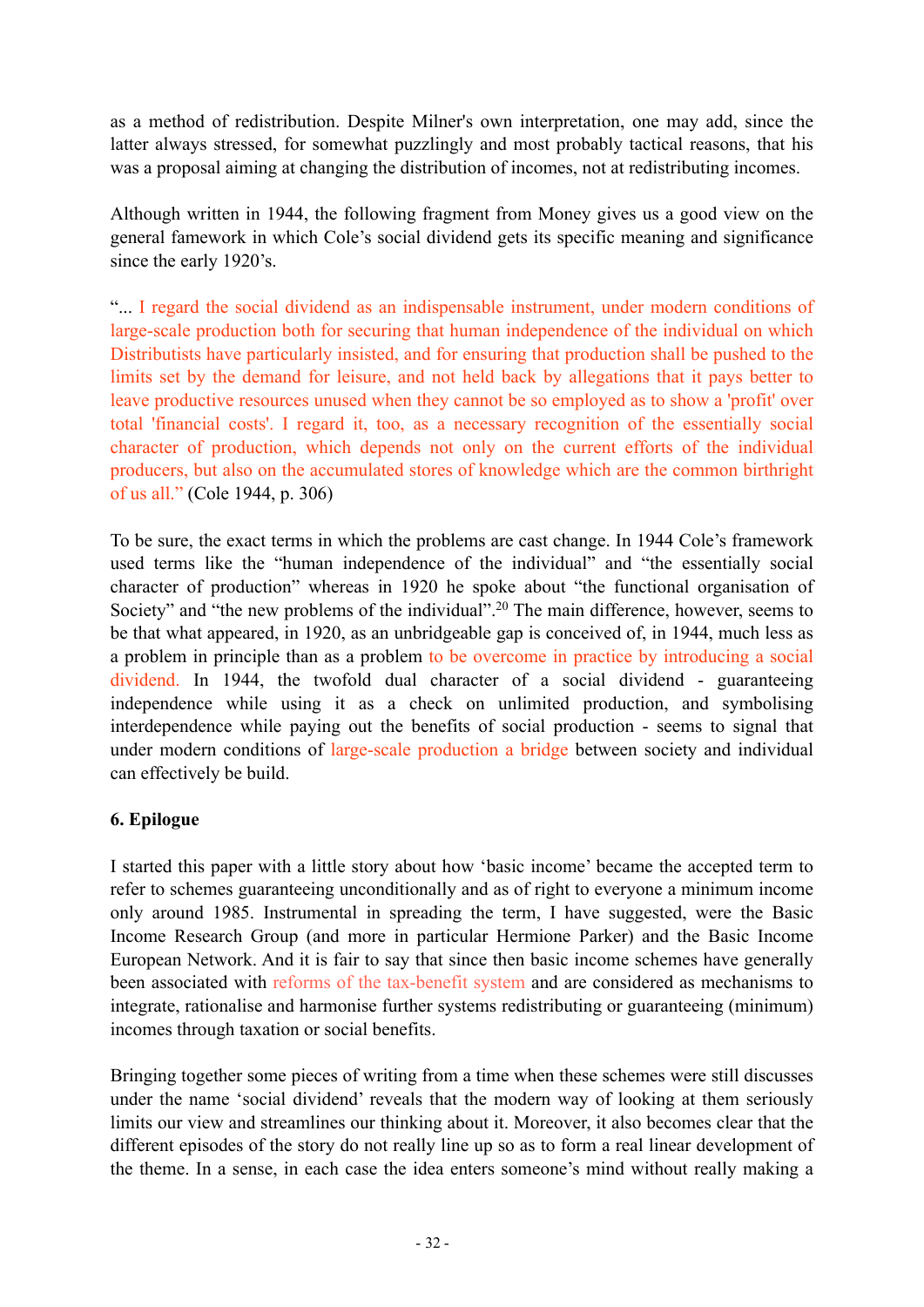connection with forerunners and in most cases without being picked up explicitly (and with a clear reference) by successors.

To close the circle for the themes treated in this paper, two topics are still worth mentioning.

The first of point concerns the relation between social dividend (or basic income) and the Beveridge report of 1942. It is not only that case, as I mentioned earlier, that the Rhys Williams proposal was initially meant to provide an alternative for it. We know also from recent debates that modernising social security from a 'Back-to-Beveridge' perspective is seen as incompatible with a strategy based on implementing a basic income. Yet, G.D.H. Cole seems to suggest otherwise.

Consider the following lines in 'The Means to Full Employment' (1943): "'Social dividends' could, of course, be paid in the form of 'consumers' credits' out of State-created new money; ... But 'social dividends' could also be paid, as it is proposed in the Beveridge report that children's allowances should be paid, out of the proceeds of general taxation. I agree that it would be very difficult to do this on an adequate scale under the capitalist system." (p.162) The 1954 edition of 'Money' puts it even more strongly: "Family allowances can be fairly regarded as a first instalment of such a policy [of social dividends, wvt]." (p.165)

Cole clearly expected that travelling a social dividend path would lead to the same destination as following the route designed by Beveridge. One can put it even more strongly: Cole considered the social dividend option as a clear extension of the programme contained in the Beveridge Report. This last point can best be appreciated by quoting a final fragment, expressing very clearly Cole's view on the relation between his social dividend and the central message of the Beveridge Report:

"To some of my readers, speculations of this order  $\equiv$  contemplating the introduction of a social dividend, wvt.] will doubtless appear Utopian, and out of place in such a book as this. But is the idea of a 'social dividend' so far away from the spirit of that part of the post-war social programme the country is now debating in which the notions of comprehensive free medical service and comprehensive free education seem to be finding acceptance? If the State assumes the responsibility of seeing to it that all its citizens are to be given the chance of free health service and free education up to a secondary stage - if it is to go further, and to accept the implications of the Beveridge slogan 'Freedom from Want', what is there Utopian in suggesting that a share in the product of industry ought to accrue to every citizen as a money payment which he can spent freely, as well as in the form of certain freely provided services? It is a further step, I agree; but it is a step on a road on which we have already agreed to travel a good deal of the way." (Cole 1944, p. 148)

A last loose end that needs to be picked up is the assumption that 'social dividend as an idea' is inherent to James Meade's view of a good economic life - a view resting on a deeply rooted life-long held moral conviction based on an equal importance of liberty, equality and efficiency – since his very first writings, but that only in 1948 he found in the Rhys Williams proposal a mechanism allowing him to see how this view could be realised in practice. Surprisingly enough, the State Bonus Scheme - a proposal functionally equivalent to the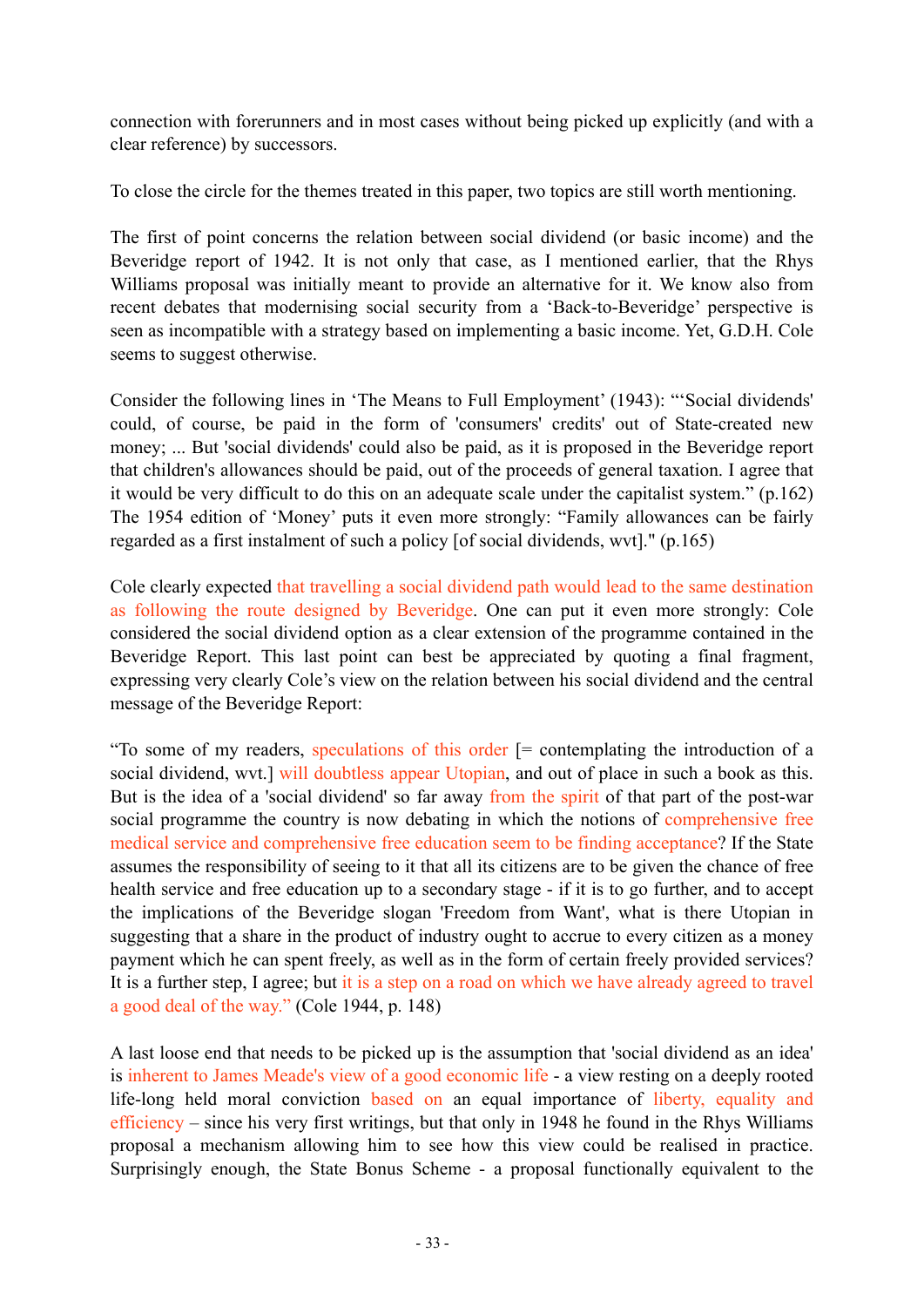Rhys-Williams one, but made public as early as 1918 - could have been available to Meade, if it not have disappeared completely from the scene after being discussed and dismissed at the 1920 Labour Party Annual Conference at Scarborough.<sup>[34](#page-33-0)</sup>

Yet, something quite amazing is happening here.

Setting up the 'State Bonus League' was the joint effort of the Milner couple and one of their good friends. Bertram Pickard - a Quaker, just like the Milners<sup>[35](#page-33-1)</sup>. Pickard acted as one of the strong 'amplifiers' of the idea and was one of the main organisers of the League. He wrote a book about State Bonus, especially directed towards a Quaker public, and many short articles, spreading the idea through a wide variety of newspapers. The withering away of the League may partly be caused by his getting, from 1921 onwards, more heavily involved in voluntary Peace Work. From 1922 till 1926, Bertram Pickard acted as secretary to the Friends' Yearly Meeting Peace Committee. In 1926 (and until 1940), he moved to Geneva to be the secretary of the Friends' Geneva Centre and a liaison officer between the Society of Friends and the League of Nations. Later and for the rest of his life, Pickard would work for the United Nations in Geneva.

Why is Bertram Pickard so important, you ask?

Well, simply because his wife was a life-long friend of Margaret Wilson - a Quaker and secretary to the strong Oxford branch of the League of Nations with Gilbert Murray as a chairman. "Margaret had close links with Geneva where she had spent some years as a student while her parents had been wardens of the Quaker Hostel there and where she had gone back as secretary to Gilbert Murray.["36](#page-33-2) In 1933, Margaret Wilson married James Meade. In the late thirties, both the Pickards and the Meades - young English couples with young children lived in Geneva. In the late forties, both the Pickards and the Meades - back in Britain because of the war - were neighbours, living in Hampstead, London.

Hence, the following puzzling situation: on the one hand, we have James Meade - fostering since 1935 the idea of a social dividend and developing it until, finally in 1988, he made it into an essential part of the Agathotopian institutional framework; on the other hand, we have Bertram Pickard - joining forces with the Milners to advocate from 1918 to 1921 a scheme of social reconstruction fitting exactly the idea of a social dividend. Both men know each other well. Their respective wives are old friends. Yet, no trace of State Bonus is to be found in Meade's work. When in 1948, he refers to a practical proposal, it is taken from Lady Juliet Rhys William[s37.](#page-33-3)

<span id="page-33-0"></span><sup>34</sup> I gave an elaborate account of this proposal as well as of the detective work needed to trace it in: Walter E. Van Trier, *'State Bonus' or Basic Income in the Age of Reconstruction*, SESO-Report 91/280, UFSIA, 1991

<span id="page-33-1"></span><sup>&</sup>lt;sup>35</sup> I would like to take this opportunity to thank Allison Bush, daughter of Bertram Pickard, and John Milner, son of Dennis Milner, for the information they gave me about their respective fathers.

<span id="page-33-2"></span><sup>36</sup> James E. MEADE, *Collected Papers. Volume I*, (ed. Susan Howson) London, Unwin Hyman, p.2

<span id="page-33-3"></span><sup>37</sup> According to John Milner, his father recognised the Rhys-Williams scheme as taking up his old State Bonus idea when the former was discussed in the late '40s and early '50s (personal communication).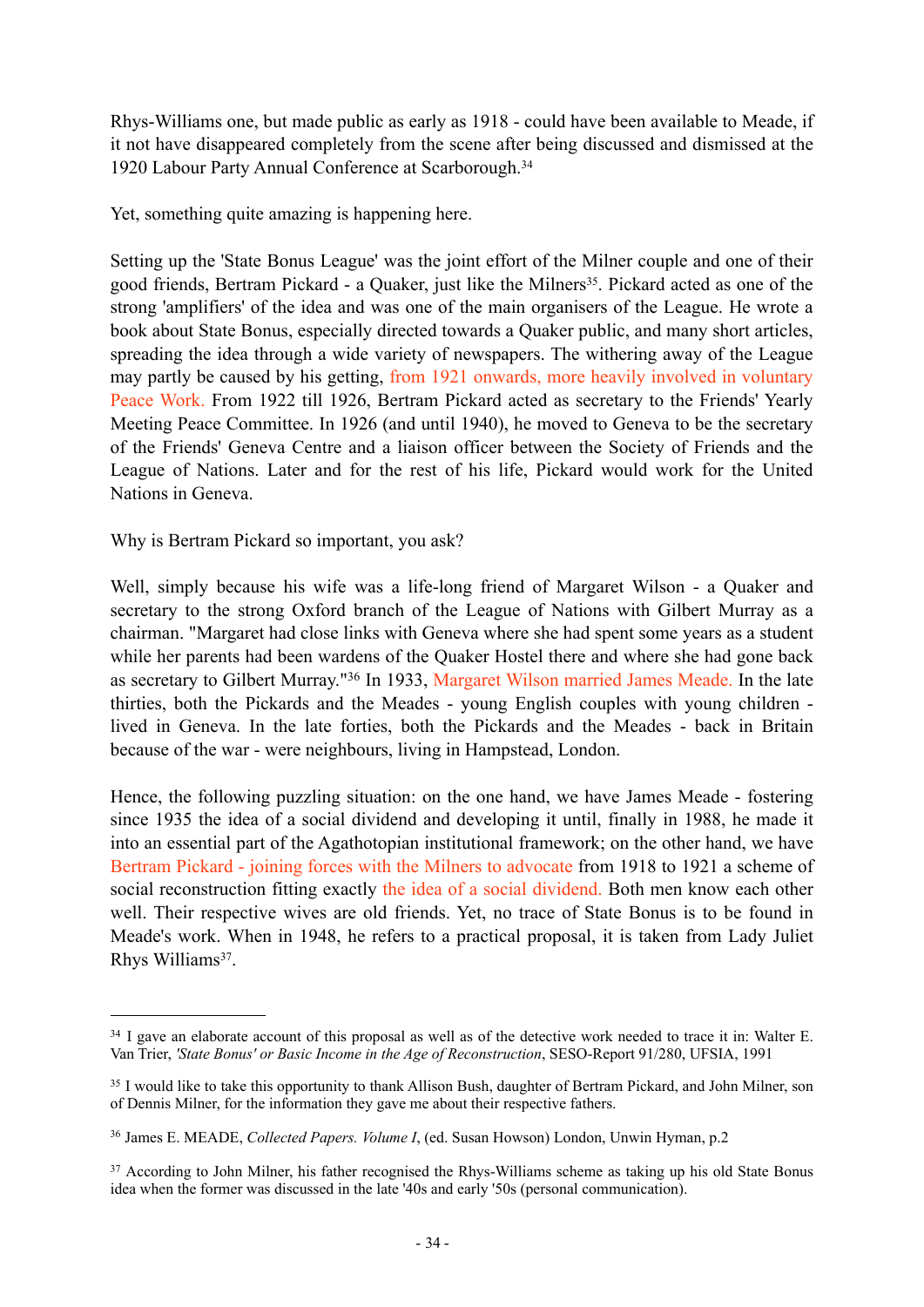Why, then, did Meade never refer to 'State Bonus'? Unbelievable as it may sound, the answer is simple: James Meade never knew that his good friend Bertram Pickard, early in his life, advocated a scheme of social reconstruction fitting exactly an idea, inherent to his own view of a good enough economic life.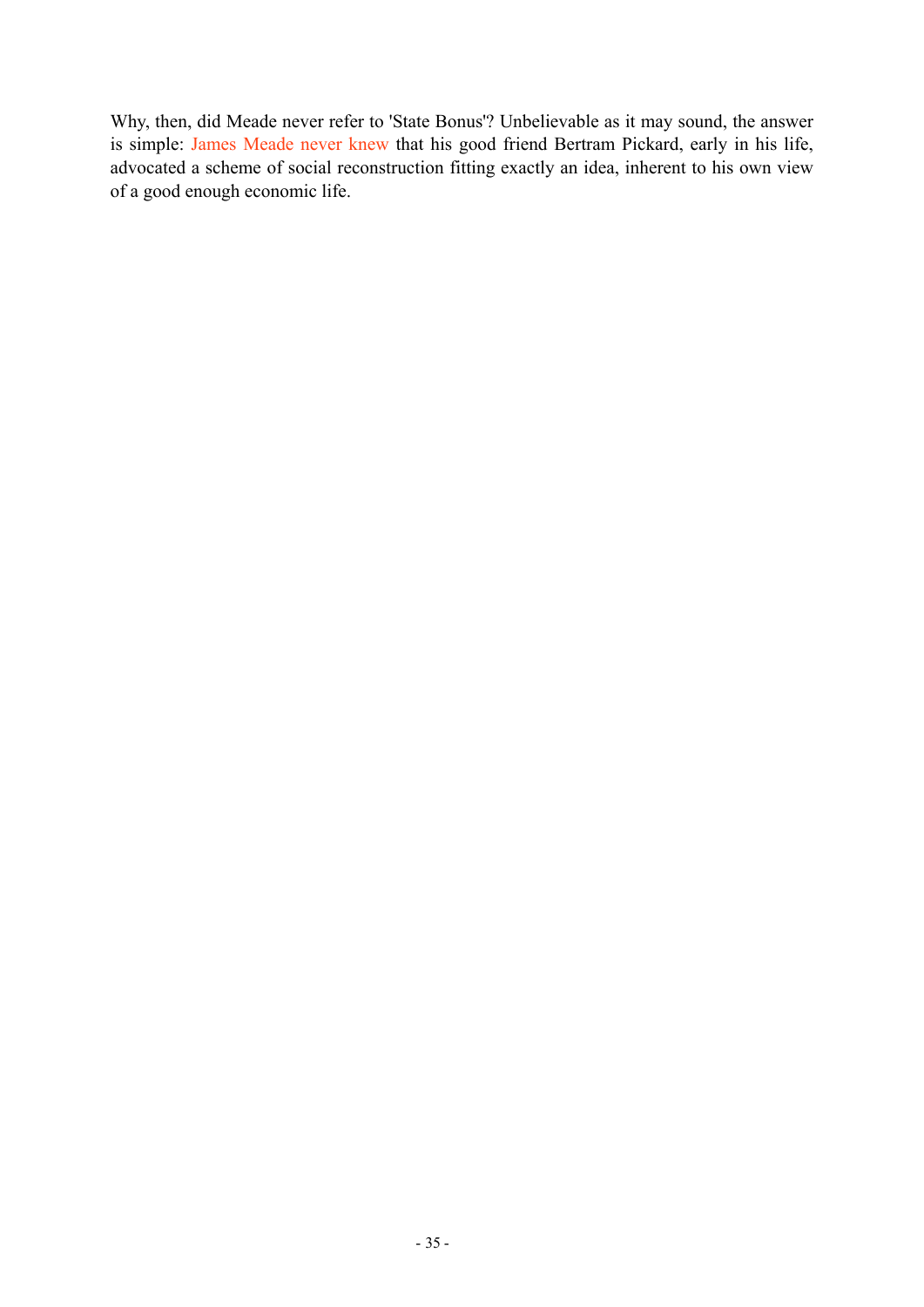#### **REFERENCES**

ATKINSON, A.B. 1969, Poverty in Britain and the Reform of Social Security, Cambridge University Press (Department of Applied Economics, Occasional Papers n°18)

BERRY, D., Modern Welfare Analysis and the Forms of Income Redistribution, in: A.T. PEACOCK (ed.), Income Redistribution and Social Policy. A Set of Studies, London, Jonathan Cape, 1954

BOOKER, H.S., Lady Rhys Williams' Proposals for the Amalgamation of Direct Taxation with Social Insurance, in: The Economic Journal, vol.LVI (1946) n°222, pp.230-243

COLE, G.D.H. 1917. Self-Government in Industry. London: G. Bell & Sons, 1917.

COLE, G.D.H. 1920. Social Theory. London: Methuen and Co., 1920.

COLE, G.D.H. 1929. The Next Ten Years in British Social and Economic Policy. London: Macmillan & Co., 1929.

COLE, G.D.H. 1935. Principles of Economic Planning. London: Macmillan & Co., 1935.

COLE, G.D.H. 1943. The Means to Full Employment. London: Victor Gollancz Ltd., 1943.

COLE, G.D.H. 1944 Money. Its present and its Future. London: Cassel and company Ltd., 1944.

COLE, G.D.H. 1954. Money, Trade and Investment. London: Cassel and company, 1954.

COLE, G.D.H., Principles of Economic Planning, London, Macmillan, 1935

COLE, G.D.H., The Next Ten Years in British Social and Economic Policy, London, Macmillan, 1929

COLLETT, Clara E. 1919. "Scheme for a State Bonus (review)," The Economic Journal, 1919 (June): 241.

DOUGLAS, Paul H. 1924. "The British Discussion about Family Endowment," Journal of Social Forces, 3 (1): 118-124.

DURBIN, E., New Jerusalems. The Labour Party and the Economics of Democratic Socialism, London, Routledge & Kegan Paul, 1985

DURBIN, Elizabeth. 1985. New Jerusalems. The Labour party and the Economics of Democratic Socialism. London: Routledge & Kegan, 1985.

EVANS, J.G. 1936. "Review of Economic Planning by G.D.H. Cole," American Economic Review, March 1936: 160-161.

FINLAY, J.L. 1972. Social Credit. The English Origins. Montreal: McGill-Queens University Press, 1972.

GREENAWAY, D., The Intelligent Radical on Economic Policy: An Essay on the work of James Edward Meade, in: Scottish Journal of Political Economy, vol.37 (1990) n°3, pp. 288-298

HAGUE, D.C. 1953, Review of 'Tax ation and Incentive' by Lady Rhys-Williams, in: Economica, November 1953, pp.377-378

HARRIS, J. 1977. William Beveridge. A Biography. Oxford: Clarendon Press, 1977.

KAHN, R.F., Professor Meade on Planning, in: The Economic Journal, march 1949, pp.1-16

KEYNES, J.M., Meade, J.E., Consumers' Credits and Unemployment (review), in: The Economic Journal, March 1938

LERNER, A.P., The Economics of Control: Principles of Welfare Economics, New York, Macmillan, 1944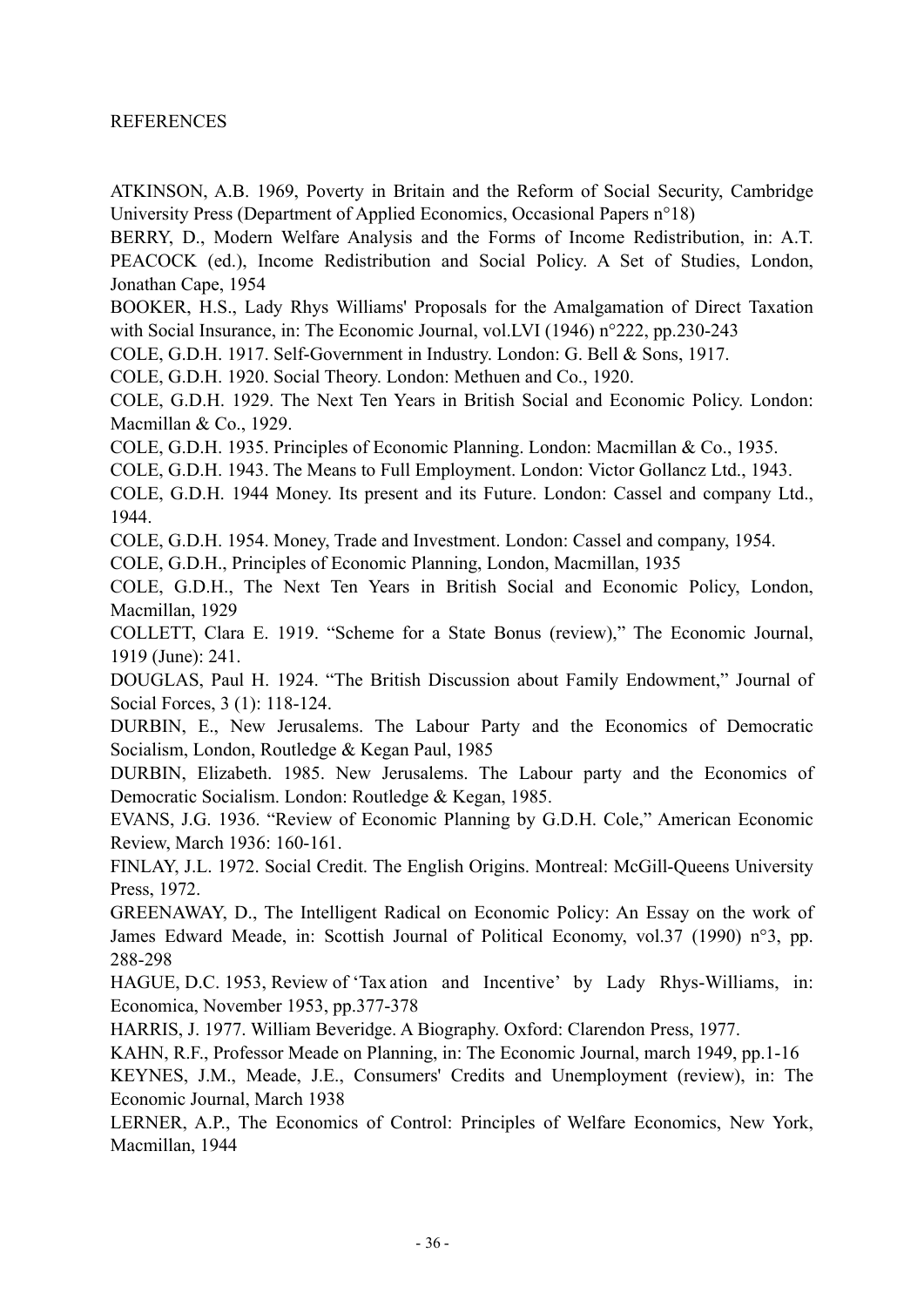MACNICOL, John. 1980. The Movement for Family Allowances, 1918-1945. London: Heinemann, 1980.

MARSHALL, T.H. 1964. Class, Citizenship and Social Development. New York: Doubleday  $&$  Co, 1964.

MEADE, J.E., Outline of an Economic Policy for a Labour Government (1935), in: S. HOWSON (ed.), The Collected Papers of James Meade. Volume I: Employment and Inflation, London, Unwin Hyman Ltd, 1988

MEADE, J.E., Agathotopia: The Economics of Partnership, Aberdeen University Press, David Hume Institute (Hume Paper N°16), 1989

MEADE, J.E., An Introduction to Economic Analysis and Policy, Oxford University Press, 1937 (2nd edition)

MEADE, J.E., Can we learn a "Third Way" from the Agathotopians?, in: The Royal Bank of Scotland Review, n°167 (1990) pp.15-28

MEADE, J.E., Consumers' Credits and Unemployment, Oxford University Press, 1938

MEADE, J.E., Efficiency, Equality and The Ownership of Property, London, George Allen & Unwin Ltd., 1964

MEADE, J.E., Full Employment, New Technologies and the Distribution of Income, in: Journal of Social Policy,vol.13 (1984) n°2, pp.129-146

MEADE, J.E., Planning and the Price Mechanism. The Liberal-Socialist Solution, London, George Allen & Unwin, 1948

MEADE, J.E., Poverty in the Welfare State, in: Oxford Economic Papers, (new series) vol. 24 (1972) n°3, pp.289-326

MEADE, J.E., The building of the New Europe: National Diversity versus Continental Uniformity, Edingburgh, The David Hume Institute (Hume Occasional Paper N°28), 1991

MEADE, J.E., The Just Economy, London, George Allen & Unwin, 1976

MEADE, J.E., Topsy-turvy nationalisation, in: Samizdat, n°5 (1989) pp.16-17

MILNER, Dennis & Mabel. 1918, Scheme for a Status Bonus. Kent: Simpkin, Marshall & Co., 1918.

MILNER, Dennis. 1920. Higher Production by a Bonus on National Output. A Proposal for a Minimum Income for All varying with National Productivity. London: George Allen & Unwin, 1920.

MORLEY-FLETCHER, E., Hypotheses of Post-Socialist Economy (with a preface by James E. Meade), Paper presented at the Third International Conference on Basic Incomes, European University Institute, Florence, 19-22 September 1990

OFFE, Claus. 1990. "A non-productivist design for social policies," in John Ferris, Robert Page, eds, Social Policy in Transition. Aldershot: Avebury.

PARKER, H., Instead of the Dole, London, Routledge, 1989

PARKER, H., Terminology, in: BIRG-Bulletin 12 (1991) pp.6-9

PICKARD, Bertram. 1919. A Reasonable Revolution. Being a Discussion of the State Bonus Scheme - A Proposal for a National Minimum Income. London: George Allen & Unwin. 1919.

RHYS WILLIAMS, B., Stepping Stones to Independence (ed. H. Parker), Aberdeen University Press, 1989

RHYS WILLIAMS, J. ,Taxation and Incentive, London, William Hodge, 1953

RHYS WILLIAMS, J., A New Look at Britain's Economic Policy. (edited by Susan Glyn), Harmondsworth, Penguin Books, 1965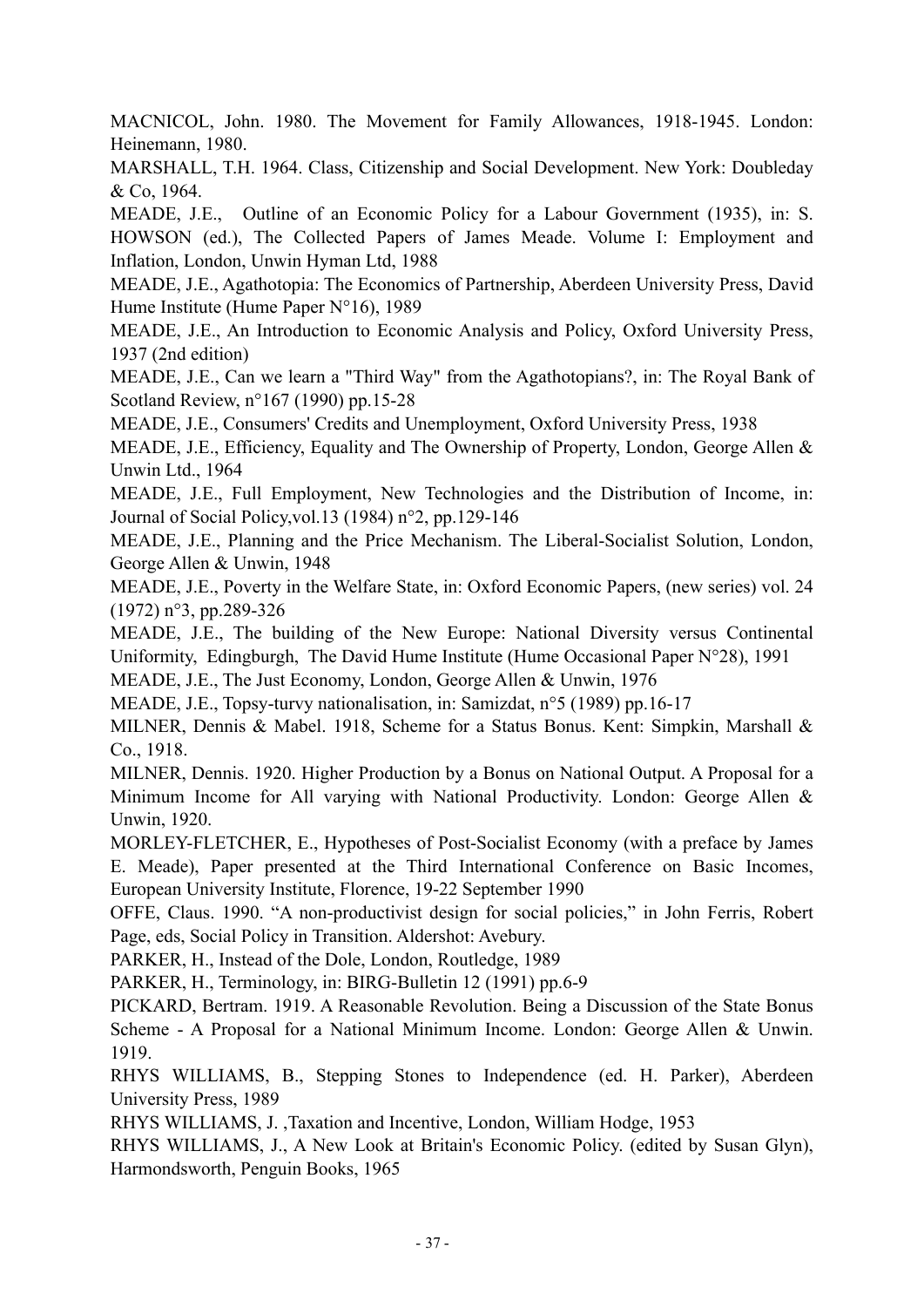RHYS WILLIAMS, J. Outline of a Scheme for a New Social Contract, in: W. GRAMPP and E.T. WEILER (ed.), Economic Policy. Readings in Political Economy, Homewood (Ill.), Richard D. Irwin Inc., 1956 (revised edition)

RHYS WILLIAMS, J., Something to Look Forward To. A Suggestion for a New Social Contract, (privately circulated) 1942

RHYS WILLIAMS, J., Something to Look Forward To. A Suggestion for a New Social Contract, London, Macdonald & Co., 1943

ROBINSON, J., The Rate of Interest in a Progressive State. by J.E. Meade (review), in: The Economic Journal, June 1934, pp.282-285

STANDING, G., Unemployment and Labour Market Flexibility: The United Kingdom, Geneva, ILO, 1986

THOMAS, Brinley 1953, Review of 'The Economics of National Insurance' by A.T. Peacock, in: Economica, February 1953, pp.80-81

VAN PARIJS, P. (ed.), Arguing for Basic Income, London, Verso Books, 1992

VAN PARIJS, P., Basic Income: a terminological note, in: MILLER, A.G. (ed.), First International Conference on Basic Income. Proceedings 1986, Antwerp, BIEN, 1988

VAN TRIER, W., "State Bonus" or Basic Income in the Age of Reconstruction, Antwerpen, Seso (Ufsia) Report 91/260, 1991

VAN TRIER, W., "Who Framed Social Dividend?" A Tale of the Unexpected. Some preliminary notes on the roots of 'Social Dividend', featuring J.E. Meade, A.P. Lerner, and G.D.H. Cole; as well as Joan Robinson - for starters. Antwerpen, Seso (Ufsia) Report 89/230 1989

VAN TRIER, Walter. 1995. Everyone A King. An Investigation into the Meaning and Significance of the Debate on Basic Income with special Reference to three episodes from the British Inter-War Experience. (Unpublished PhD) Department of Sociology, Catholic University of Louvain.

WALTER, T., Basic Income, London, Marion Boyars, 1989

WALZER, Michael. 1980. Radical Principles. Reflections of an unreconstructed democrat. New York: Basic Books, 1980.

WEBB, Sidney & Beatrice. 1920. A Constitution for the Socialist Commonwealth of Great Britain. Cambridge: Cambridge University Press, 19??.

WRIGHT, A.W. 1979. G.D.H. Cole and Socialist Democracy. Oxford: Clarendon Press, 1979.

XXX. 1918. The Next Sep in Social and Economic Reconstruction. Papers prepared for Meetings of the Committee on War and Social Order (appointed by London Yearly Meeting of the Society of Friends) together with minutes recording the considered views of the Committee and a short bibliography. London: Headley Bros. Publishers, 1918

YOUNG, W. A. 1921. 'Dividends for All': being an explanation of the Douglas scheme for solving the industrial Crisis by rescuing the nation from the Financial Morass and setting it on the road to prosperity. London: Cecil Palmer, 1921

YUNKER, J., The Social Dividend under Market Socialism, in: Journal of Public and Cooperative Economy, 1977, n°1, pp.91-133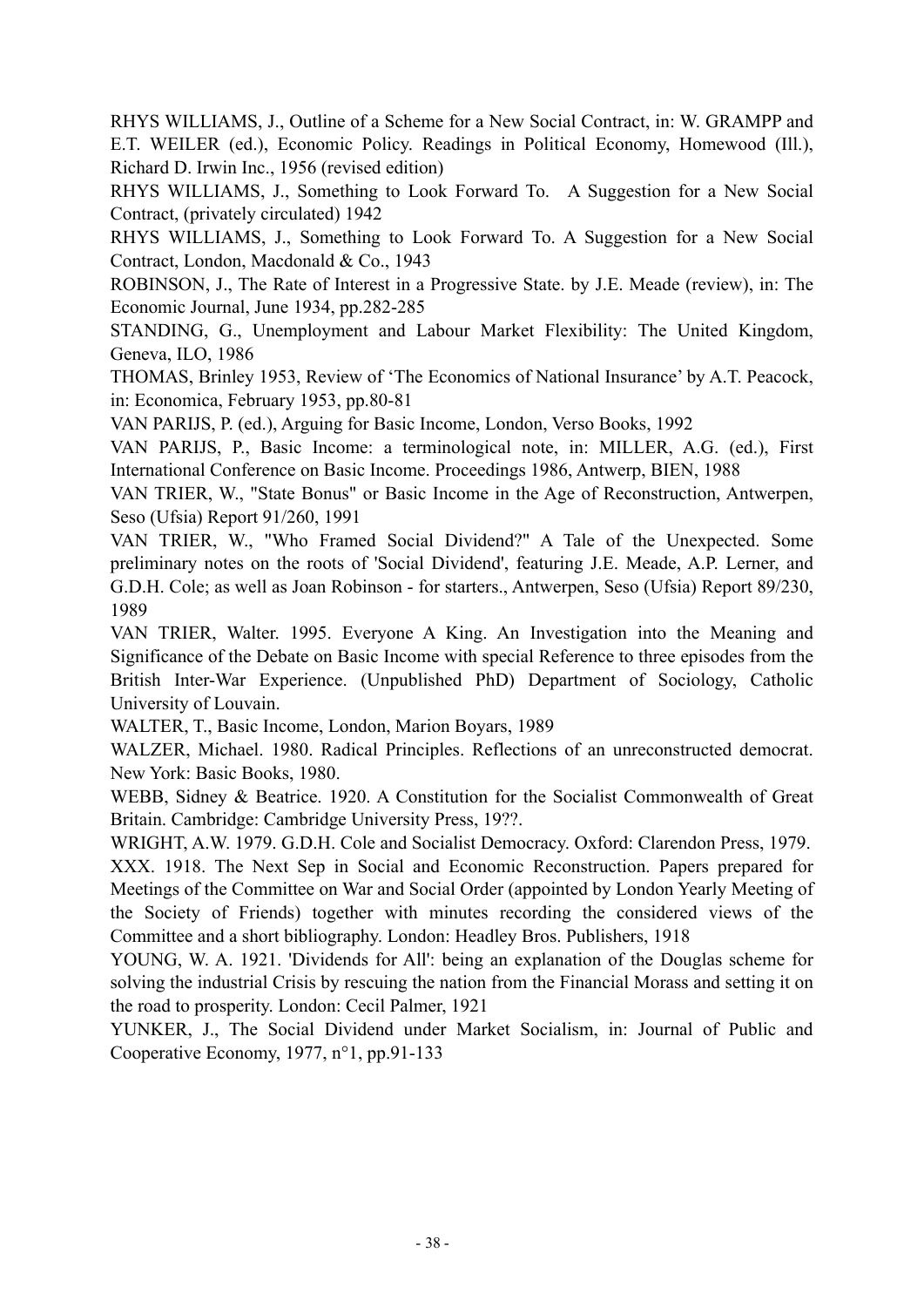+ S-WAV, Catholic University of Louvain. This paper was written as a senior researcher of the Research Unit on Labour Economics, UFSIA/University of Antwerp (Belgium). Earlier versions were presented at the 1997 HES Conference in Charleston and at All Souls College, Oxford, at the occasion of an executive committee meeting of the Basic Income European Network. I thank Ingrid Rima for her comments as a discussant at the HES presentation, Philippe Van Parijs for organising the All Souls seminar and the participants to these meetings for their comments and remarks. I thank also Guido Erreygers and Tom Schatteman, for their careful reading of (too) many draft versions of this paper as well as for their unrelenting reminders that this paper still needed to be finished, and John Cunliffe, for providing the final impetus to do so.

<sup>1</sup>. In Chapter 9 Cole proposes a social dividend of "30s. a week for every adult, 20s. for each young person above 15, and 10s. for every child, at the present level of the cost of living". However, an appendix following this chapter contains an elaborated and detailed explanation of the differences between the old and the new form of distributing incomes. In this appendix, the figures used differ from those in the main body of the text: "... a social dividend averaging 10s. a week for persons under fifteen, £1 a week for persons between fifteen and twenty, and £1 10s. a week for persons over twenty ... would cost in all about £2,763,000,000 a year. The net national income at present is probably in the neighbourhood of £3,500,000,000 a vear." (PEP:265)

2 This is a position taken by contemporary theorists like, amongst others, Claus Offe (1994) or Michael Walzer (1980). T.H. Marshall's Citizenship and Social Class (1964) is a classic article, presenting a social rights based welfare state as claiming for everyone "a modicum of economic welfare and his share of the social heritage".

3 It is worth noting that, under different names like universal grant, basic income, social dividend, or citizenship income, proposals of this nature have known a considerable revival in recent years as part of the European debate on social security, labour market policies and restructuring the welfare state.

4 Given the sheer volume of Cole's writings it is somewhat hazardous to be very firm about it. Yet to my knowledge no earlier use of the term can be found in his writings.

<sup>5</sup> "I set about writing this book because, whether I liked it or not. I had been compelled by the movements of events to think out afresh my social and political creed", Cole wrote in the very first sentence of the preface. Hugh Gaitskell has given us a glimpse of the actual conversion process in the following story: "One of my most treasured memories is of a tremendous argument we had when he [=Cole] was writing in - I think - 1929, The Next Ten Years in British Social and Economic Policy. I was attacking Guild Socialism because it was both unrealistic and really directed to what were false aims. One must, I said, always come back to the happiness of the individual. Eventually we went to bed. The next morning Douglas said he had been thinking about it all night and decided I was right." in: H. GAITSKELL, At Oxford in the Twenties, in: A. BRIGGS, J. SAVILLE (ed.), Essays in Labour History, London: Macmillan

6 See: J.L. FINLAY (1972)

7 W. Allen Young's book is the first book on Social Credit to be mentioned in 'The Economist', in the books received section on Sept. 3rd, 1921. When in 1922 the (later famous) Cambridge philosopher and mathematician Frank Ramsey publishes a critical (even devastating) examination of the Douglas theory in the 'University of Cambridge Magazine', he refers to Allen Young's booklet, not to any of Major Douglas' own writings.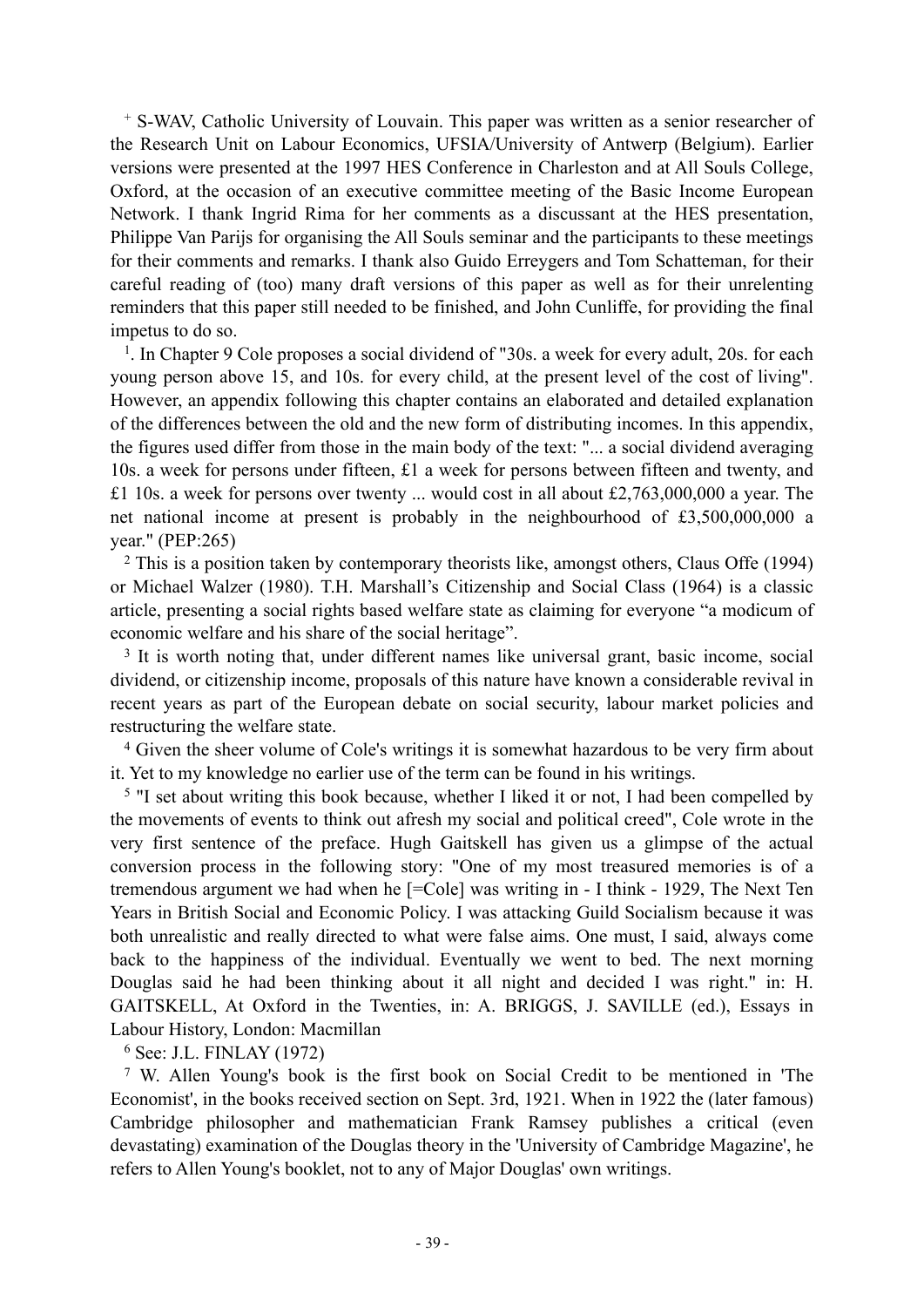8 For a detailed analysis of W. Allan Young's pamphlet as well as of the bulk of the Social Credit literature I refer to W. VAN TRIER, Everyone A King, (PhD) Department of Sociology, Catholic University of Louvain.

9 Major C.H. DOUGLAS, A Draft Social Credit Scheme for Scotland, in: Glasgow Evening Times, March 11th, 1932

<sup>10</sup> These four methods are: minimum-wage laws, provision of communal services or social service payments, targeted on the poor and paid out of taxation, lowering the payments to owners of capital through the reduction of interest rates, and lowering tax rates for the poor.

<sup>11</sup> E. Mabel and Dennis MILNER, Scheme for a State Bonus, Kent, Simpkin, Marshall & Co., 1918

 $12$  A second meeting, where the proposal was discussed more fully, was held in May of the same year.

<sup>13</sup> The proposal was incorporated in: The Next Step in Social and Industrial Reconstruction. Being Papers prepared for Meetings of the Committee on War and the Social Order (Appointed by London Yearly Meeting of the Society of Friends) together with Minutes recording the Considered Views of the Committee & a Short Biography, London, Headley Bros. Publ., 1918

<sup>14</sup> I would like to take this opportunity to thank Allison Bush, daughter of Bertram Pickard, and John Milner, son of Dennis Milner, for the information they gave me about their respective fathers.

15 Soon after the negative experiences with the Labour Party Conferences, Dennis Milner experienced some dramatic events in his personal life; He lost a (second) child and separated from his wife (and first child). He remarried around 1925 and at the end of September 1927 went with his second wife - Marion Milner - for two years to the US, where she worked on a Laura Spelman Rockefeller Memorial Fellowship with Elton Mayo and got involved in the famous Hawthorne Experiment. This series of events robbed him from his natural constituency - the Society of Friends. Bertram Pickard, on the other hand, got more heavily involved in voluntary Peace Work from 1921 onwards. From 1922 till 1926, he acted as secretary to the Friends' Yearly Meeting Peace Committee. In 1926, he moved to Geneva to be (until 1940) the secretary of the Friends' Geneva Centre and a liaison officer between the Society of Friends and the League of Nations. Later and for the rest of his life, Pickard would work for the United Nations in Geneva.

16 A wide search of the relevant literature produced only one book with only a limited reference to the State Bonus Scheme. Private conversation with the author learned that his information on the Scheme was much more limited than the story told in the present paper. See: J. MACNICOL, The Movement for Family allowances, 1918-45: A Study in Social Policy Development, London: Heinemann, 1980

17 The relevant material can be found in the following issues of The New Age: October 9, 1919 (p.399), June 17, 1919 (p.97-98), June 24, 1920 (p.127), July 1, 1920 (p.143), and August, 25, 1921 (p.198).

<sup>18</sup> A similar article by Paul Douglas appeared the same year in The American Friend. So it may well have been his Quaker connections that directed Douglas towards considering the State Bonus case.

18 I found this letter - together with some other material regarding Dennis Milner, Bertram Pickard and the State Bonus League - in Box 233 at the Library of the Friends Meeting House in London.